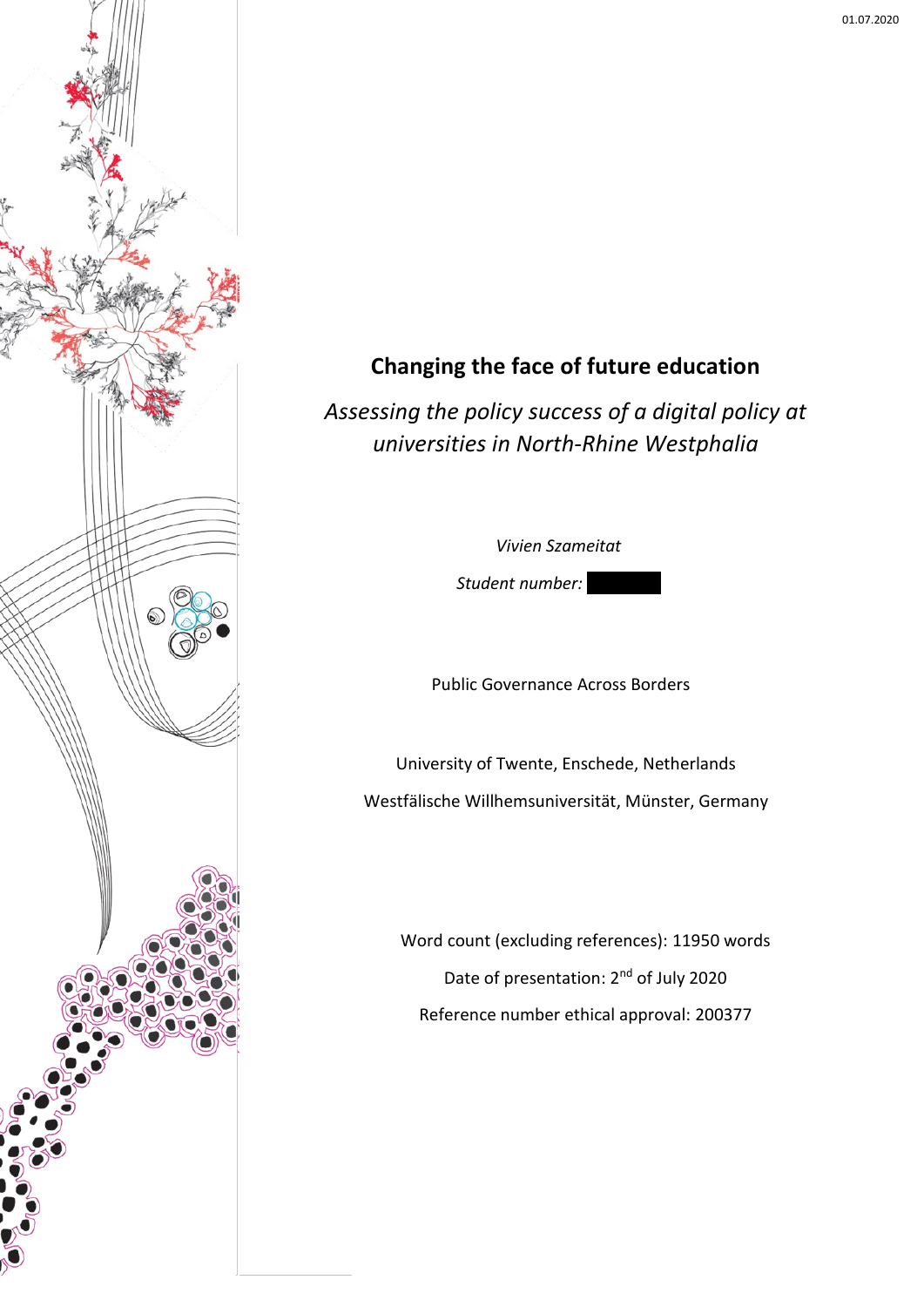#### **Abstract**

The digital policy "Digitalstrategie" is affecting students at universities in NRW. Studies have shown that students as well as universities must tackle a series of problems to implement those policies. For a policy to be successful, multiple aspects must be met. This research aims at giving practical implications for the implementation of the "Digitalstrategie NRW", especially concerning the needs of students in the implementation process. Building on the existing theoretical groundwork, a research question has been generated: "How successful is the federalist organized Digitalstrategie NRW, especially concerning the positions of students against the opinions of stakeholders?" Policy success is defined as a spectrum that focusses on the target group.

For the analysis, a triangulation-method was chosen. Based on document analysis, a survey was designed. Interviews were held with students and stakeholders. The results indicate that students want more support at their university, that some aims of the policy are not achievable yet, and that teachers play an important role in the implementation. It is recommended that students receive different support than the policy originally intended. Moreover, the aims of the policy should be continued, and teachers should keep receiving the support to implement digital learning and teaching methods.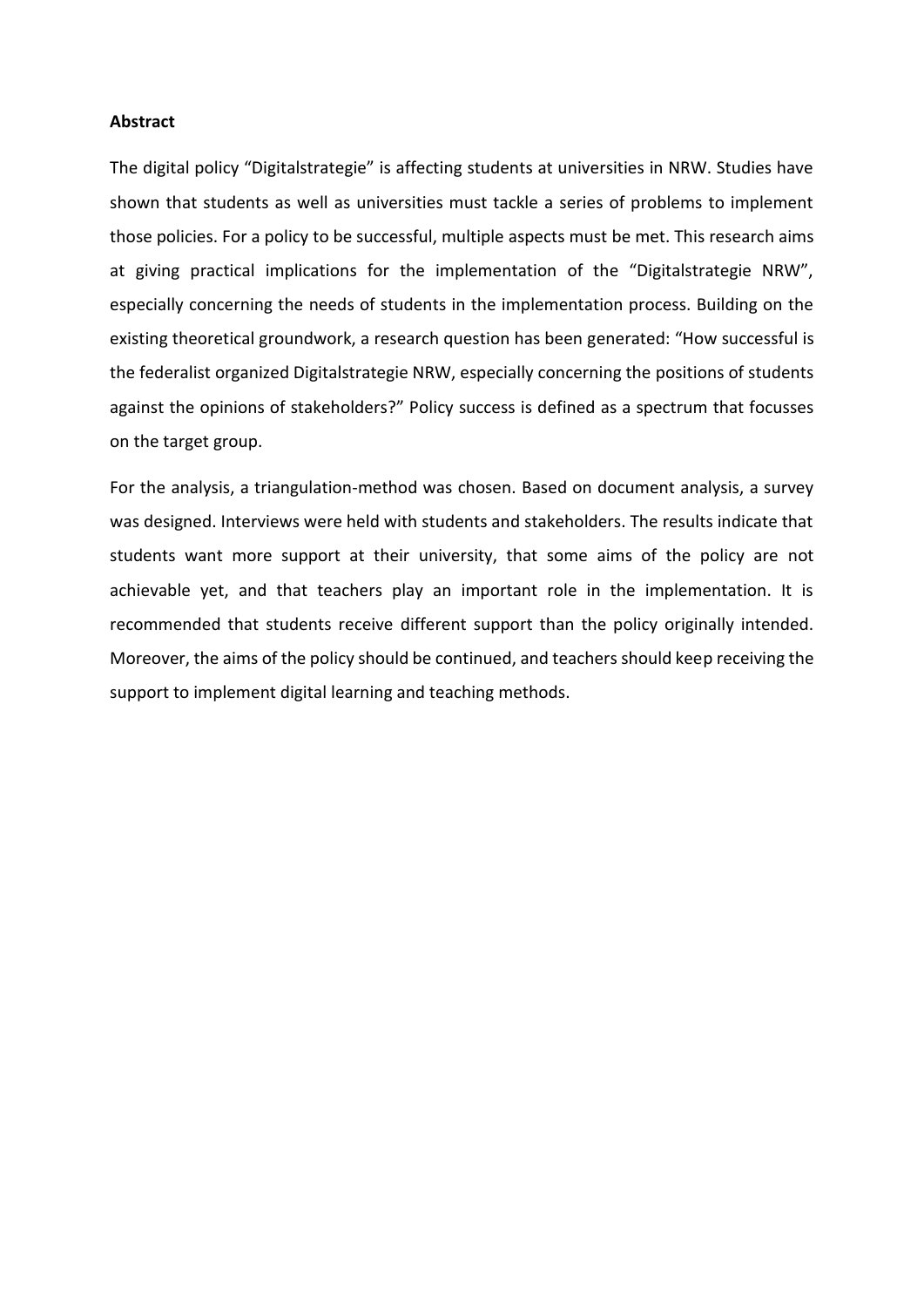# **Table of Contents**

|                                        | 22 |
|----------------------------------------|----|
|                                        |    |
|                                        |    |
|                                        |    |
|                                        |    |
|                                        |    |
|                                        |    |
|                                        |    |
| Appendix A<br>Appendix C<br>Appendix E |    |
| Appendix B<br>Appendix D               |    |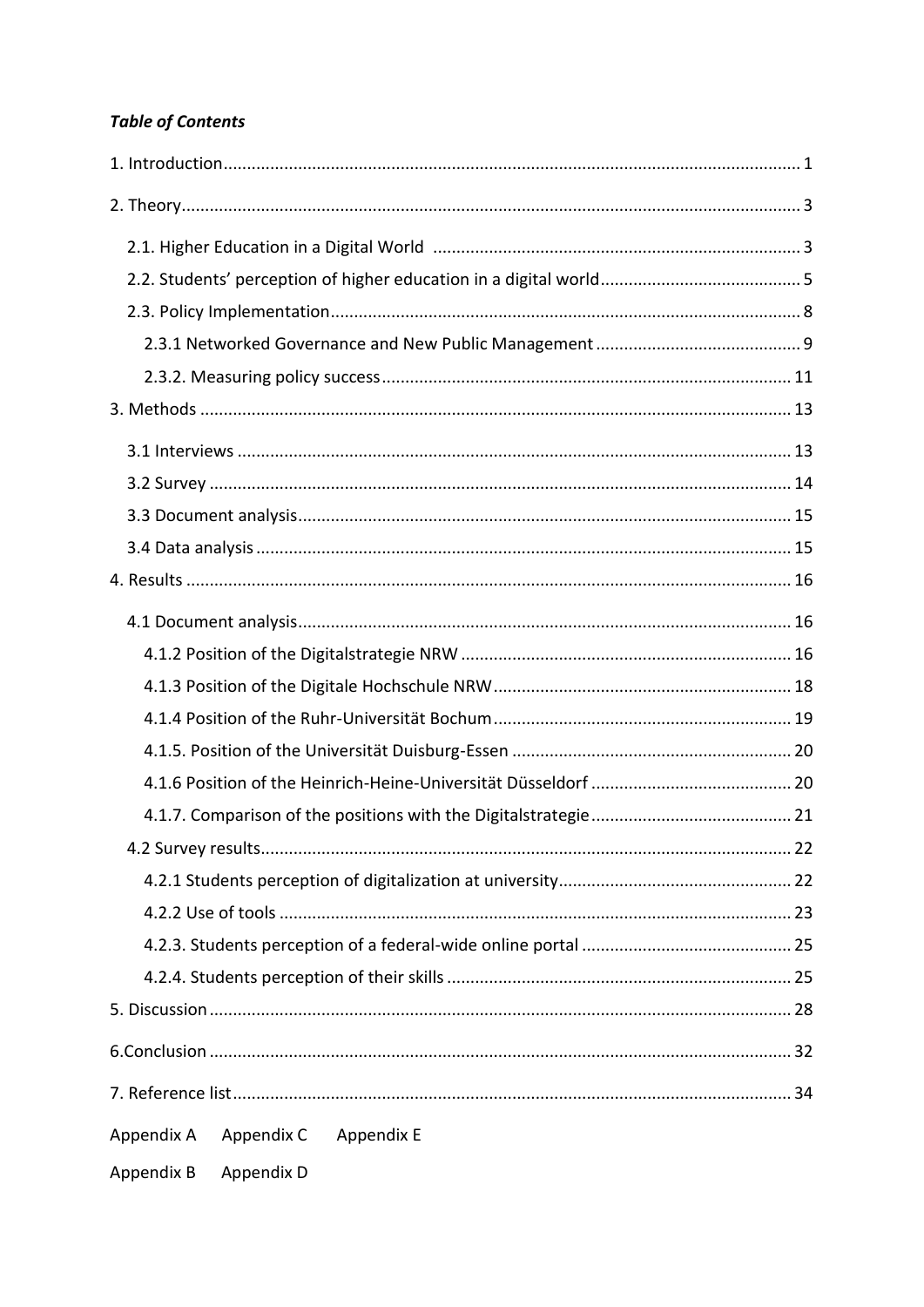#### <span id="page-3-0"></span>**1. Introduction**

Now that the Coronavirus holds the world in its clutches, we must rely on digital tools such as Skype and WhatsApp to communicate safely. Universities are now also heavily reliant on these digital tools to be able to continue their teaching online. These educational institutions are part of society and therefore, heavily influenced by societal changes such as the Coronavirus.

But even before the Coronavirus emerged, universities were struggling to catch up with the reality of students being frequently involved in the digital realm, where they use tools such as WhatsApp or Skype to communicate, download literature on Google, or search for lectures online. In 2018, more than 94.9% of students in Germany used the internet multiple times per week. (VuMA, 2018).

To strengthen the digitalization of universities in one of the German "Bundesländer" (federal states), namely North-Rhine-Westphalia (NRW), the policy "Digitalstrategie" (digital strategy) was established by the North-Rhine-Westphalian Government in 2019. Together with ministries, universities, and an implementation agency, the policy aims to digitalize different parts of society (economy, infrastructure, etc.). One of these parts is education. Next to schools, universities are part of the educational sphere. In the sphere of education, the Digitalstrategie mainly aims at improving the structure, administration, and the learning and teaching environment of universities. (Landesregierung NRW, 2019, pp.26-27)

Students are the most influenced stakeholders of this policy because it directly affects their study environment and educational process. However, it remains unclear, whether students concur with this policy.

Even though implications have been made, that students do prefer organizational structures online but still want an analog study environment, the stance of university students towards digitalization of universities has mostly been neglected in current research (Thoring, Rudolph, & Vogl, 2017).

This paper aims to assess to what degree the policy is successful. The degree of success will be measured from the viewpoints of students in comparison to the opinions of different stakeholders. The paper will widen the scientific horizon, as it gives a broader insight into university students' demands concerning the digitalization of universities and especially students' learning environments. It will also give an insight into the different positions of universities, the ministry, the implementation agency, and students, on the policy and the current digitalization. Moreover, the paper will include practical implications for the ongoing policy implementation. The scope of the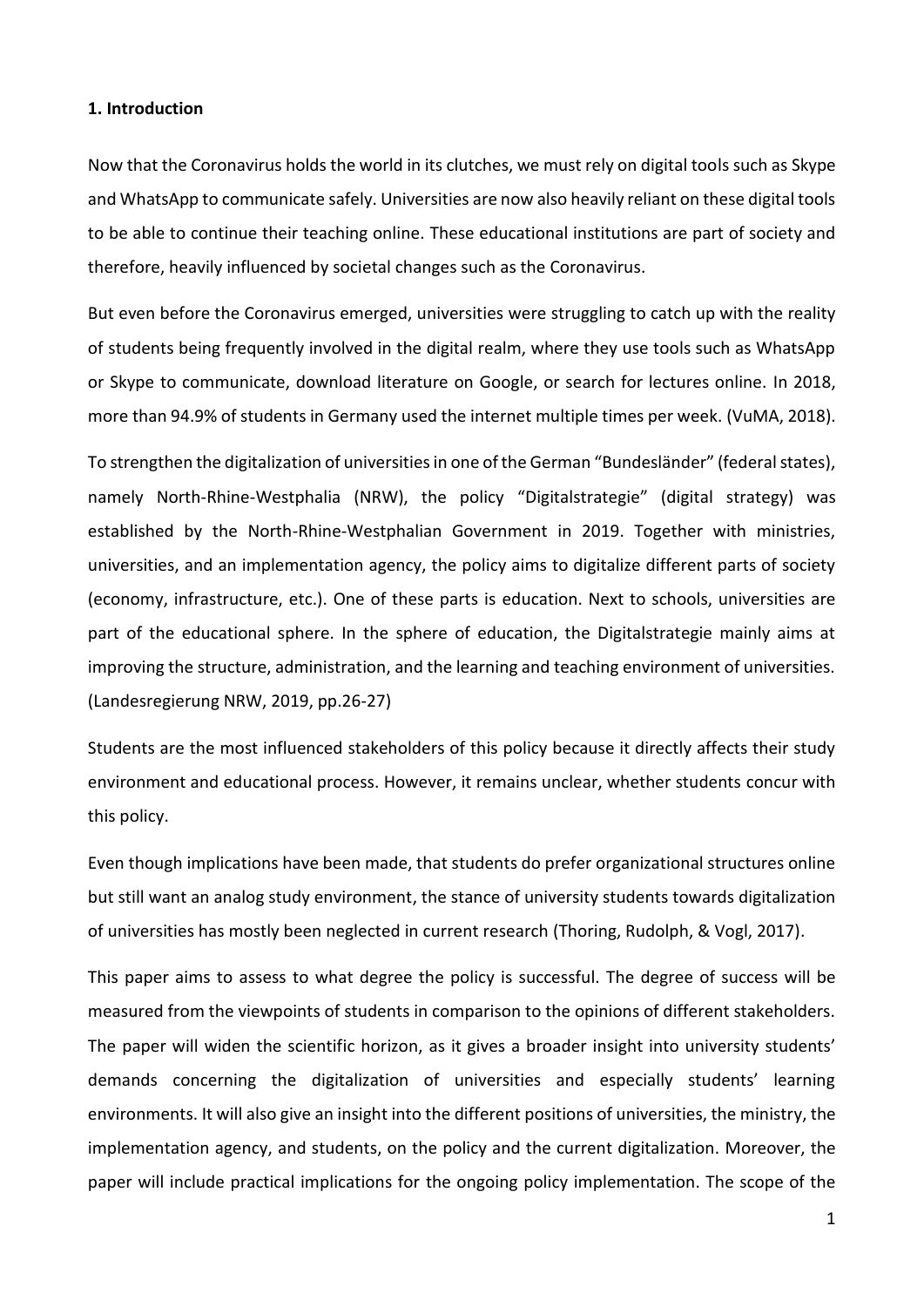paper is focused on universities in NRW and includes research, which was conducted over two months.

Students' perspectives are vital for this research. Therefore, based on their opinions and the ideas of stakeholders the following research question has been developed: "How successful is the federalist organized Digitalstrategie NRW, especially concerning the positions of students against the opinions of stakeholders?"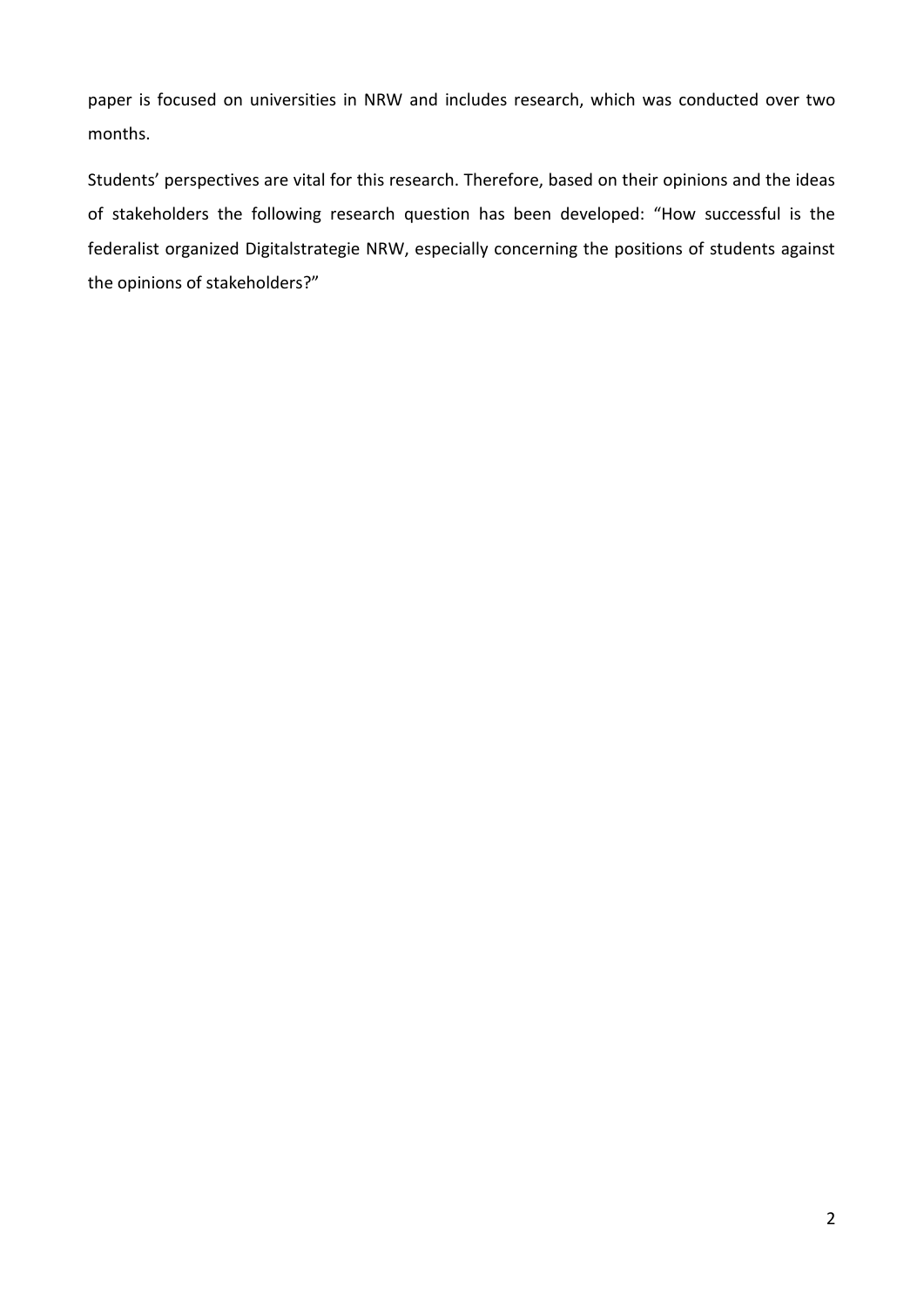#### <span id="page-5-0"></span>**2. Theory**

#### <span id="page-5-1"></span>*2.1. Higher Education in a Digital World*

Different digitalization processes affect universities in different ways. Traditionally, higher education happens on campus, but new ways of learning have evolved or emerged through digitalization, such as distance education and blended learning (Harting & Erthal, 2005, pp. 36-38). Distance education is the most radical form of education as it removes the physical attendance on campus completely. Distance education, as another form of teaching and learning, has been available since the 1700s. It was not the organized distance education that we know today. Rather, it was correspondence education that relied on postal service. An early example can be found in the Boston "Gazette" where an advertisement for correspondence education was placed. Here, students could receive shorthand lessons by post. (Harting & Erthal, 2005) The process of delivering and receiving material was not as easy as it is in the digital age, where for example, e-mails, are more convenient. Organized distance education, offered by universities, started in the mid-1800s when Oxford and Cambridge began offering an extension service for correspondence instruction. (Harting & Erthal, 2005, p. 36) The goal of distance education, in the past and today, is to make education available to people who cannot move to the campus. (Banas & Emory, 1998, p. 366) When efficient technologies started to emerge and computers became more common, distance universities decided to adapt to the current technology and use it for their advantage. (Harting & Erthal, 2005, p. 37)

Many universities try to advance their standards in digitalization and place a high value on it. As it benefits both the flexibility of the university and the student by blending the digital and analog world, while also offering new possibilities like online lectures or discussions. (Gilch et al., 2019, p. 3)

A less drastic change for universities compared to distance education is the blended learning approach. Blended learning is a concept in which parts of the education are done via technology (video, audio, etc.)while other parts are done in the classroom. Therefore, as opposed to distance learning, there is still a face-to-face interaction with the teacher. (Boelens, De Wever, & Voet, 2017, p. 2) Blended learning consists of two learning environments. The traditional face-to-face environment, which we find at traditional campuses and the emerging computer-mediated environment. While these two environments used to be separated, they overlap in blended learning. There is a variety of definitions of blended learning. While some determine the term as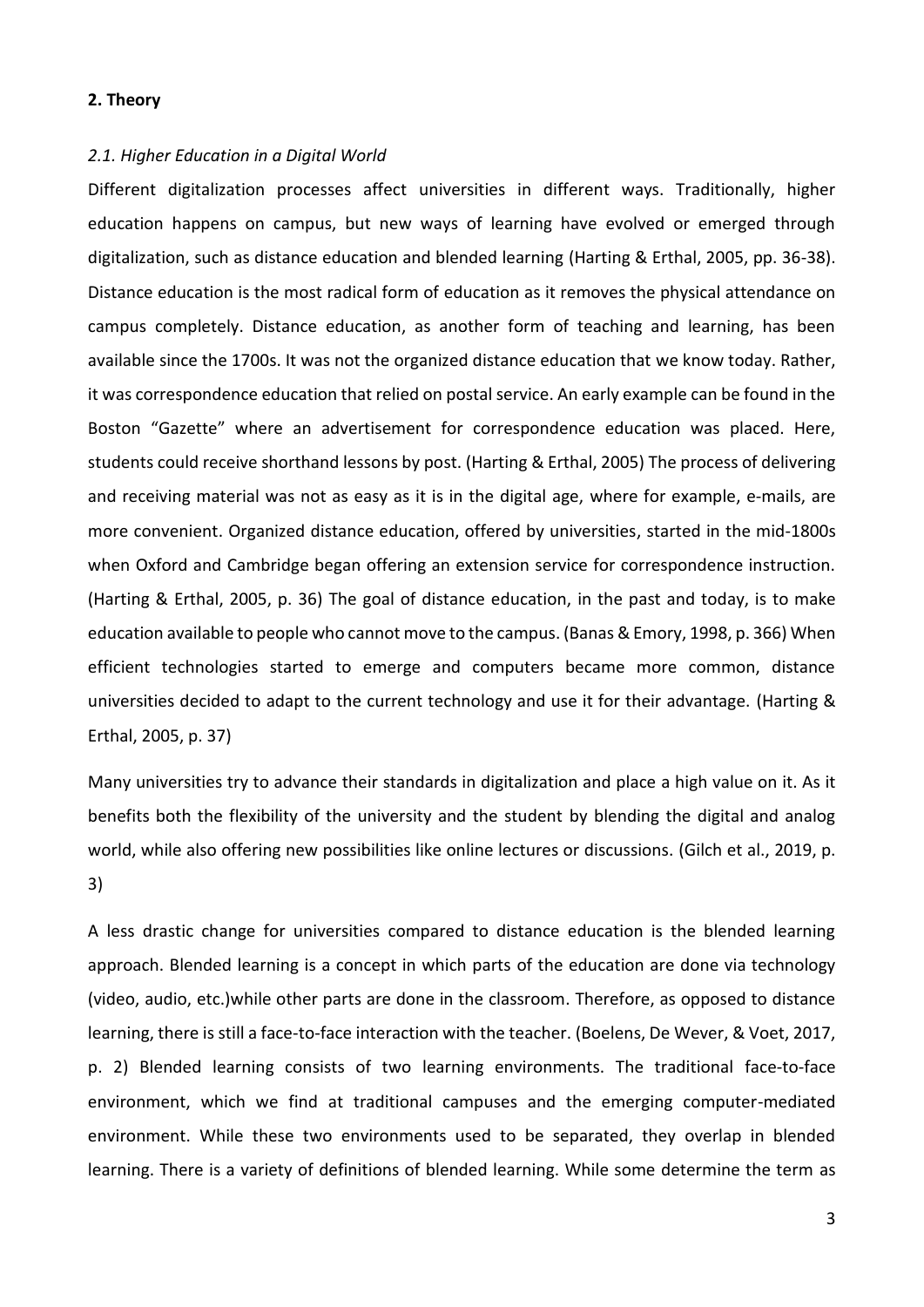combining instructional modalities or methods, the definition that will be used in this paper is defining blended learning as the combination of online and face-to-face instruction. (Graham, 2006, p. 4) It will be used in this paper as it emphasizes the combination of teaching and technology which is the focal point of the policy.

It also depends on the institution as to why they chose the blended learning approach. However, most of the institutionsthat prefer blended learning, use it because they hope that it offers flexibility as well as efficiency and diversity, while still maintaining the classical class-based approach. However, students need to approve of the blended learning approach. (Sharpe, Benfield, Roberts, & Francis, 2006, p. 3) It is also an individual matter, whether students prefer a blended learning approach but generally positive feedback on blended learning has been found in previous research. (Waha & Davis, 2014, p. 179)

It must be kept in mind that blended learning must be implemented at universities, which can be very problematic. The teaching staff is hardly homogenous. Some bring extraordinary computer skills and are willing to engage in blended learning while others may resign under the strain of change. Moreover, teachers' beliefs also influence their use of technology in teaching. Hence, teachers' beliefs must change, to change technology-use in teaching which is a rather demanding challenge as beliefs do not change easily if at all. (Kim, Kim, Lee, Spector, & DeMeester, 2013, p. 82) Additionally, introducing e-learning strategies at higher education institutions includes costs. Not only the institutional changes are cost-intensive but also permanent maintenance. This includes training of staff, updates, and community management. (Pfeffer, 2011, p. 82) The implementation of digital education needs clear guidelines. The institutions must transform to accommodate both the administrative and structural changes. (Ghemawat, 2017, pp. 72-73)

If online education is implemented at a university it can have several benefits. For example, if designed correctly, online education can even adhere to multiple forms of learning types. (Ghemawat, 2017, p. 57)

One part of online education in a blended learning environment is frequent online assessment. The so-called e-assessment enables students to take responsibility for their learning. Moreover, computer-mediated assessment is independent of a place as opposed to traditional assessment, where students must be present at university. (Appiah & Van Tonder, 2018, p. 1456)

When comparing the implementation of distance education to the implementation of blendedlearning, similar obstacles must be considered as the implementation of distance education also

4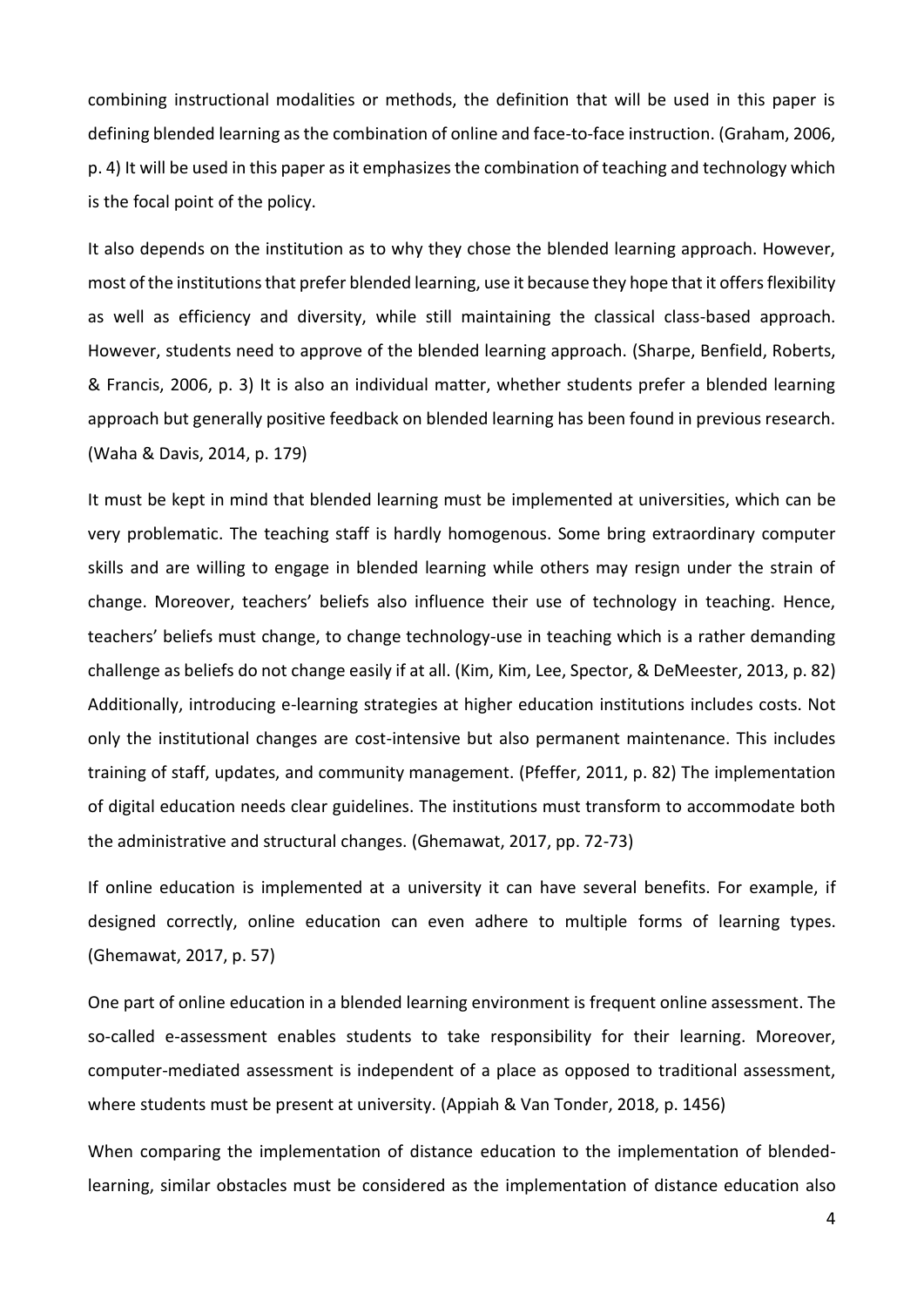entails a cost-factor. Additionally, technical support is vital and needs to be accessible and userfriendly for both teaching staff and students. Moreover, materials and literature need to be available. However, when implementing distance education, courses also must be promoted, marketed, and implemented. (Schauer, Rockwell, Fritz, & Marx, 2005, pp. 13-14)

As the Digitalstrategie is not only aiming at the teaching and learning aspect but includes several administrative changes, universities will most likely find themselves in a battle for resources. The change of infrastructure at universities in the digital age is demanding as it requires flexibility and adaptability. Additionally, new tools need to be implemented and adapted to already existing structures. (Gafurov, Safiullin, Akhmetschin, Gapsalamov, & Vasilev, 2020, pp. 80-81) Universities must be aware of the demands that the policy makes and place priorities on the different parts of the implementation. Hence, apart from budget issues and infrastructural challenges, external factors such as students and the policy influence the digitalization. Universities should consider different methods of teaching and not blindly connect the two sectors of face-to-face instruction and computer-mediated teaching. (Ghemawat, 2017, p. 75)

In the thesis, blended learning will be used as an example of teaching and learning at university. Even though the Digitalstrategie also aims at transforming the University of Oldenburg into a distance education facility, the paper will be concerned with a blend of traditional and computermediated teaching as the analysis of distance education in comparison to the policy is beyond the scope of this paper. The focus here will be to distinguish the different perspectives of stakeholders, universities, and students.

Hence, the first sub-question emerges. *Do students in NRW even prefer a blended learning approach?*

#### <span id="page-7-0"></span>*2.2. Students' perception of higher education in a digital world*

The potential for using technology in education has been recognized early. Not only did distance learning already adapt technology in the 1980s, but technology in the educational sphere has been discussed by scientists and companies like Apple and IBM as early as the late 1950s and 60s. (Saljo, 2010, p. 54) Even though technology resources were available, it proved difficult to implement them in the already established structures of teaching and learning. Further, success depends on several variables such as student engagement, group participation, frequent interaction, and feedback from mentors, as well as connections to real-world contexts. Today, many skills, that are needed to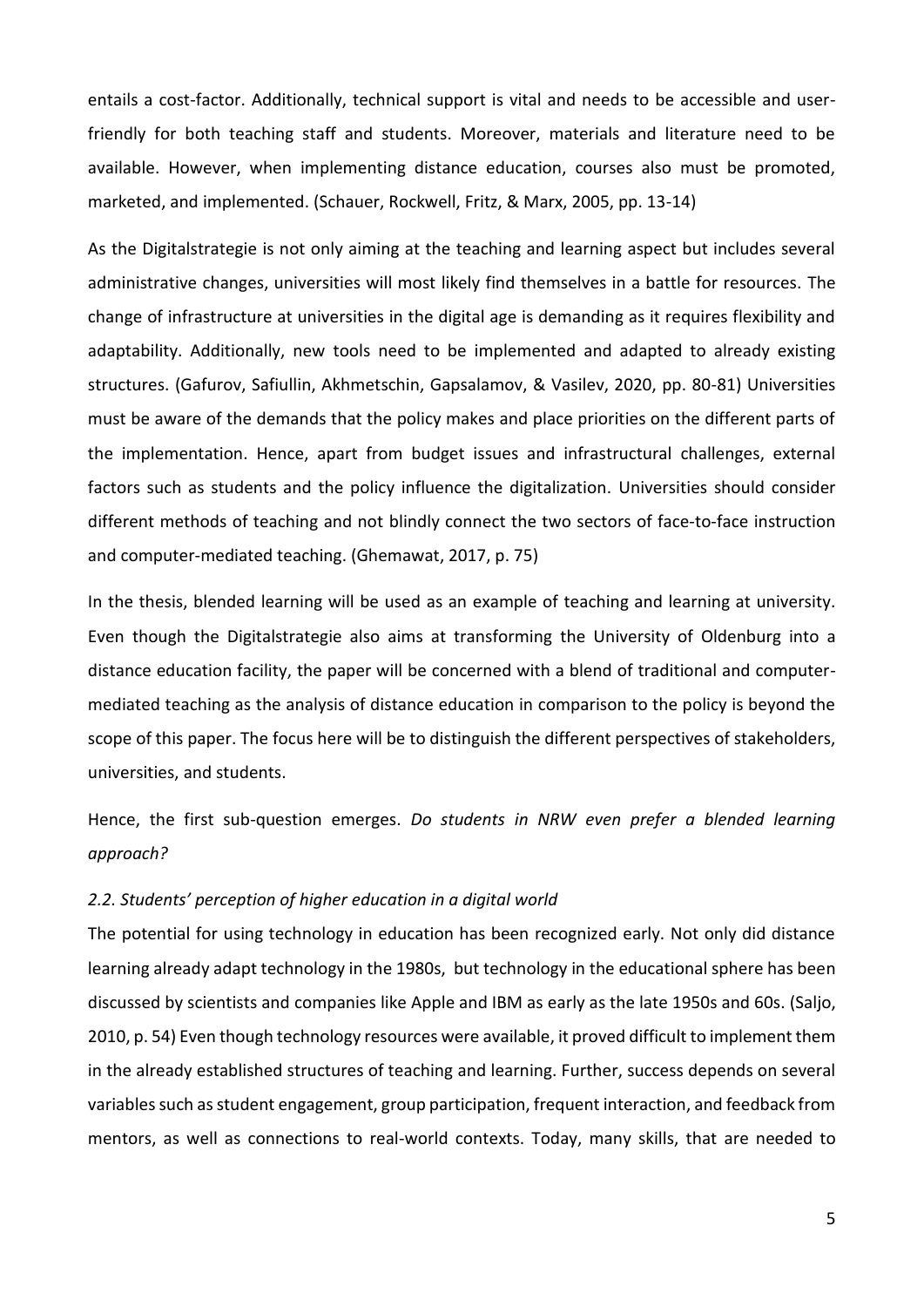engage in the practice of digital teaching and learning are acquired outside the university. The learning process happens via inventing and interacting with the available tools. (Saljo, 2010, p. 55)

The generations, who are growing up acquiring these skills are the so-called digital natives (Saljo, 2010, p. 56), who stand in opposition to digital immigrants, who are the generations that had to learn digital skills in their adult life (Wang, Myers, & Sundaram, 2013, p. 409).

However, the skills that are required for academic work, are not necessarily the ones that are needed for everyday technology, that digital natives use. For example, writing a blog or a fanfiction does not require the same skillset as writing an academic essay. (Bennett & Maton, 2010, p. 325) Therefore, students still must be taught the necessary skills for academic work. To conclude, students today learn differently. Hence, the question remains whether the system is meeting students' needs. (Bennett & Maton, 2010, p. 776)

Most students in Germany are between the ages of 20 and 29. (Statista, 2020) Hence, they are the ones that started to grow up with mobile phones, the internet, and many other tools and websites that are common today. They are already used to communication channels, such as Skype and WhatsApp, and have gotten into contact with Word and PowerPoint in school. But which digital tools would students like and in what way are they able to use them?

There are six categories that digital services can be divided into study organization and management, literature, provision, software provision, learning and communication, minor improvements of existing services, and others (Thoring et al., 2017).

However, students are not always aware of what is possible when it comes to transforming education via digital tools. Many do not want a dramatic change at their university. Students want the already established tools to be enhanced, rather than drastically changing the infrastructure of their university. (Thoring et al., 2017) One might ask why, as students are aware of the possibilities that technology offers. Artificial intelligence in phones or virtual reality in videogames is not a new trend but already established. Margaryan et al. found in their research, that students do not have sufficient knowledge of the tools that they use at university. Hence, their imagination of what could be possible when it comes to the learning process aided by digital tools is restricted. (Margaryan, Littlejohn, & Vojt, 2011, p. 439) Furthermore, students do not quite understand the potential of technology at university because they only use it in limited ways or not at all. When asked which factors prevent the use of technology, they name a lack of digital skills, reluctance to change, and systematic problems such as infrastructure and time. (Margaryan et al., 2011, p. 437)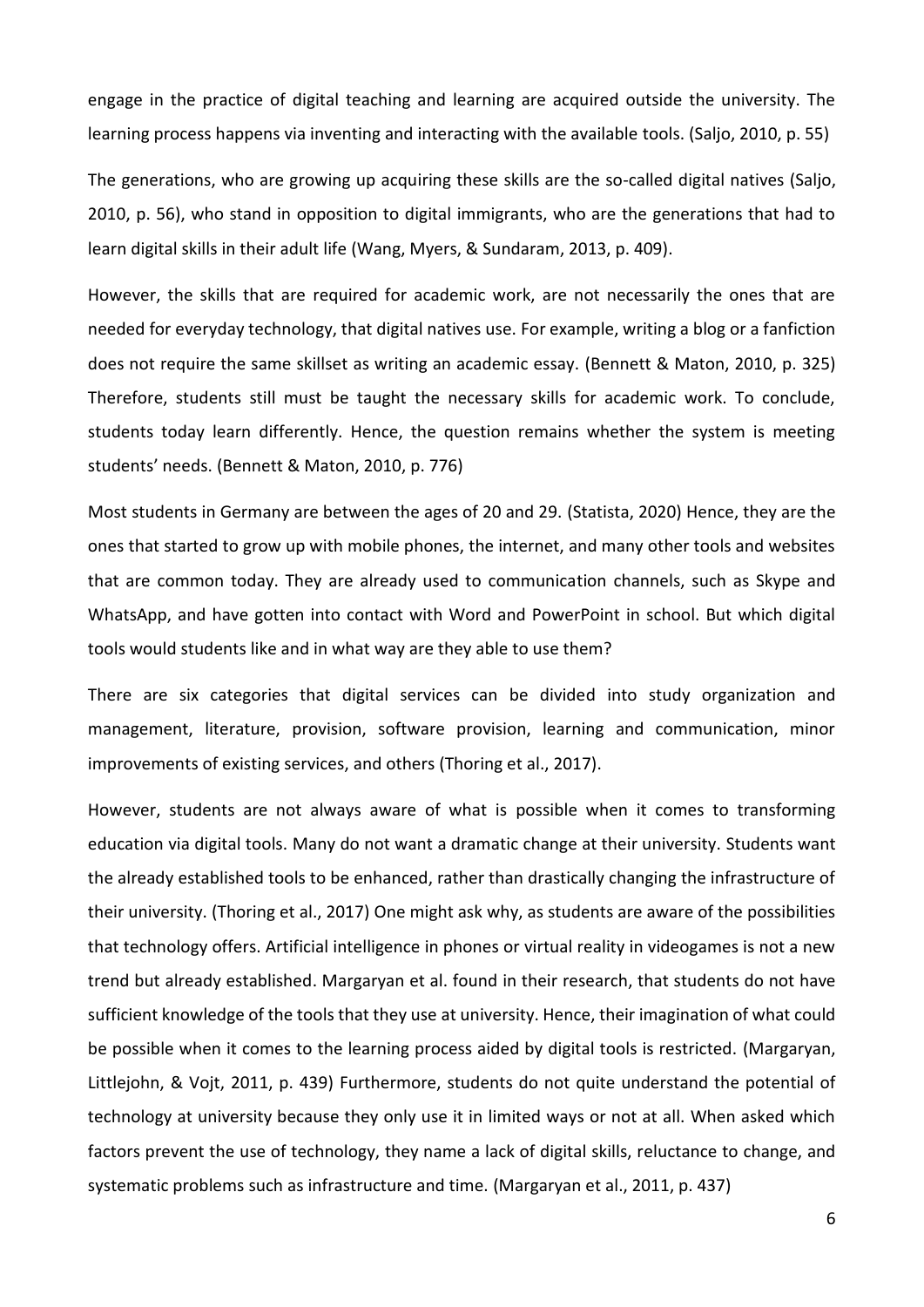Nevertheless, students do use digital tools to structure their studies. They use their E-mail accounts and their laptops, but apart from that, the use of tools is restricted. (Bond, Marin, Dolch, Bedenlier, & Zawacki-Richter, 2018, p. 10) When it comes to studying with digital tools, they have a slightly lower impact on the success of students than the analog way. Only if the tools are successfully applicated, an improvement of the learning success can be detected. Thus, it is rather the way that tools are used than whether they are used at all. (Higgins, Xiao, & Katsipataki, 2012, p.3)

There is an abundance of new technologies that can be used to enhance learning and teaching. But what tools can students use? There are tools used for formal and informal digital learning. Informal learning tools are located outside the university course while formal learning tools are used in the courses. (Margaryan et al., 2011, p. 433)

To create an effective environment of digital teaching and learning, a hybrid system consisting of internal and external tools should be implemented. Simply enhancing existing services like the website for study organization is not enough to create a consistent change. (Bond et al., 2018, p. 13).

When using tools, students prefer them to save time and effort. However, practices related to learning are only infrequently used. When using practices related to learning it is mostly reviewing lecture recordings. (Henderson, Selwyn, & Aston, 2017, p. 1570) The tool that is the most important to students is online libraries. Not only do they save time, but they also spare the hustle of fighting over scarce books, that are only available in a limited quantity at the university library. (Henderson et al., 2017, p. 1573)

However, digital tools do not only bring positive changes to a student's schedule and study organization. If a lecture does not manage to attract the student's attention one might rather grab the phone, that is lying there on the table. Facebook, Instagram, and co. can be more coercive than many lectures. (Selwyn, 2016, p. 1011) Furthermore, digital tools can also disrupt the course flow. The smartboard does not turn on, or the internet is down. Not only is that very time-consuming, but it also disrupts the level of concentration that students display. Additionally, students may experience technology as a stress-factor. The typical student is in constant touch with technology. Not only does that lead to an unceasing feeling of missing out, but these tools can also be a form of escape from pressing assignments and deadlines, adding to the experienced pressure. (Çelik & Odacı, 2013, p. 507)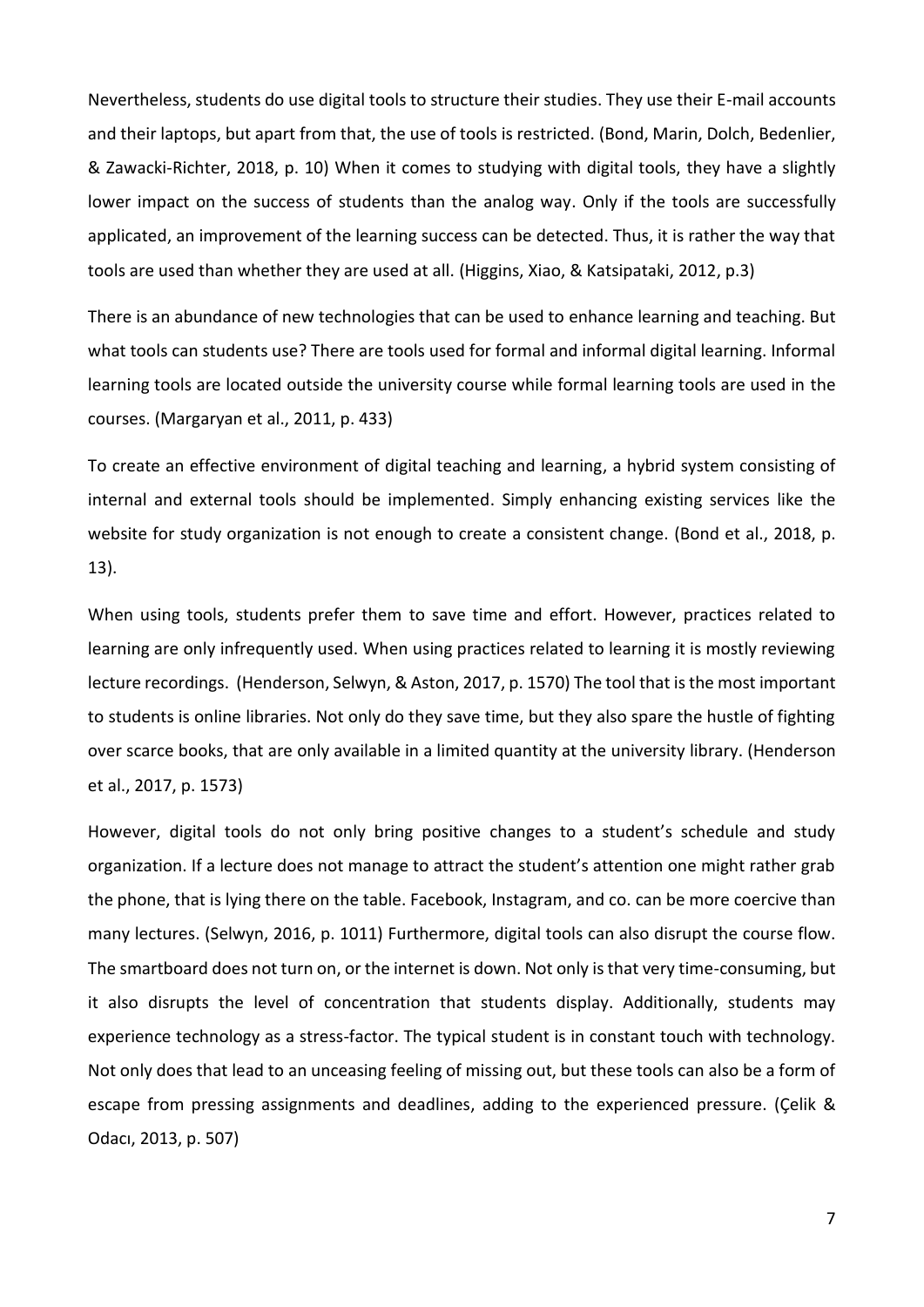Students also experience difficulties when trying to access websites, or when trying to download and work with software. "Detriment" is also another occurring theme in which technology leads to lower quality provisions and practices. For example, online discussions are not as in-depth and rewarding as they would be in the classroom. Moreover, teachers are not as obliged to interact with students, which can lead to insufficient support impacting students' performance. (Selwyn, 2016, p. 1010) Students also report an impact on their well-being as eight to ten hours in front of a screen can lead to headaches or other health-related problems. (Selwyn, 2016, p. 1012)

Gathering the information from the literature, the question remains: *Which tools do students use at universities in NRW? Moreover, do they feel any negative effects of these tools either on their mental health or in the classroom and the learning environment?* 

#### <span id="page-10-0"></span>*2.3. Policy Implementation*

The NRW Digitalstrategie aims at the digitalization of universities and is currently implementing several instruments to enhance that process. The government of NRW issued the policy and the implementation agency "Digitale Hochschule NRW" is implementing the policy at Universities. Students and universities in NRW are the target group and affected by the changes. As we have already seen, becoming accustomed to the new education concepts requires a tremendous effort in an institution. However, the progression of a university towards a digital university is in our case not only the responsibility of one university but that of many actors.

Public policy is an action (or non-action) that is performed by the government or the legislature. However, not only the government or legislature can take part in the implementation of a policy. Societal actors also play a role. Some argue that public policy can be a decision made by the government while others expect more involvement. (Knill & Tosun, 2012, p. 5)

What is then the implementation of such a policy? Generally, policy implementation is the process in which a policy output is developed into a policy outcome. (Knill & Tosun, 2012, p. 149) Policy implementation can happen over time and agencies and institutions must work together throughout this process. (DeGroff & Cargo, 2009, p. 48) However, this is a rather straight-forward approach to policy implementation. Some argue that an implementation process always causes tension within society. (Smith, 1973, p. 201) This is also likely for a digitalization policy, as especially a clash between more experienced and confident users of digital tools, and the ones that struggle with the implementation can be expected. Additionally, it is also the target group (in this case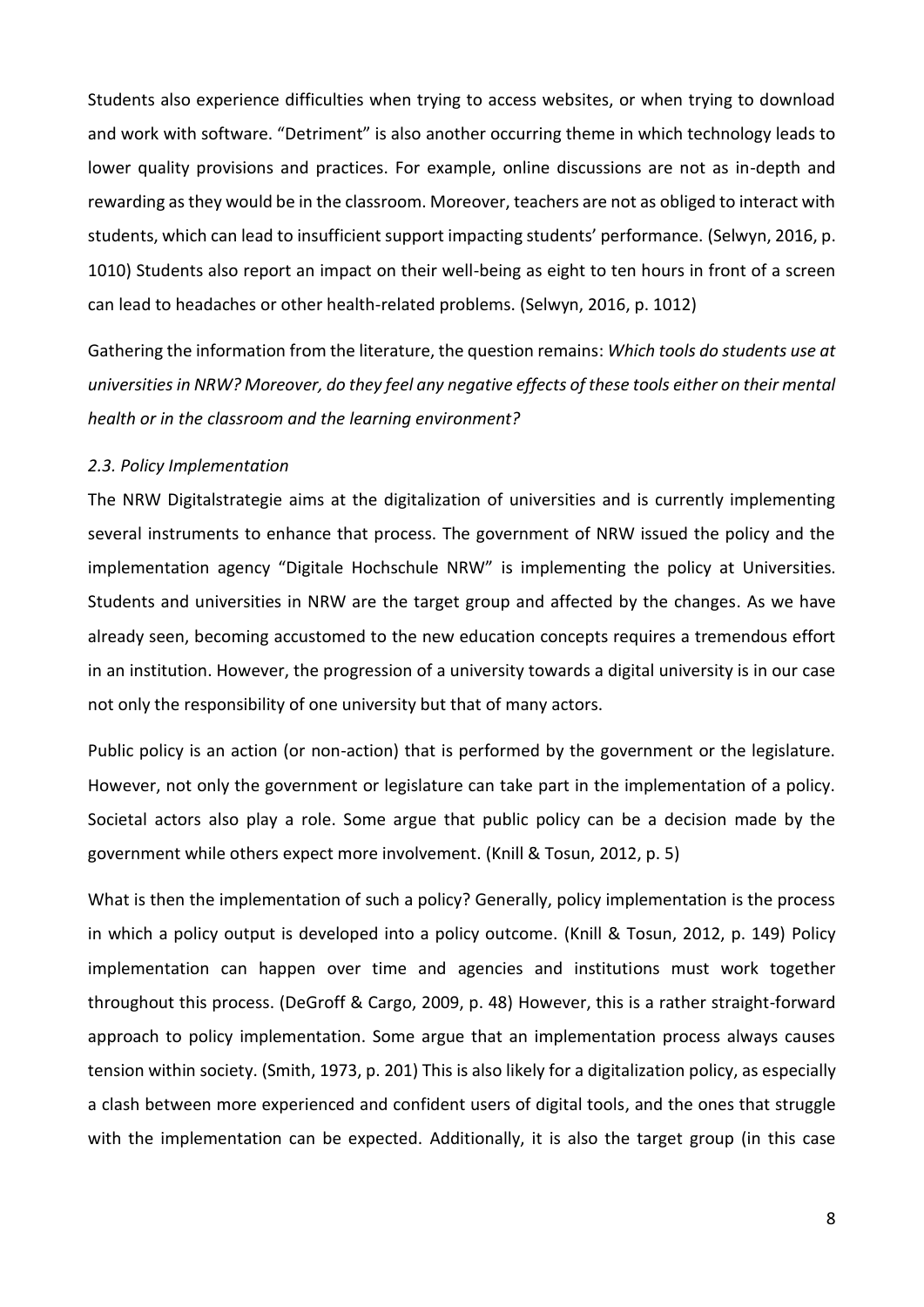students) that influence the implementation. (Smith, 1973, p. 201) Social, economic, and cultural contextual influences can also have a significant impact on policy "success". (Gray, 2011, p. 224)

In the following, I will introduce a perspective on policy implementation that will be used in the analysis.

In the implementation process, many individual viewpoints will have to be considered. It is important to remember, that some actors are more powerful or influential than others as they have a bigger influence on the policy (implementation). Therefore, they have more power to shape the policy to their liking which in turn might disadvantage other actors. Moreover, when analyzing implementation, it must be kept in mind that relationships between the actors might influence the implementation as different relationships with powerful or less powerful actors influence the power of other actors that are part of the relationship. (DeGroff & Cargo, 2009, pp. 52-53)

#### <span id="page-11-0"></span>*2.3.1 Networked Governance and New Public Management*

It is not only the circumstances and actors, that influence policy implementation but also how a policy is implemented. Networked governance is the first factor to influence policy implementation.

To understand networked governance, the distinction between network and governance must be made.

Networks develop when links between organizations and/or individuals strengthen. (Keast, Mandell, Brown, & Woolcock, 2004, p. 364) They are cost-saving and allow the actors to create a strong force to solve complicated problems. (Borgatti & Foster, 2003, p. 995) Therefore, especially in a time of rapid change, which is especially the case for digitalization, a policy should be implemented in a rather flexible way. The Digitalstrategie is a policy aiming to adapt to existing and complex structures that have formed at universities over the decades. As technology is rapidly changing, so do the demands of students to improve the digitalization at universities. Hence, the policy needs to be able to react to changes and have long-lasting goals to ensure building an infrastructure that can adapt to the changes.

Governance, in the abstract sense, is a concept in which actors (individuals, companies, states, etc.) organize themselves to achieve decisions and goals. However, looking at it more narrowly, governance is not just a way to coordinate it is more the reliance on the structure of a *network.*  Governance in political science initially described the ruling via hierarchies. However, this notion of governance got challenged in the 1980s. Today, governance describes interaction (formal and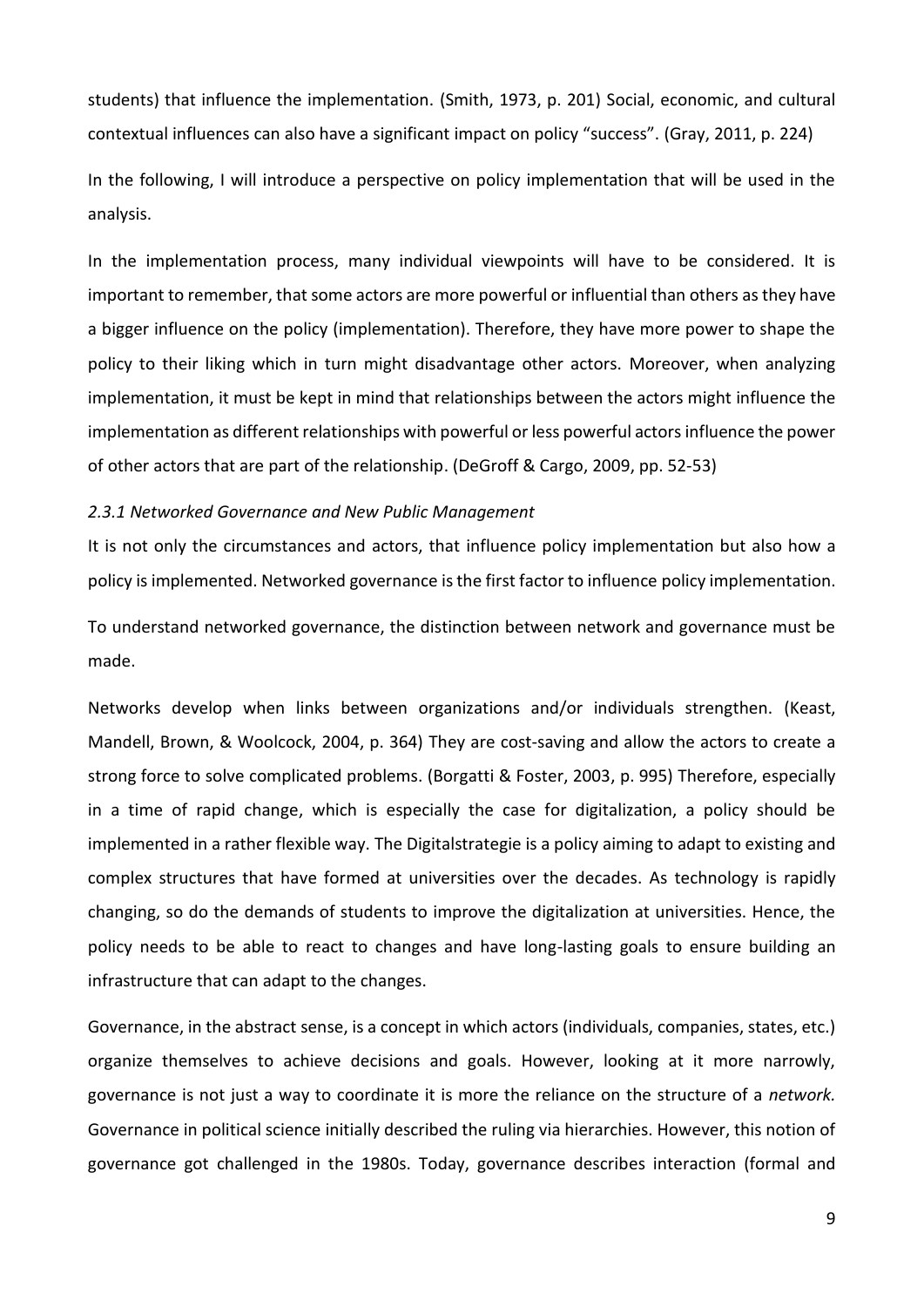informal) between public and private actors that go through a well-coordinated decision-making process to create policies with a democratic ideal, that have a realistic account when governing society and the economy. To form a clear differentiation between non-hierarchical forms of governance, the term n*etworked governance* emerged. (Hollstein, Matiaske, Schnapp, & Schnegg, 2017, pp. 250-251)

It describes how policy implementation needs to be managed between multiple actors, including political, administrative actors as well as so-called implementers. These actors all influence the implementation of a policy. Political actors can be ministers that bring up the idea of a policy, while administrative actors can be the ones creating the policy paper and the so-called implementers are the ones that implement the policy. Those can be agencies tasked to do so (in this case the Digitale Hochschule NRW) and the institutions that the policy is implemented in (universities). All these actors must cooperate to achieve the goals that the policy has set. If actors do not agree on the goals tensions may arise and the implementation of policy can become rather problematic. The networks of political, administrative actors and implementers can differ widely in size, structure, and/or complexity. Through a diverse structure, implementation can be decentralized, and strategies can be coordinated by the agents. A diverse structure is the use of partnerships not only with governmental service providers but also with private entities such as private advisory companies. (DeGroff & Cargo, 2009, pp. 51-52)

Next to Networked Governance, New Public Management is also a way to assess and enhance policy implementation. New Public Management is a way of management and is opposed to Traditional Public Management.

New Public Management is focused on consumers and aims at service provision. A part of New Public Management is the principal-agent theory. (O'Flynn, 2007, p. 354) However, there is also a third and newer management approach, which is Public Value Management. Here, the manager is an active leader, who is trying to steer the network of actors towards goals. In addition to that, the public is more included in the process. (Stoker, 2006, p. 45)

The role of managers, that are responsible for the implementation of policies in new public management, is based on the outcomes rather than the output of a policy. Its goal is to assess management and policy effectiveness and means of accountability. (DeGroff & Cargo, 2009, p. 55)

Hence, another sub-question for the paper emerges: *Which management approach is influencing the Digitalstrategie?*

10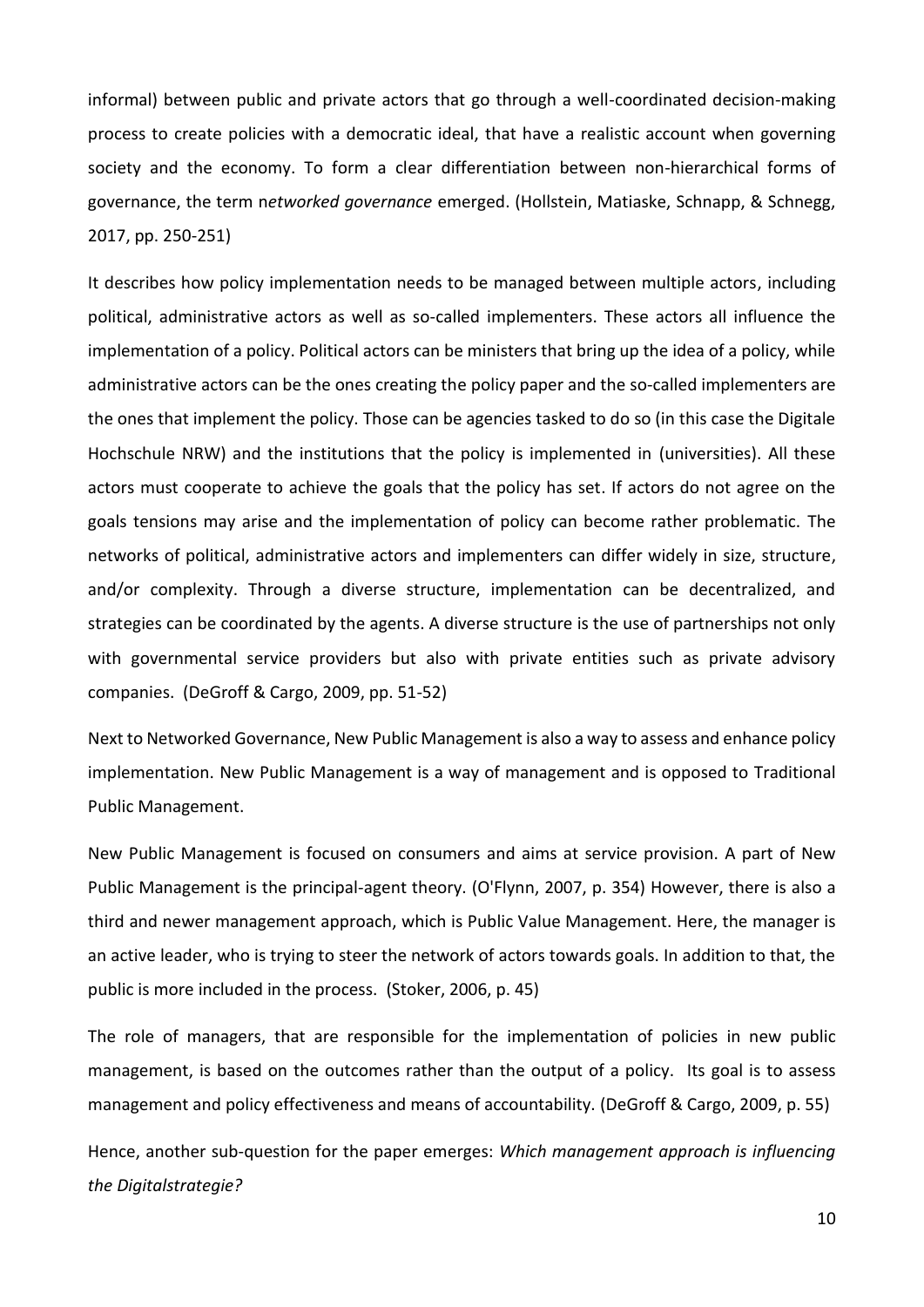#### <span id="page-13-0"></span>*2.3.2. Measuring policy success*

Policy success is a widely used term that has not attained a universal definition yet. When people hear the word (policy)success they automatically assume good consequences. (Begley et al., 2019, p. 188) But what is policy success? Even though the term success implies an overall favorable outcome, success, especially policy success, is rather a spectrum.

Some have come up with a more defined definition of policy success. McConnell argues that policy success happens when the goals, that are set to achieve, are not criticized but rather supported. (McConnell, 2010, p. 357) Compton and Hart have chosen another approach for policy success. They claim that a policy is successful if it solves the problem that it was created for and creates social value. (Compton & Hart, 2019, p. 4) Nevertheless, policy success is always up for interpretation as the term has many values and beliefs attached to it. Creating a coherent and universal definition of success is therefore rather complicated. (Gray, 2011, p. 223)

When talking about policy success, policy failure is inherent. Policy failure occurs, when a policy does not achieve the goals it was supposed to, or the policy gains great opposition and no support. (McConnell, 2010, p. 357) However, policy failure can already happen, when the policy is not successful in fundamental aspects and only shows success in some of the goals it was set out to achieve. (Dunlop, 2017, p. 5)

There is always a positive outlook to be gained from failure as well. Even if a policy has failed, policymakers can gain information from that failure, essentially leading to policy learning. The learning process is more likely to lead to a change of values and beliefs which will then in turn, influence future policies and possible success. (Dunlop, 2017, p. 5)

When assessing policy success, it is much more beneficial to analyze separate categories to determine exactly what has or has not failed. (Newman, 2014, p. 193) A policy is usually defined by the process dimension, the programmatic dimension, and the political dimension. While the process dimension is concerned with the legitimacy, political sustainability, and innovation, the programmatic dimension is concerned whether the policy was implemented according to its original objectives, whether it achieved the intended outcomes and if the implementation benefitted a specific target group. Moreover, it is also concerned with the use of resources. The political dimension is concerned with government popularity. All those dimensions are entwined but can be analyzed separately. In this paper, the focus will be set on the programmatic dimension, mostly focused on the target group. (Marsh & McConnell, 2010, p. 571) Opposed to that, other approaches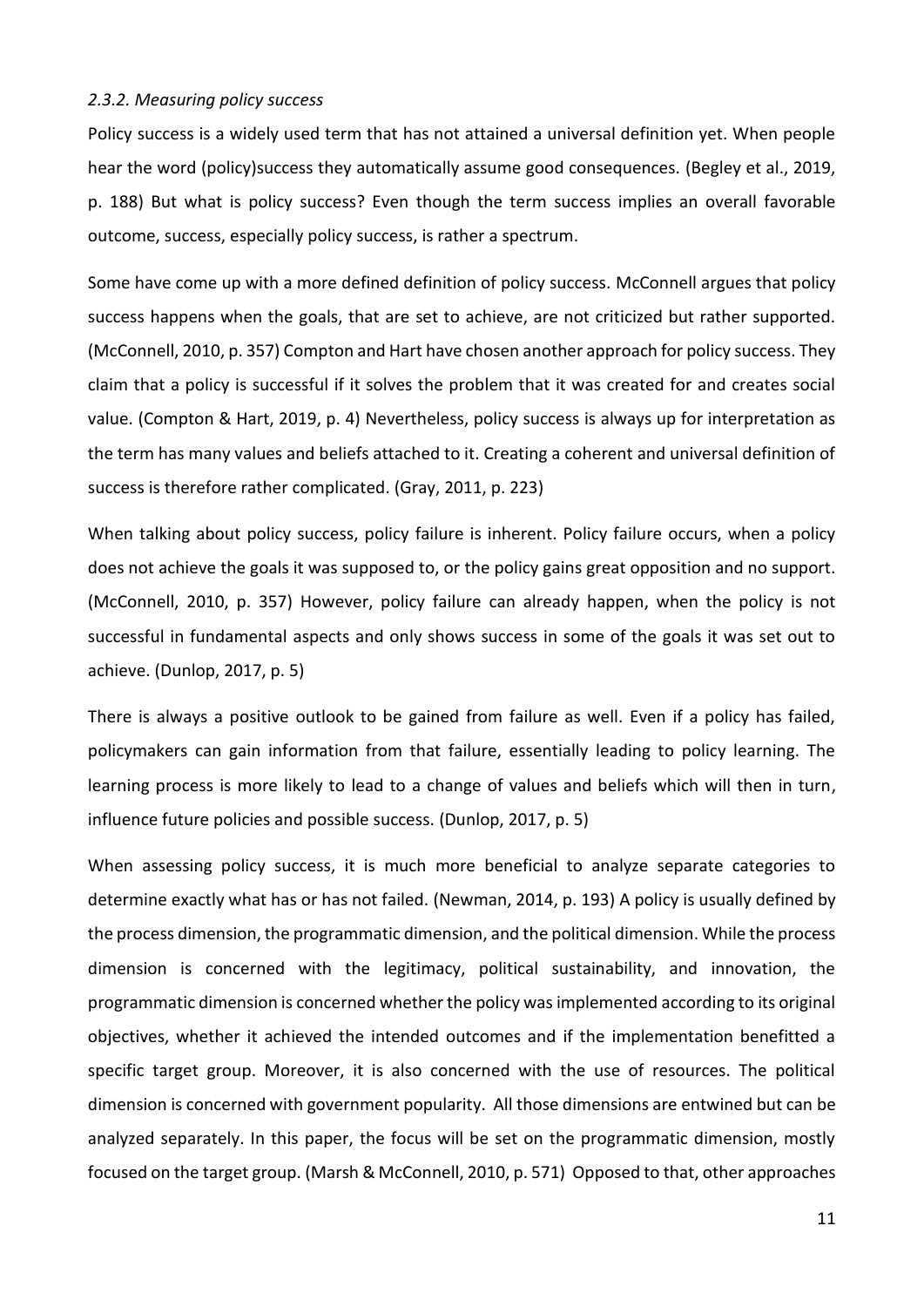have been emphasized when assessing a policy. Newman argues that a policy should be divided into four separate areas instead of three dimensions. The process area, in which certain goals and statements are transformed into instruments. The goal attainment area, like the programmatic dimension. The distributional outcome, which analyses the policy benefits or who is losing possible benefits. The fourth area is policy political consequences, meaning the public opinion as well as electoral outcomes. (Newman, 2014, p. 192) The distributional outcomes will be a focal point of this study. The indicator of success in this category is whether certain groups benefit and in how far they benefit from the policy. (Newman, 2014, p. 197)

A policy is always restricted by its circumstances, including the actors, which are affecting its outcome (locals institutions, partisan politics,…) (Newman, 2014, p. 193) Nevertheless, assessing a policy is vital for agents as well as politics. In this research, circumstances, as well as actors, will have to be closely analyzed to identify factors, that influence the outcome and even the initial structure of the policy. Success and failure cannot be clearly defined. Hence, the terms are more likely to be found on a spectrum. McConnell has developed such a spectrum. From success to failure there is program success, resilient success, conflicted success, precarious success, and program failure. (See Appendix E) This paper will mostly focus on whether the achievement of desired outcomes and the benefit for a target group match. (McConnell, 2010, p. 354)

Therefore, the term "success" is rather undefined in this research. However, in this research, the term "success" will be closely related to whether the policy benefits students as the target group.

To conclude, for the assessment of the Digitalstrategie the analysis must pay a stronger interest in the circumstances that affect the implementation of the policy. These circumstances can be the infrastructure at the university or even the differences between universities that make the goals of the policy unachievable for one university while others have already implemented it. Additionally, as this paper focusses on students, one must identify whether they approve the goals of the policy. Furthermore, when assessing the success of the policy, it was made clear that it is not a simple yes or no question but rather a very complex term that is influenced by multiple values. In this research, one will use the spectrum introduced by McConnell to apply the policy on the spectrum of success. The focus will be on whether the policy benefits the target group (*students,* universities).

To be able to answer these questions, sub-questions were determined:

*Is the policy successful, in terms of meeting the expectations and demands of students? (Or: Does the policy benefit the target group?)*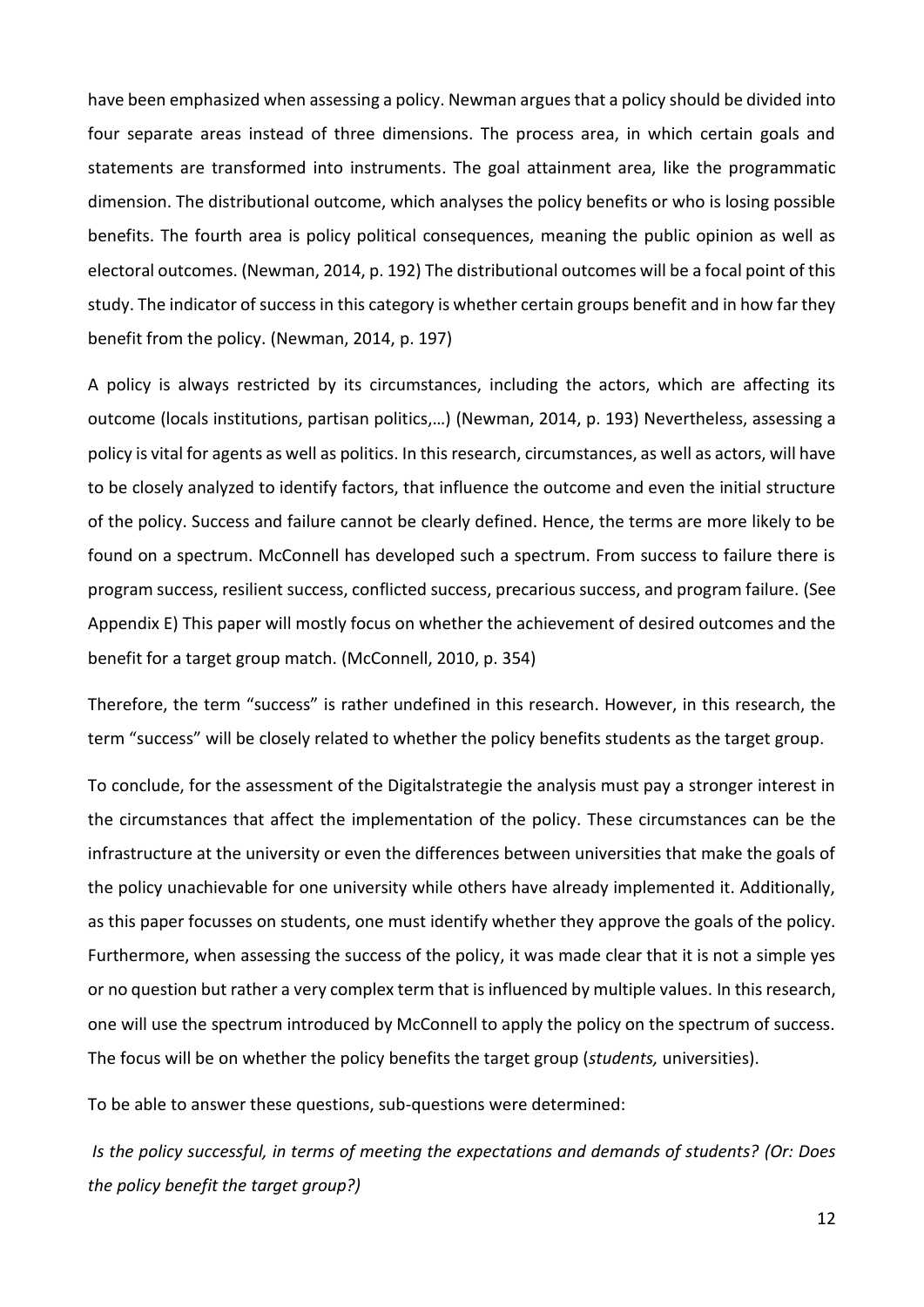#### <span id="page-15-0"></span>**3. Methods**

The research is done via a mixed-method approach. Qualitative interviews, as well as a document analysis, were conducted. Additionally, a quantitative survey amongst university students was done. Essentially, making it a triangulation approach. This approach enables a broader data collection and reduces possible data bias as well as investigator bias. (Oppermann, 2000, pp. 142-143)

#### <span id="page-15-1"></span>*3.1 Interviews*

The conducted interviews were semi-structured. The interviews were held with four students, with two employees of the ministry of economy, digitalization, and innovation as well as the responsible employee for digitalization at a university in NRW and an employee of the implementation agency "Digitale Hochschule NRW".

As the study aims at students' perceptions of digitalization, most of the interviews were focused on them. Participants were studying at different universities in NRW to gain a broader understanding across universities. Moreover, students were in different years and across the fields of economy, language studies, public governance as well as biology to capture a broader insight into the different standards of digitalization across disciplines. The interview was structured into four parts. The first part was designed to get to know the student and whether they think that their university and their professors are well equipped in terms of digitalization. The second part was designed to gain an insight into the tools that students use and whether they receive any support from their university when using these tools. The third part was designed to compare the aims of the policy with the perspective of university students. General questions were included: "Would you like more digitalization in your studies?" to" Are you satisfied with the online library of your university?" The fourth part was concerned with problems that students encounter with digitalization and whether it has a negative direct effect on them or the teaching environment at their university.

The interview with the employee at the University was mainly conducted to assess the quality of learning and studying being influenced by digitalization. This includes problems that are experienced in the digitalization process. The interview was structured into three parts: The first part was concerned with the positive and negative effects that digitalization has on universities and the tools that they are currently using. The second part was concerned with the aims of the policy and whether the university deems them as realistic. The third examined the differences between universities and the future of universities.

13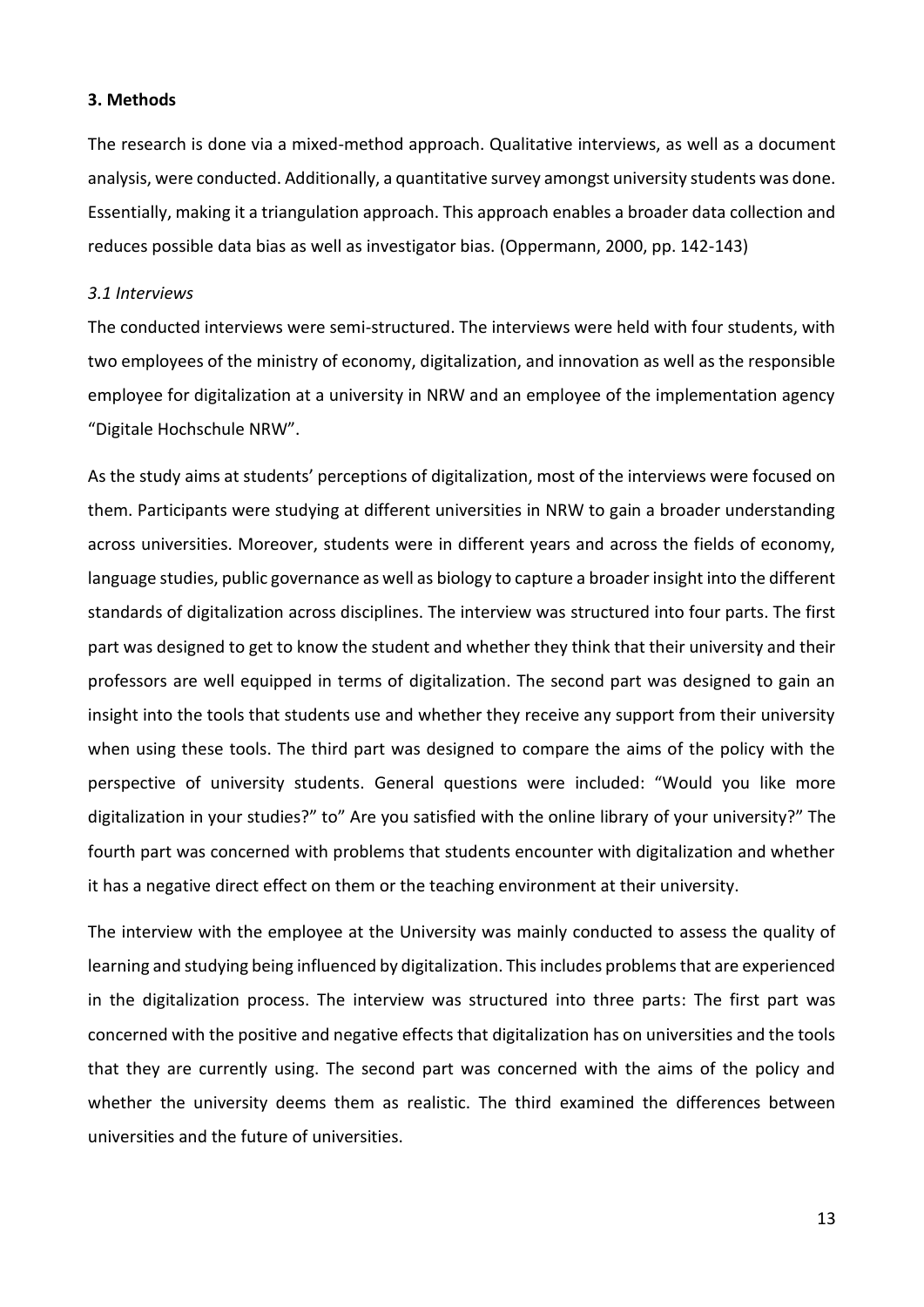The interview with the ministry was conducted as they were responsible for overseeing the implementation progress as well as the policy's status. An interview with the ministry of culture, which is responsible for the implementation and oversight of universities specifically, was declined by the responsible contact. An inquiry for another contact was also declined. The interview with the ministry of economics, digitalization, and innovation was structured in four different sections. Questions about the starting point concerning digitalization in NRW, the policy process, students' concerns at universities in NRW as well as questions that were based on the document analysis.

The interview with the implementation agency was conducted to gain a broader understanding of the policy process as well as the digitalization of teaching and learning at universities. Which troubles did universities encounter? Does the policy meet its target? Moreover, the interview was structured into three parts: the current status of the implementation, questions concerning the aims of the policy, and questions that were gathered from previous interviews with students such as how they plan to support teachers that are not as open to the digitalization process.

Seven interviews were conducted and will be referred to in the following as such:

| Interview   | Interviewee                                                     |
|-------------|-----------------------------------------------------------------|
| Interview 1 | Student 1                                                       |
| Interview 2 | Student 2                                                       |
| Interview 3 | Student 3                                                       |
| Interview 4 | Student 4                                                       |
| Interview 5 | Employee at university                                          |
| Interview 6 | Digitale Hochschule NRW                                         |
| Interview 7 | Ministry of economy, innovation, digitalization, and energy NRW |

#### *Table 1 Interviews*

## <span id="page-16-0"></span>*3.2 Survey*

The survey aimed at students at a university in NRW. In total, 74 answers were collected. Therefore, no statistical inference can be drawn from the survey. Nevertheless, it enables a broader insight and supports the interviews. Students had to be enrolled at the university to participate in the survey. Before the survey launched, a pretesting with three outside reviewers was done. This enabled the survey to be adjusted to the reviewer's user experience. (Sue & Ritter, 2012, p. 23) The survey was distributed via various social media platforms. These include WhatsApp, Facebook, Instagram.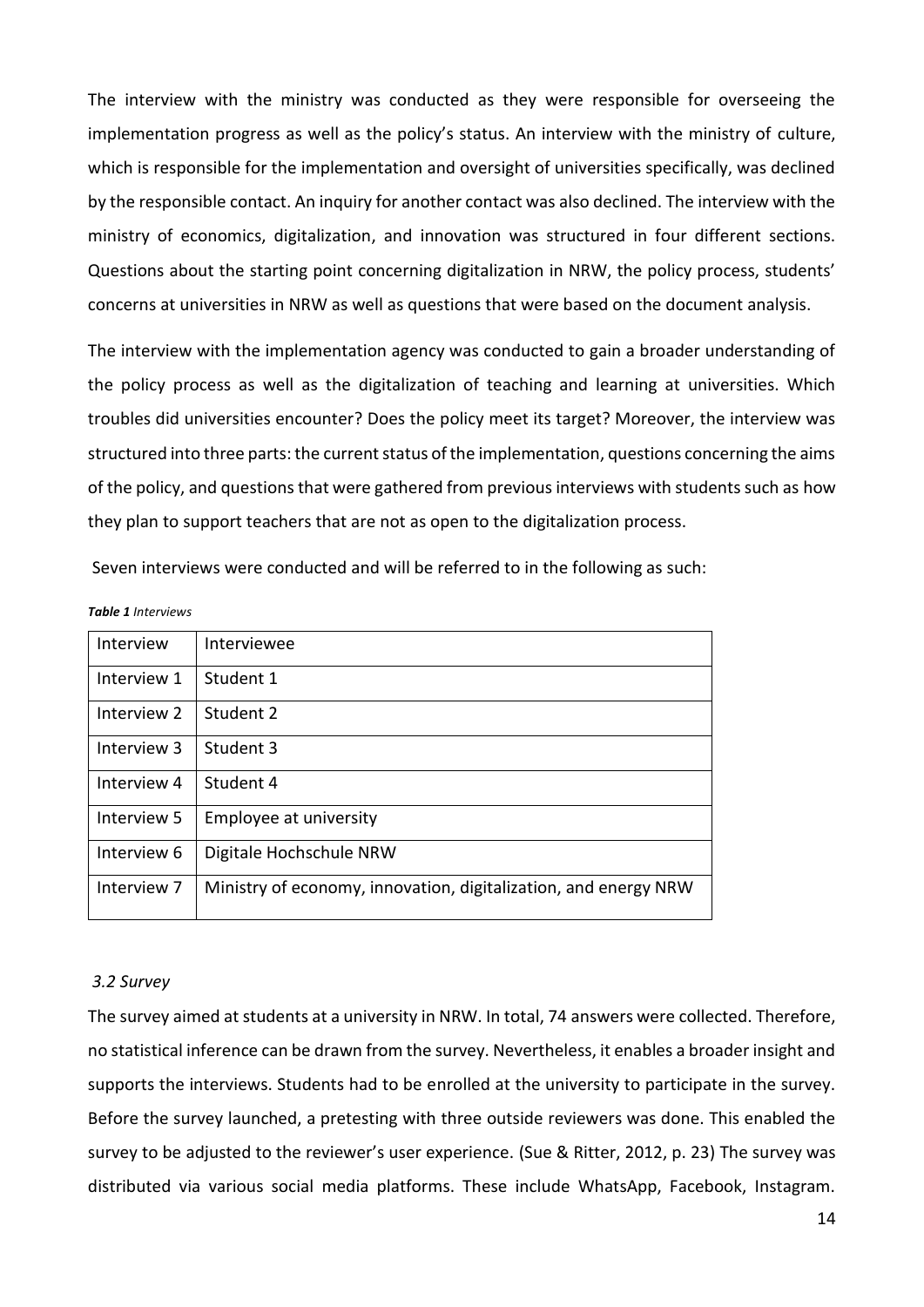Especially Facebook was useful, as the students were already organized into groups and could be contacted directly.

The survey was designed to take around three minutes to minimize opt-outs. Students were asked to answer which digital tools they were using at their university, as well as the frequency that they use them. Additionally, participants were asked to estimate whether their university was ready for a digitalization change. Lastly, students were asked about the measures that the policy has planned and whether they deem them necessary or helpful. This structure was chosen to assess the current status quo, gain an understanding of whether students think that enhanced digitalization is possible, and if the policy's measures are welcomed. The survey was designed to support the interviews that were previously taken.

#### <span id="page-17-0"></span>*3.3 Document analysis*

For the document analysis, the policy paper was used and compared with the digitalization policies of three universities in NRW. Additionally, the statement paper of the Digitale Hochschule was used to compare their stance with the goals of the policy.

Firstly, the policy paper was analyzed to gain a more thorough understanding of the aims and goals, as well as the parts of the policy that were not as clearly defined as others. When analyzing the other documents, reoccurring themes were identified (see table 2) and compared to the policy document of the Digitalstrategie.

#### <span id="page-17-1"></span>*3.4 Data analysis*

The interviews were analyzed by finding patterns and themes in the answers. The survey data was imported from Qualtrics, where the survey took place and then analyzed with SPSS. As the answers from multiple-choice questions were imported as separate variables, multiple response datasets were coded. The data was then analyzed with frequency analysis. One question in the survey concerned the importance of platforms to university students. The importance could be set on a scale from 0 to 100. <50 being not important <80 being important and >80 being very important.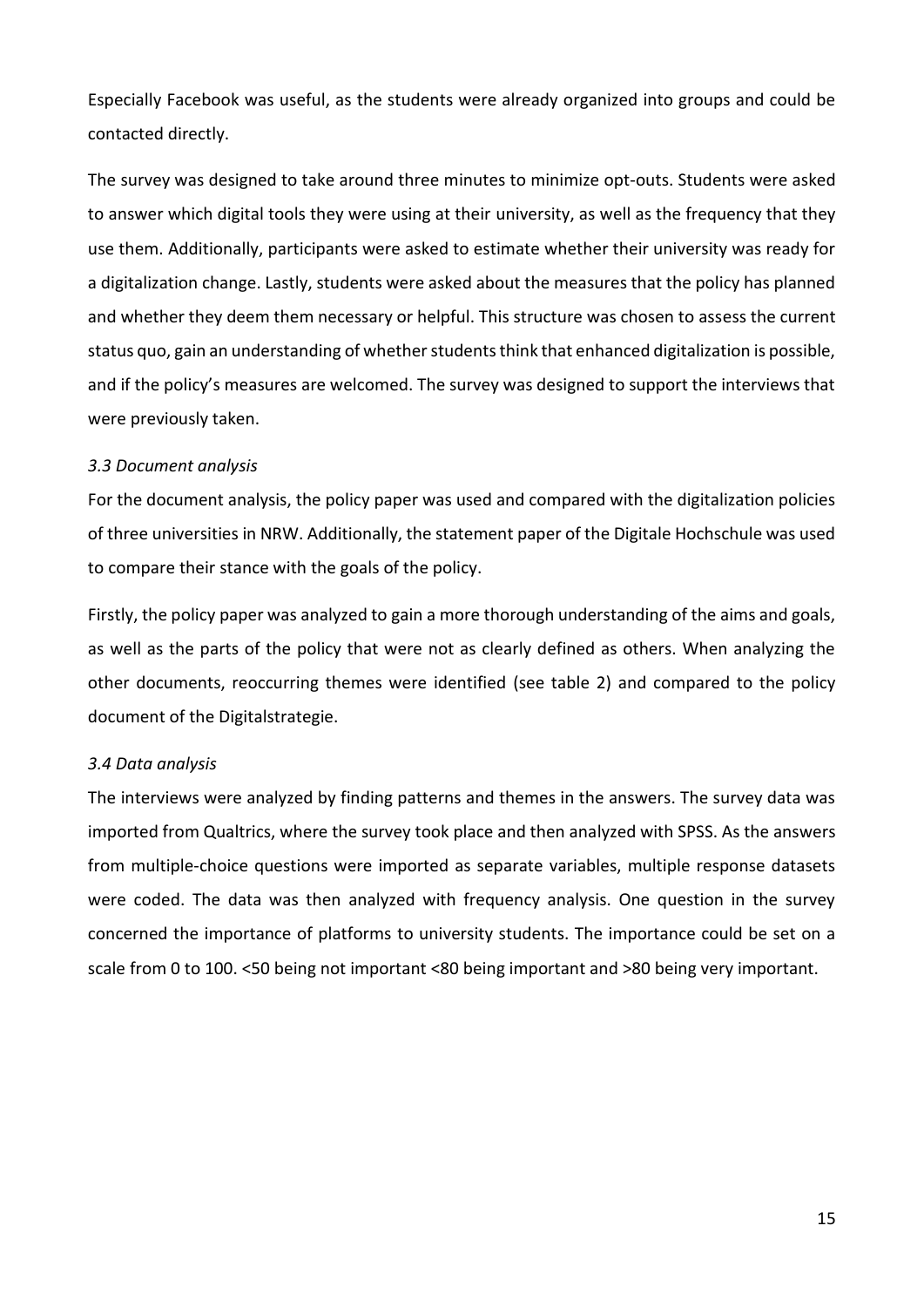## <span id="page-18-0"></span>**4. Results**

In the following, I will present the results of the document analysis and the survey. Hereby, the interviews will be used to gain a broader understanding of the context. The interview of the university will be used to explain the survey, as well as the interviews of the students. The interview of the ministry and the implementation agency will be used to understand their documents.

## <span id="page-18-1"></span>*4.1 Document analysis*

For the document analysis, several papers were analyzed. Firstly, the policy paper of the Digitalstrategie was analyzed to gain a broader understanding of the policy. Moreover, the statement paper of the implementation agency. In addition to these papers, the aims, and targets of three universities in NRW were used. Ruhr-Universität Bochum, Universität Duisburg-Essen, and Heinrich-Heine-Universität Düsseldorf. The universities will not be treated as one actor. Rather, their policies will be compared, and similarities and differences will be analyzed (see table 2). The analysis of the policy of the implementation agency will be investigated separately from the universities. To conclude the document analysis, the standpoints of the different actors will be compared to the Digitalstrategie.

| <b>Theme</b>                                       |   |
|----------------------------------------------------|---|
| Flexibility                                        | 3 |
| Being present at university ("Präsenzuniversität") | 3 |
| E-Assessment                                       | 3 |
| Supporting teachers                                | 3 |
| Open educational resources                         | 1 |
| Open Access                                        | 3 |

**Table 2** Themes of the policy documents of universities

## <span id="page-18-2"></span>*4.1.2 Position of the Digitalstrategie NRW*

The document analysis focusses on how the starting situation is described in the policy, the goals that the policy document sets, and the measures that the policy aims to achieve these goals.

The Digitalstrategie is divided into several "Handlungsfelder" best translated to fields of action. One of these "Handlungsfelder" is education. Education is then divided into several stages of education, with one of these stages being digitalization at universities. (Landesregierung NRW, 2019, p. 26)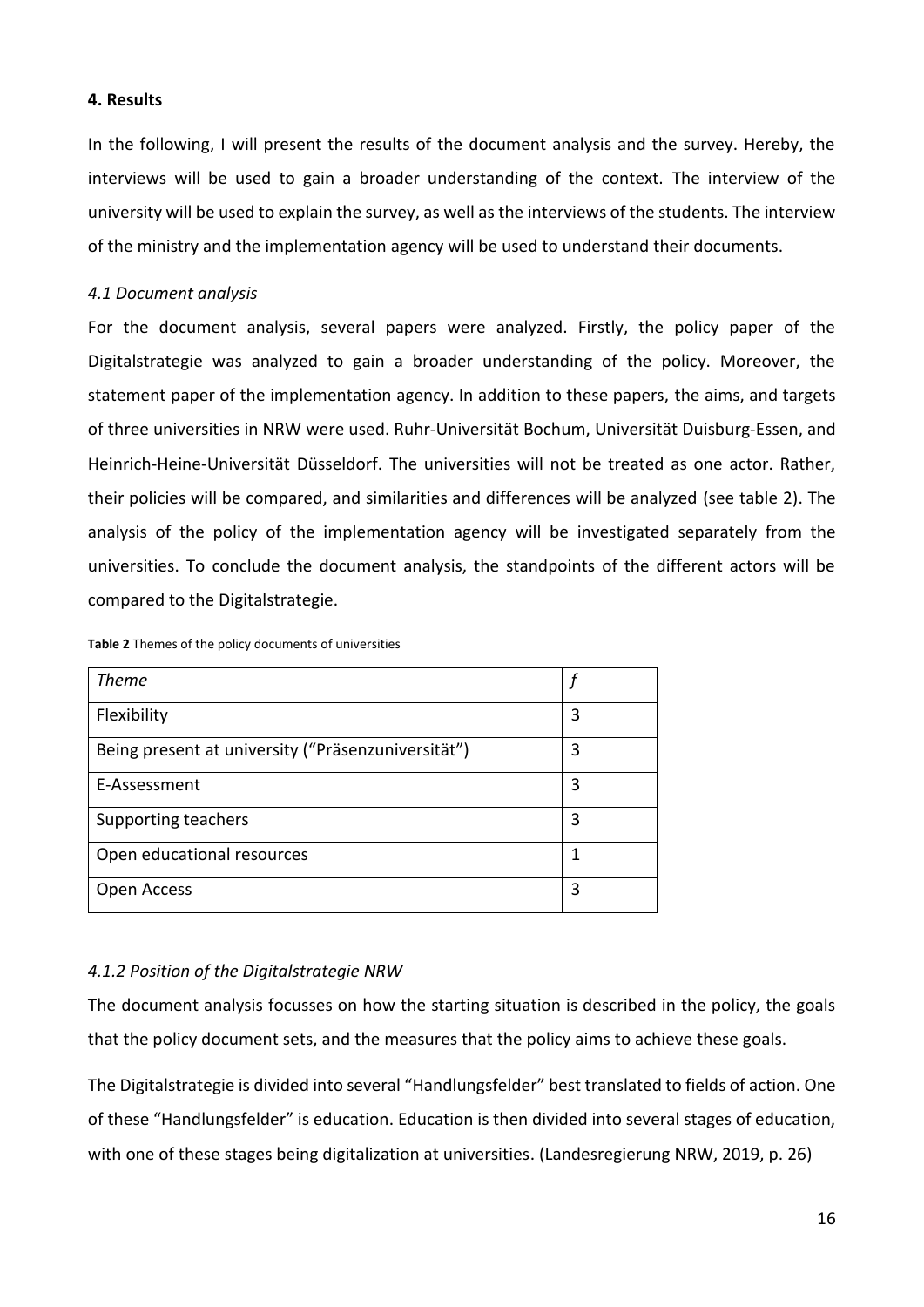Universities were included in the policy as NRW has many universities that inherit the potential to bring the "Bundesland" forward. "There really is a very high density of […] Universities in NRW. […] there, great things are happening." (Interview 7, ll.43-37)

The goals, that the policy has set for universities, are to install active learning via digital tools, new ways to access education as well as to enhance competence and service in the universities' teaching, learning, infrastructure, and administration.

A reoccurring theme in the policy document is "competence". It is used as the basis of using those digital tools: "Competencies are crucial for participation in knowledge and communication" (Landesregierung NRW, 2019, p. 22)

Moreover, higher education institutes also must teach competences. "Institutes have to teach digital competences for the use of digital tools […]" (Landesregierung NRW, 2019, p. 22)

Additionally, an online portal for e-learning will be established. To ensure competency, a data literacy education will take place and 120 fellowships for digital education will be established. These digital fellowships will be implemented until 2021 and are supposed to support new ways of teaching and learning methods. Moreover, teaching and learning as well as e-assessment formats will be tested. Students will be supported by universities to use new tools. To do that a data literacy program will be established. (Landesregierung NRW, 2019, p. 27)

Another reoccurring theme is open-educational resources. These open-resources are crucial for good online services as well as ensuring a wide-use of those sources. Additionally, the Digitalstrategie mentions the use of open access. Until 2021, a strategy to support open access and open science will be established with the Digitale Hochschule. (Landesregierung NRW, 2019, p. 27)

The policy aims at fulfilling these goals by investing 50 million Euros per year while reducing it to 35 million per year starting in 2022. The goal is to influence teaching, learning, infrastructure, and administration. However, no clear plans as to how the investments are made are mentioned.

The policy document does not explicitly state the starting point at which the policy plans to intervene. It states, that digitalization is more of a vision and *more* measures need to be taken to ensure more growth, wealth, and inclusion. (Landesregierung NRW, 2019, p. 3)

Overall, the policy document mostly aims at creating platforms for teaching and learning as well as developing competence to create the infrastructure that is needed to implement digitalization in a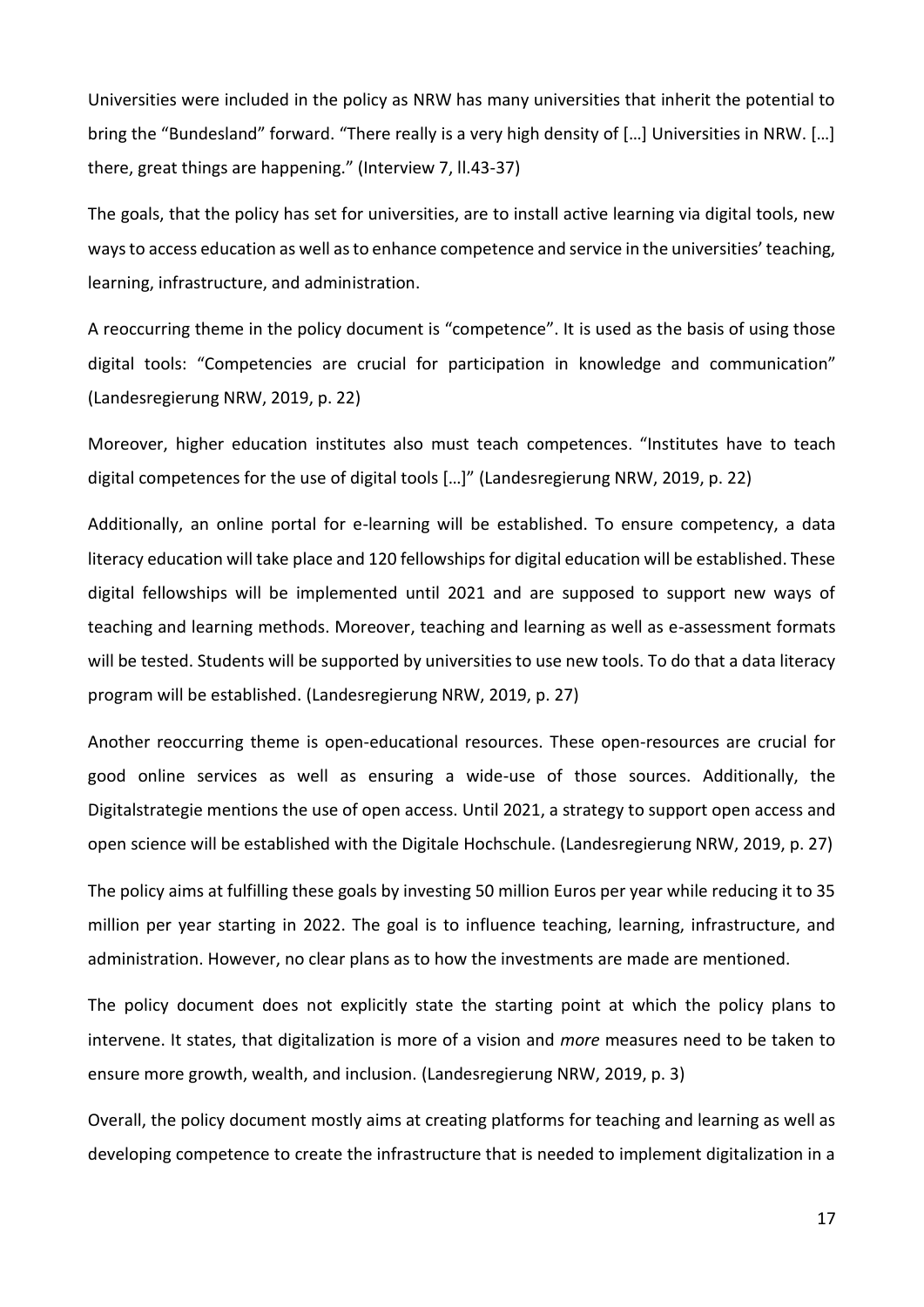university. The question remains how open sources are supposed to grow and whether those measures taken will lead to easier access.

The policy rather resembles an agenda because it lacks a clear plan and measures.

#### <span id="page-20-0"></span>*4.1.3 Position of the Digitale Hochschule NRW*

The Digitale Hochschule NRW is responsible for the implementation of the policy. It is partly funded by the government and the universities that are part of the cooperation and the implementation agency. It will be active until the end of 2021, after which the board will decide whether it will remain active. The paper defines three spheres that the implementation agency is responsible for. The sphere of studying and teaching, administration, and digital infrastructure. Their overall strategy is to create strategies, cooperation, and projects to enhance innovation and create long-lasting effects of digitalization at universities. (Frommer, Klapper, & Stegemerten, 2018, pp. 2-3)

"Together we are stronger, innovation via cooperation." (Interview 6, ll.14-17)

In the sphere of studying and teaching, flexible access to study material is desired. The skills that students acquire in this process of digitalization are supposed to enhance their chances at the job market and increase responsibility. It is not further defined what responsibility means here. (Frommer et al., 2018, p. 4)

The implementation agency aims at technical support for teachers. Moreover, the support of peers and help in matters of legal questions is planned. (Frommer et al., 2018, p. 4)

Especially for older teachers, competence-development is enhanced.

"[ $...$ ] the problem that especially the older generation is not as digitally advanced, is already known. [...] here we try to support them with competence-development [...] you can look for experienced peers that can help you." (Interview 6, ll.119-124)

Based on these aims, several measures are mentioned. First, a general website with central and decentralized elements, such as an already established Studiport and new systems such as a streaming platform, is planned. (Frommer et al., 2018, p. 4)

This website is supposed to help students find offers for teaching and learning. Moreover, it is designed to bundle up activities of all universities in NRW. However, there are technical as well as communicative and logistic challenges to be tackled. (Interview 6, ll.208-215)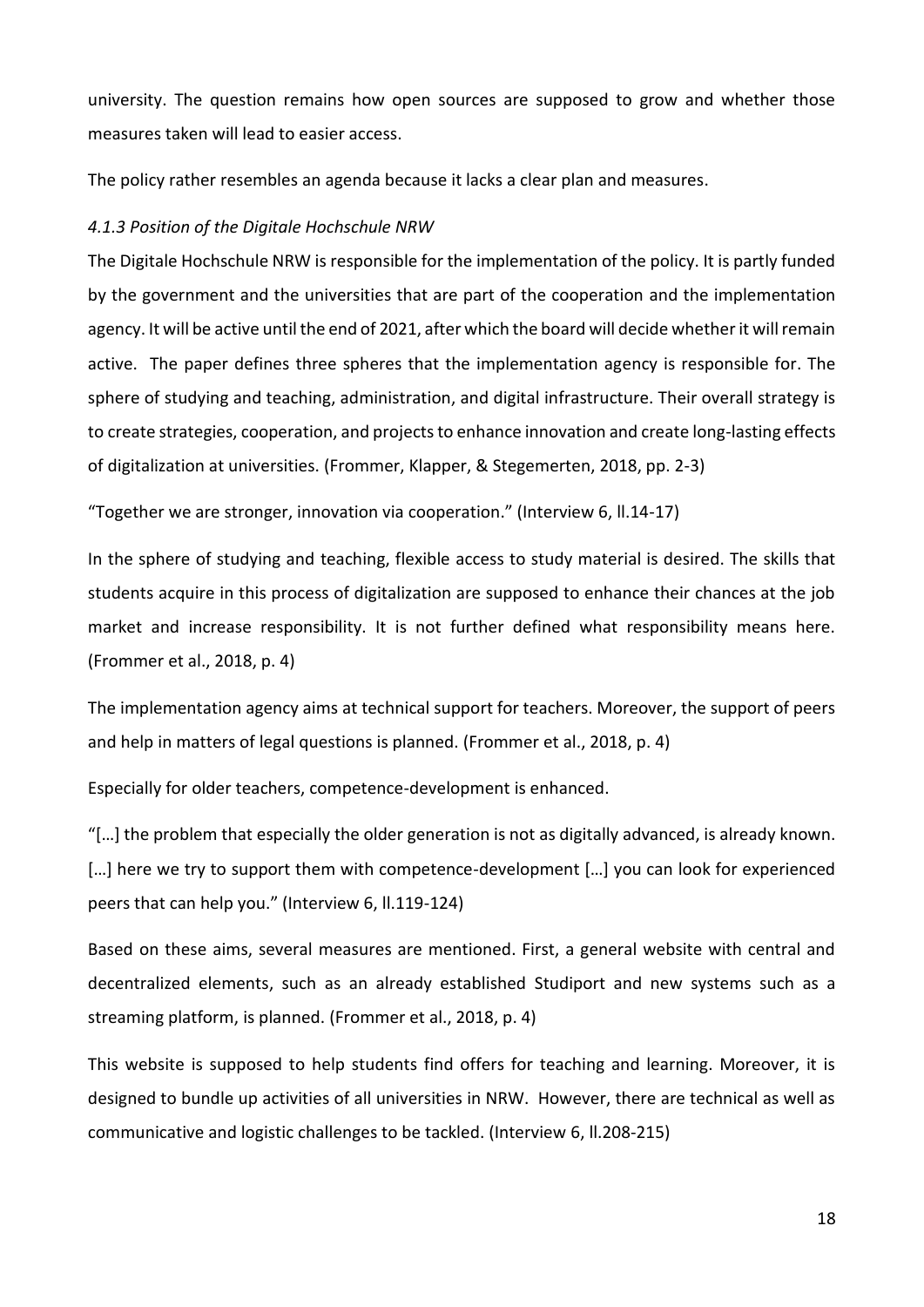One of these challenges are the differences between universities. "There are different approaches and the subject cultures are sometimes very different." (Interview 6, ll. 165-166)

The interviewee also mentions that students need to be equipped with terminal devices to be able to use the new services. Therefore, structures to lend laptops, tablets, and so on must be established first. (Interview 6, ll.326-330)

The most important project for this paper is the OER-Platform, which is supposed to enable a university-wide sharing of open educational resources. Moreover, the assessment of students, which is supposed to be implemented via the project e-assessment. (Frommer et al., 2018, p. 5) Open educational resources are a rather complicated question. Libraries of different universities must work together (Interview 6, ll.273-274). Which the interviewee deems difficult as universities are very different in their evolvement of digitalization (Interview 6, II.168-171). If open access and open resources are to be implemented, several copyright questions have to be answered first and review-structures must be implemented. (Interview 6, ll.283-291)

In the sphere of administration, the paper defines the process as challenging because many "Vorarbeiten" best translated to preparatory work must be done to be able to implement the aims. (Frommer et al., 2018, p. 6)

#### <span id="page-21-0"></span>*4.1.4 Position of the Ruhr-Universität Bochum*

The Ruhr-Universität Bochum has a separate digitalization policy on the administration and one on the digitalization of teaching.

In the digitalization policy for the administration, the university states that digitalization for them is not a goal. It is rather an instrument for making the university ready for the future. (Ruhr-Universität Bochum, 2019, p. 1) The policy aims to use the digitalization to make their services flexible to be independent of time or place (Ruhr-Universität Bochum, 2019, p. 1)

In the policy for teaching, the university mentions the flexibility of studying again. The policy aims towards flexibility to make studying family-friendly and more heterogenic in terms of learning supply. Moreover, they also claim that digitalization brings new teaching concepts. (Ruhr-Universität Bochum, p. 1) Their main goal is to be competent to be able to use digital tools and media to enhance their studying. However, it should be used in the context of combining presence at university and digital support. (Ruhr-Universität Bochum, p. 1) Additionally, the university wants to integrate e-assessment to help inform students about their learning progress and for teachers to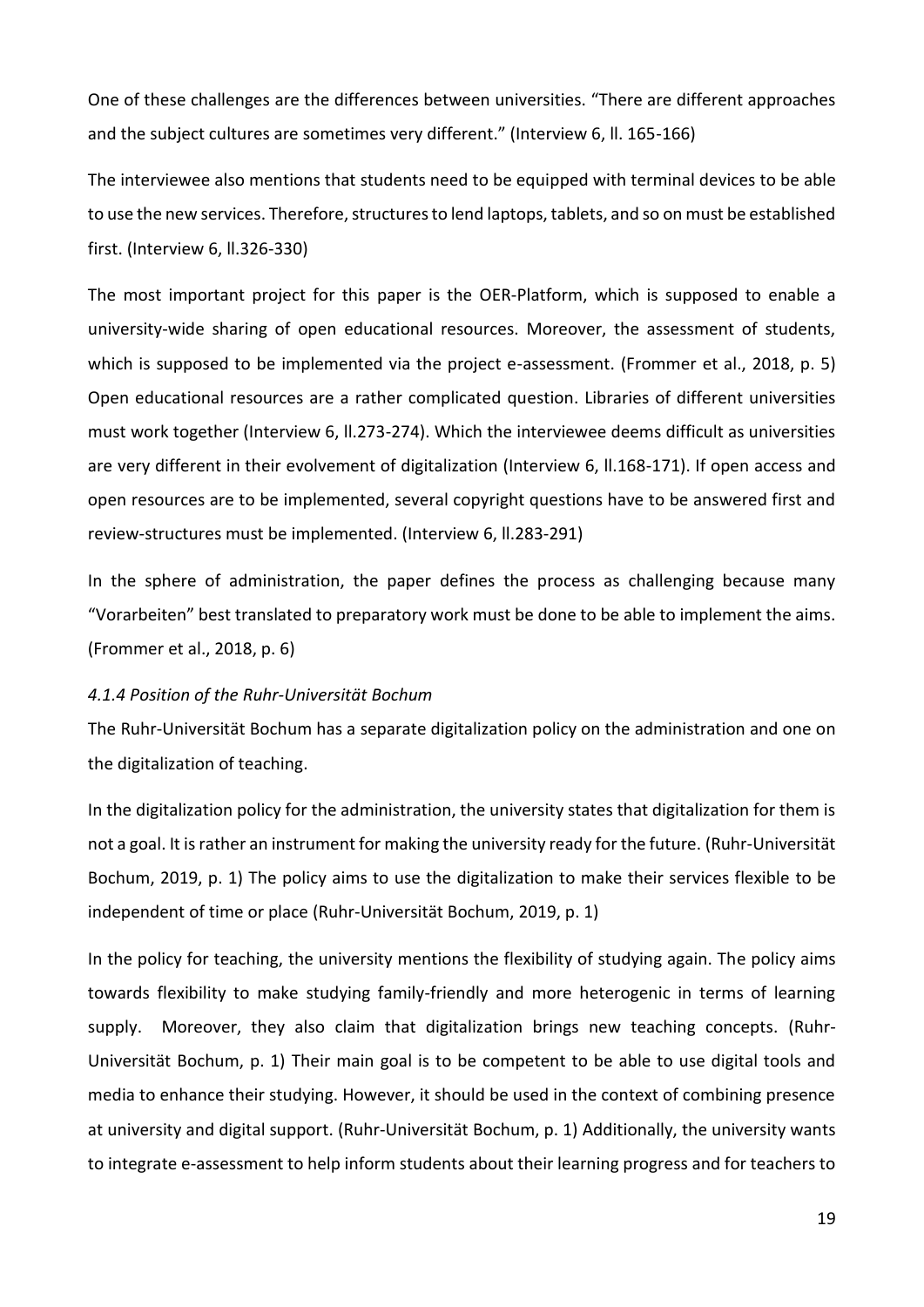develop their teaching strategy. The overall goal of e-assessment is to accompany a high degree of individualization and reduce outlay. The goals of the university are inclusion as well as internationalization, to allow entrance to international teaching and learning formats. Lastly, the university aims at improving the digital infrastructure. However, it is not a priority and will only be improved if it will enhance the quality for teachers and students. (Ruhr-Universität Bochum, p. 1)

### <span id="page-22-0"></span>*4.1.5. Position of the Universität Duisburg-Essen*

The university defines digitalization as a chance to innovate. Moreover, the process goes beyond elearning. New technologies are supposed to create innovation, flexibility, and develop a connection between different actors. Students are the focus group of the digitalization process to prepare them for the demands of the job market, which include the use of digital tools and social competences. There is no mention of the tools that will be used to meet those goals. (Universität Duisburg-Essen, 2017, p. 2)

The university defines two more challenges and goals to support teaching and learning. The first one is to enhance the e-learning environment by reworking the existing teaching concepts. Teachers ought to be supported by service-, support-, and qualification offers. The second challenge is to provide frequent feedback while acquainting a rising number of students. (Universität Duisburg-Essen, 2017, p. 2)

Moreover, the university has defined two overarching goals. Firstly, the university should open itself to more diverse teaching and learning approaches to accompany different living situations and make studying more flexible for students with jobs or family responsibilities. Secondly, the curriculum should be developed to minimize study delays. Digitalization is thereby an instrument to identify new teaching and learning approaches. (Universität Duisburg-Essen, 2017, p. 3)

Next to service provision, e-assessment, and new curricula, open educational resources are desired to enable easy access to useful material. However, the copyright must be managed first. (Universität Duisburg-Essen, 2017, pp. 4-6)

#### <span id="page-22-1"></span>*4.1.6 Position of the Heinrich-Heine-Universität Düsseldorf*

The Heinrich-Heine-Universität wants to use digitalization to make teaching more flexible. By using digital teaching and learning opportunities, new target groups can be acquired. Further, digitalization offers non-typical students the opportunity to combine studying with their family and job. Additionally, student mobility and internationalization can be enhanced by using digital tools.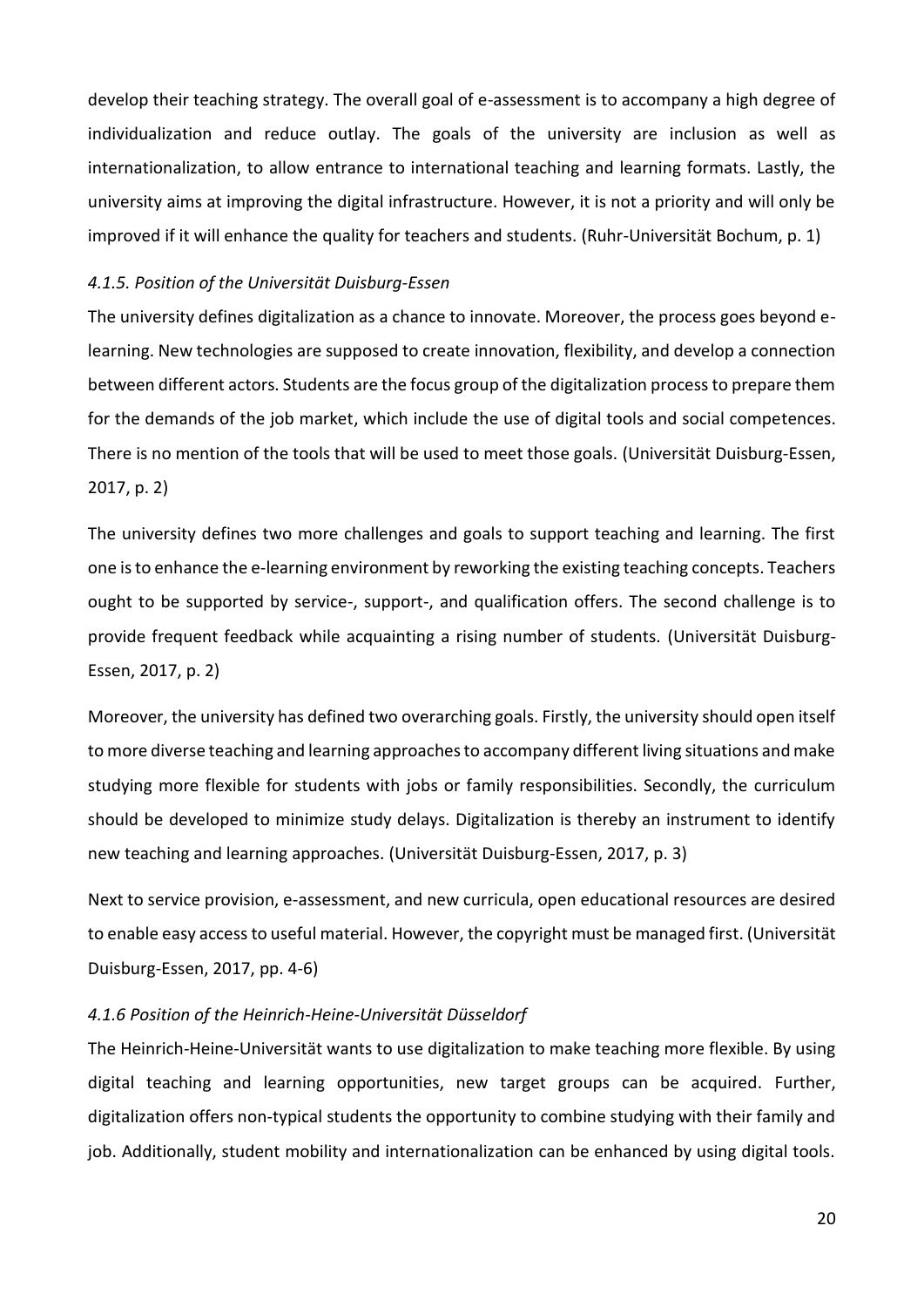(Heinrich-Heine-Universität, 2018, p. 2) By using digitalization, students shall be prepared for the job market (Heinrich-Heine-Universität, 2018, p. 5).

The university insists that students should still be present at the campus and improvement of digitalization should only happen when it benefits the university. Digitalization is a tool to reach goals. In the administrative sector, the university sees the chance to automatize processes. (Heinrich-Heine-Universität, 2018, p. 5)

To adjust the digitalization process to students' demands, several measures, including e-assessment will be taken. (Heinrich-Heine-Universität, 2018, p. 7)

The university defines three main plans for studying and teaching. Firstly, eOnboarding, which is the provision of access to materials to enable students to have the same chances when learning and studying. This also refers to open educational resources. Secondly, the eLearning aspect, which supports the teaching and learning process. To support teachers in e-learning, already successful teachers will function as multiplicators, sharing their knowledge with their peers. Thirdly, eassessment to control the individual learning progress. (Heinrich-Heine-Universität, 2018)

As digitalization offers new possibilities for literature research and analysis, the university wants to start the "digital education library" project. (Heinrich-Heine-Universität, 2018, p. 10)

#### <span id="page-23-0"></span>*4.1.7. Comparison of the positions with the Digitalstrategie*

The implementation agency Digitale Hochschule NRW aims to make studying more flexible, meaning that it is not dependent on a specific place or timeframe. (Frommer et al., 2018) The policy paper does not state flexibility clearly. However, it mentions that structures should be "bedarfsgerecht" which loosely translates to needs-based. (Landesregierung NRW, 2019, p. 26) All the other three universities explicitly name flexibility. The Universität Duisburg-Essen wants flexibility for students, so they can combine their studies with their jobs. (Universität Duisburg-Essen, 2017, p. 7) However, what the policy document does not mention, is the importance of presence. All university documents pledge for the so-called "Präsenzuniversität" (being present at university). Another aspect that does not gain as much attention in the policy document as it does for universities, is the e-assessment. Via e-assessment, students can check their progress and receive valued feedback which can significantly improve their grades. (Heinrich-Heine Universität, 2018, p. 9) All universities mention e-assessment. Therefore, the topic seems to be a focal point in the digitalization process. However, the policy paper does not explicitly pay attention to that. What should be done to preserve a "Präsenzuniversität" and not risking it to become a distance university?

21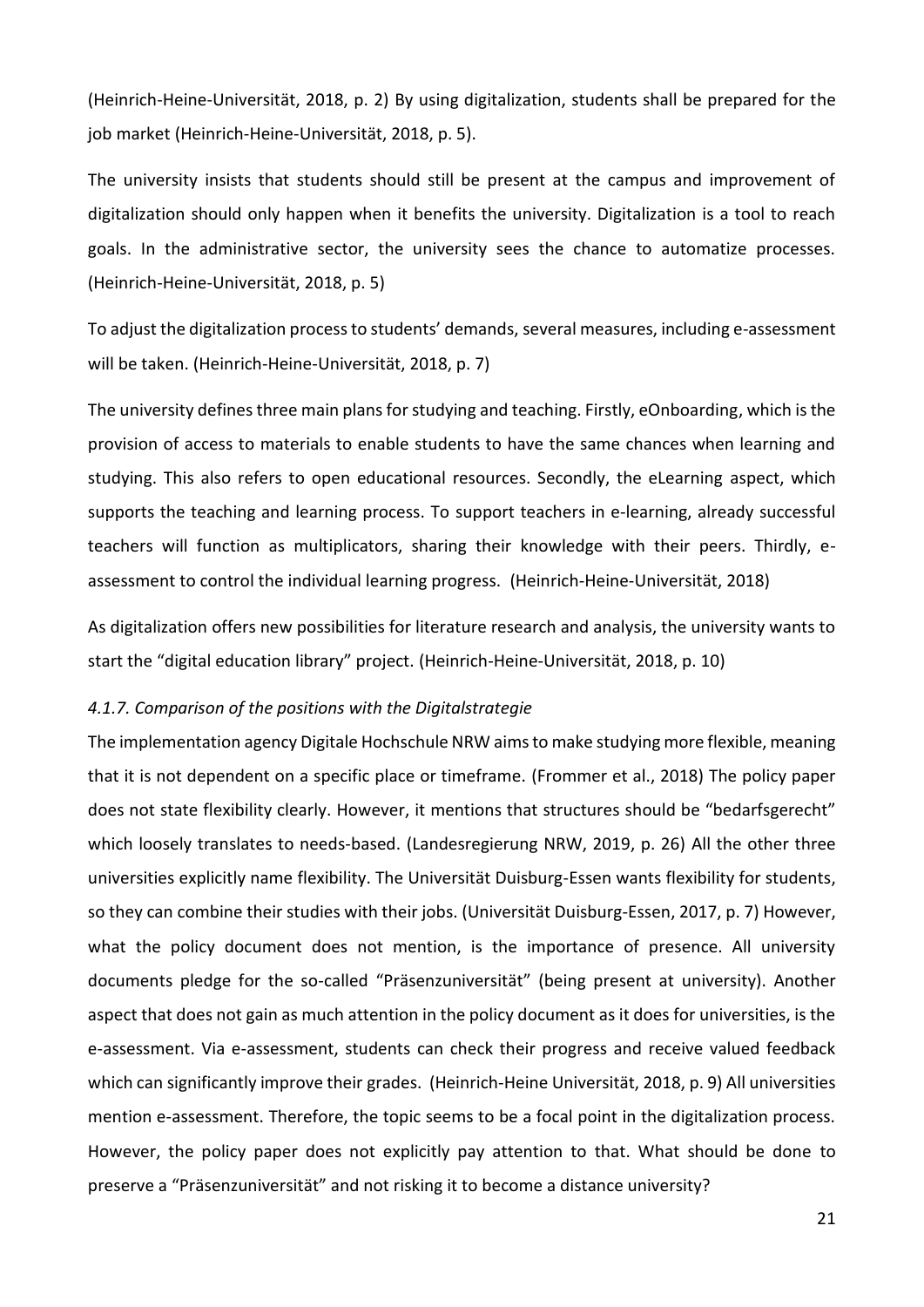Nevertheless, not all universities extensively mention the digitalization of teaching and the support that teachers need to implement new digital teaching strategies. What the policy paper calls "digital fellowships" (Landesregierung NRW, 2019, p. 27 ) the "Digitale Hochschule" defines as technical support as well as support from other teachers for other teachers (Frommer et al., 2018, p. 4). The Heinrich-Heine Universität wants to create incentives for teachers to include more digital tools in their lectures. Moreover, they aim to use teachers that already use digital tools in their lectures as multiplicators. (Heinrich-Heine Universität, 2018, p. 9)

Another important aspect are open educational resources. The policy document names them last, but all universities want these resources to expand. The Ruhr-Universität Bochum aims at creating a "Bildungskooperation" where multiple actors come together to share information and material. (Ruhr Universität Bochum, p. 1) The Universität Duisburg-Essen aims at creating open education resources (Universität Duisburg-Essen, 2017, p. 7) and the Heinrich-Heine Universität aims at creating a digital education library (Heinrich-Heine Universität, 2018, p. 10).

## <span id="page-24-0"></span>*4.2 Survey results*

The survey results are given context by the interviews with students and the university. The following section is structured to show the perception of digitalization, students' use of tools, their skills, and their perception of a federal-wide online platform for universities.

## <span id="page-24-1"></span>*4.2.1 Students perception of digitalization at university*

According to the survey, the majority of students think that their university is not prepared for the digitalization (see table 3).

| $\epsilon$ | ,      | <br>ັ     |                      |
|------------|--------|-----------|----------------------|
|            |        | Frequency | <b>Valid Percent</b> |
| Valid      | Yes    | 23        | 33,3                 |
|            | No     | 32        | 46,4                 |
|            | Maybe  | 14        | 20,3                 |
|            | Total  | 69        | 100,0                |
| Missing    | System | 5         |                      |
| Total      |        | 74        |                      |

*Do you think that your university is prepared for the digitalization?*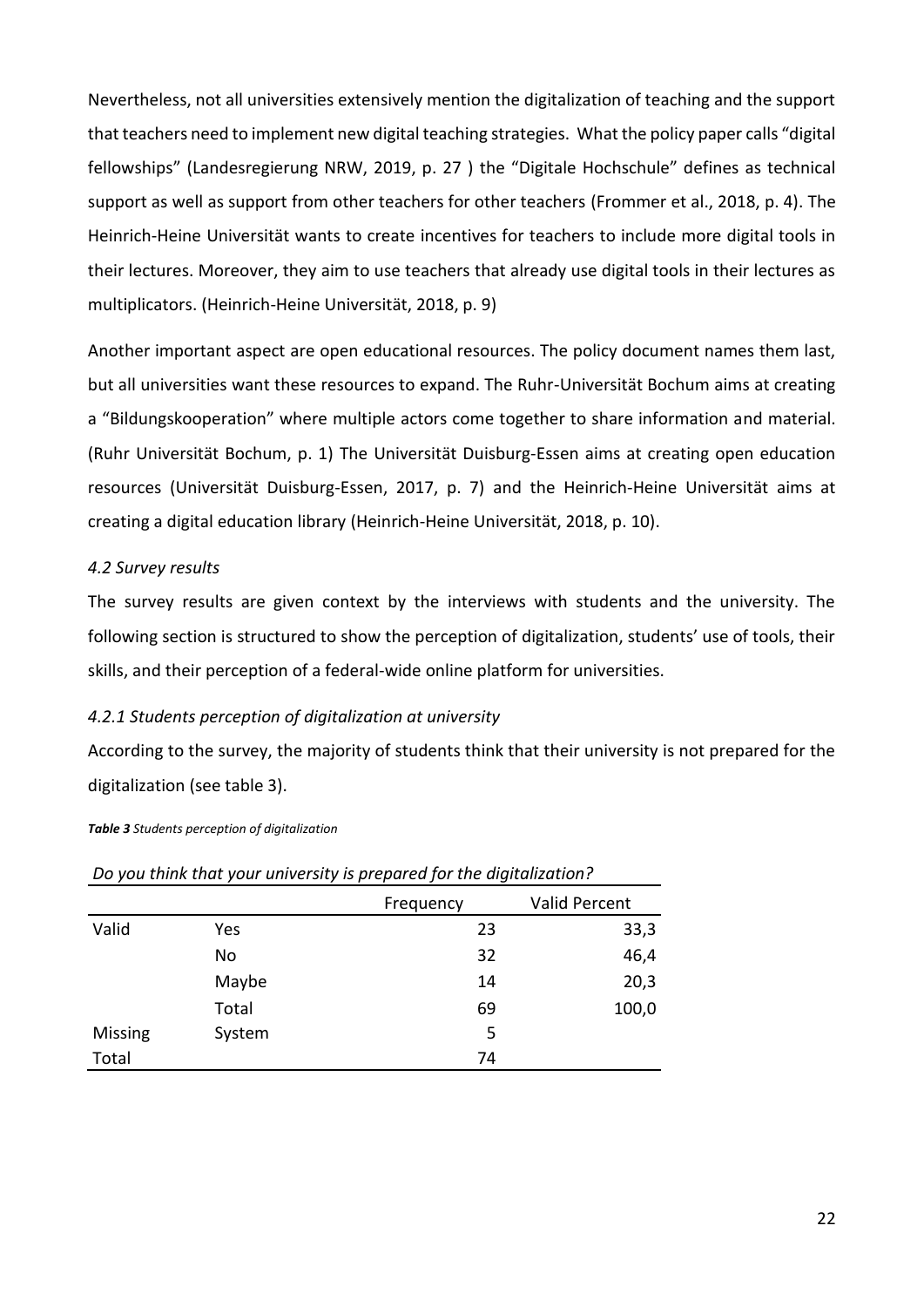Opposed to this, in the interviews, students mostly thought that their university was prepared for the digitalization. One student mentioned that their university is not prepared as they still use "oldfashioned" teaching methods.

"Most [teachers] still work with overhead projectors. […] More is possible." (Interview 1, l.11)

Another student also mentions that it depends on the faculty, whether the digitalization process is going well. (Interview 2, l.8)

The differences within a university are also mentioned in the interview with the university.

"The best example is mathematicians and chalkboards. It is oftentimes hard to […] convince people for the alternatives […]. On the other hand, at the faculty of law, the topic lecture recording is already established. […]." (Interview 5, ll.451-456)

When asked about their teachers, most students say that they are generally happy. However, some teachers are unwilling or unable to implement digitalization in their teaching methods.

"I have some teachers that do it because they have to. […] It always depends on the lecturer." (Interview 2, ll.29-37)

"I have a professor that […] that does not even connect the laptop himself. […] I think that younger ones [teachers] would do better." (Interview 1, ll.38-51)

"[…] and he [teacher] wrote his lectures on an overhead transparency and we hat to copy it. […] nothing was uploaded. But I had professors that uploaded everything as well." (Interview 4, ll.23- 26)

"And they sometimes do not know how it works. We had a lecturer […] who did not even know how to share data via Airdrop." (Interview 3, ll.113-117)

#### <span id="page-25-0"></span>*4.2.2 Use of tools*

Of the survey participants, most use platforms for study organization, and literature. Only 12,7% use them for exams and e-assessment. (See Appendix B)

In the interview two students used e-assessment. For them, the e-assessment is helpful as they can collect points for the exam. (Interview 3, ll.245-250. Interview 1, ll.58-61)

One student had to fill out a questionnaire online as part of an online module, that falls into the category of e-assessment, that the student was not happy with.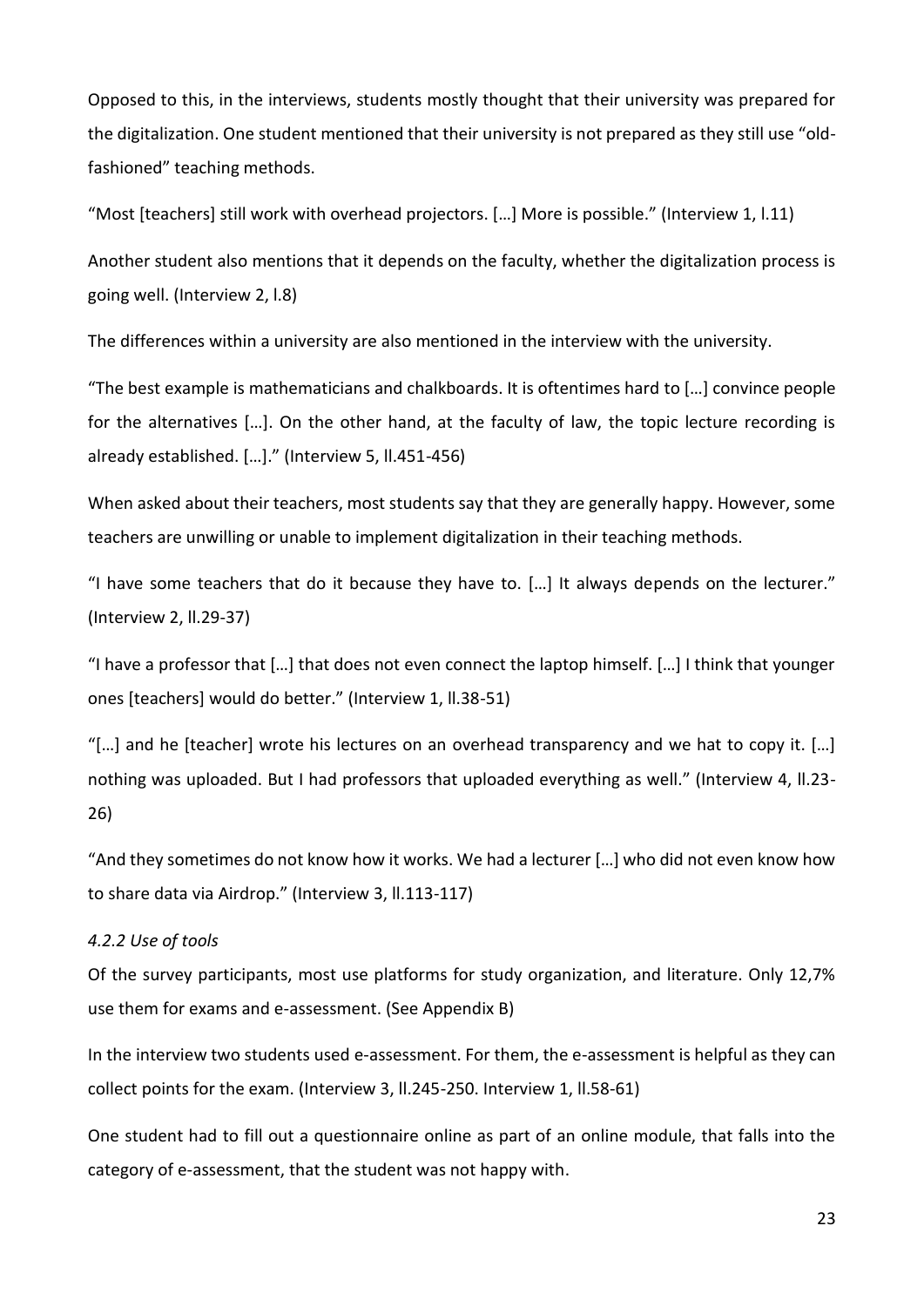"But I could have gotten the overview [that they got in the assessment] by googling once." (Interview 2, ll.327-328)

In terms of platform use, students value the platform for study organization most. However, they also prefer websites for communication and they also frequently consult Google (see table 4).

*Table 4 Importance of websites for students*

|      | <b>Statistics</b> |         |              |               |                |
|------|-------------------|---------|--------------|---------------|----------------|
|      |                   |         | Website for  |               |                |
|      |                   |         | Study        | Communication | Online library |
|      |                   | Google  | organization | Website       |                |
| N    | Valid             | 67      | 65           | 59            | 61             |
|      | <b>Missing</b>    |         | 9            | 15            | 13             |
| Mean |                   | 76,0299 | 85,1538      | 74,8983       | 65,6230        |

Importance of websites on a scale of 0-100

The online library is still important for students. However, it only comes in fourth place. In the interview, one student mentions that their online access is too complicated, therefore they rather go to the library to lend the book.

"[…] I have always done the [literature] research and then drove to the library because I do not want to do this shit. [online access to library].

There is only a limited resource of books online and different apps must be downloaded. Moreover, not every resource is available via a VPN. (Interview 2, ll.202-247)

Two other students are satisfied with their online library. However, they would like more books, especially older ones, to be available. (Interview 1, ll.147-154. Interview 4, ll.226-232)

When students are asked about online lectures, the fact that they can go back and learn at their speed is what they liked the most.

"Because it is a lot better when you watch a video, and you can see what you have to do. Instead of reading a protocol that you do not understand […]" (Interview 4, ll.436-440)

"It is very handy […] that I can listen to things [lectures] three times and always go back [until] I understand it." (Interview 1, ll.258-261)

"You could have the audio synchronized to the lecture. That was amazing […] or for the preparation of an essay." (Interview 2, ll.90-95)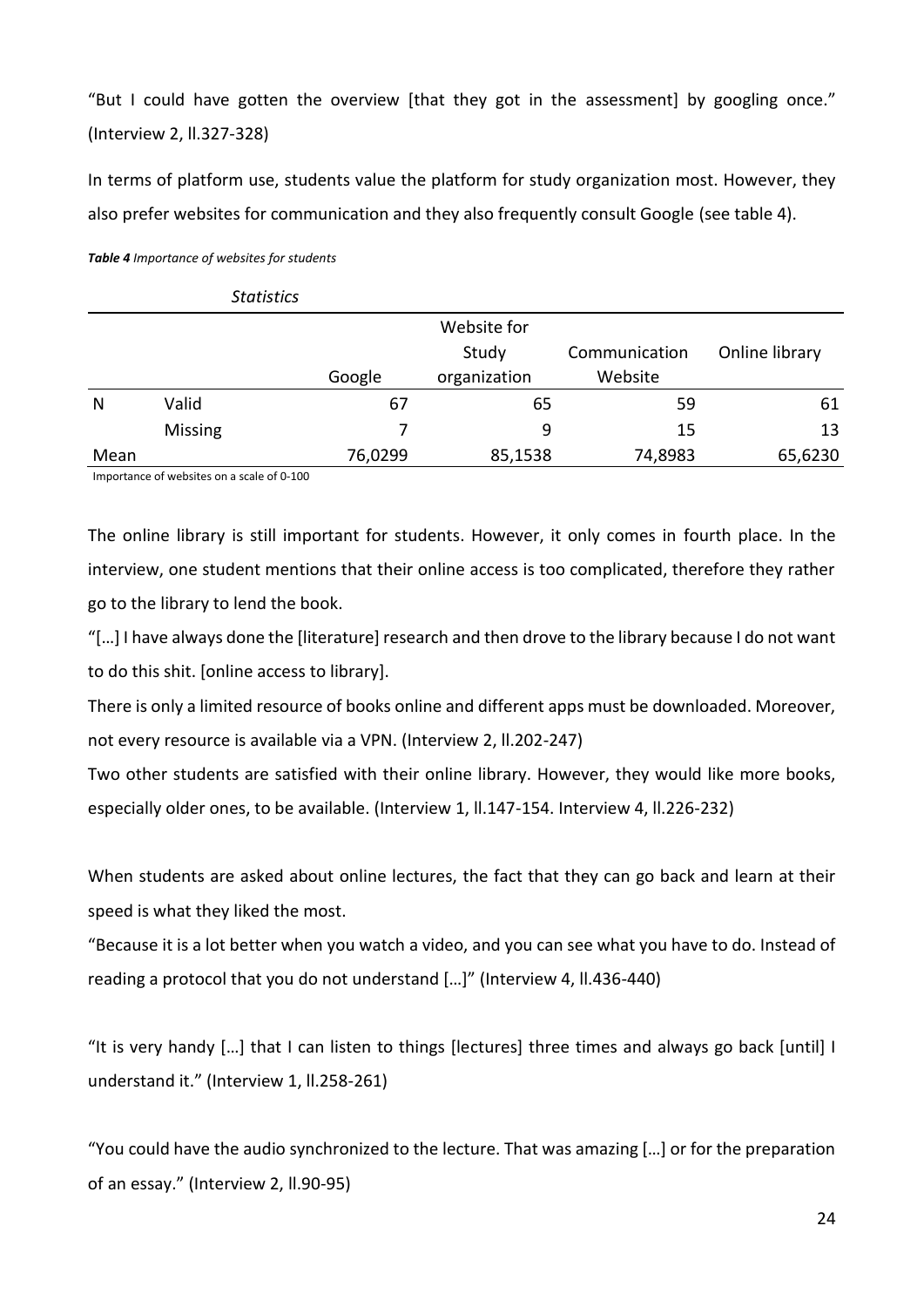However, students also prefer the classroom. They want it to be more interactive (Interview 1, ll.278-279) and like the discussion with the teacher and their fellow students (Interview 2, ll. 546- 556).

The interview with the university reveals that even though, they support digitalization, some parts are harder if not impossible to digitalize.

"You can digitalize knowledge transfer […] well. The […] real discourse cannot be easily digitalized." (Interview 5, ll.44-47)

<span id="page-27-0"></span>*4.2.3. Students perception of a federal-wide online portal* 

## *Table 5 Perception of the federal wide online portal*

*Would you find a federal-wide online portal useful? (Video courses, online lectures, online learning material)*

|         |              | Frequency | Valid Percent |
|---------|--------------|-----------|---------------|
| Valid   | Very Helpful | 23        | 32,9          |
|         | Helpful      | 36        | 51,4          |
|         | Less helpful | 11        | 15,7          |
|         | Total        | 70        | 100,0         |
| Missing | System       | 4         |               |
| Total   |              | 74        |               |

84,3% of participants said that a federal-wide online portal would be *helpful* or very *helpful* for them.

In the interview students also generally approved of the idea (see table 5).

However, one student mentions the problem of sharing learning and teaching material as there might be differences between the topics that they are taught. (Interview 1, ll.189-204)

On the other hand, another student even wants it to be nation-wide.

"I would think it is good to make a nation-wide pool for the exercises." (Interview 3, ll.564-565)

## <span id="page-27-1"></span>*4.2.4. Students perception of their skills*

When asked whether students think that they are well prepared for the digitalization of their university, they say that they can accommodate any changes rather quickly and efficiently.

"[…] I would have to work with it. But we belong to the generation that has taught themselves [to work with digital tools] anyways." (Interview 1, II.135-137)

However, the interviewee also mentions a problem concerning the hardware.

"At university, I would say that every student has a laptop […] but that has to be checked […] so that everybody can use it." (Interview 1, ll.301-304)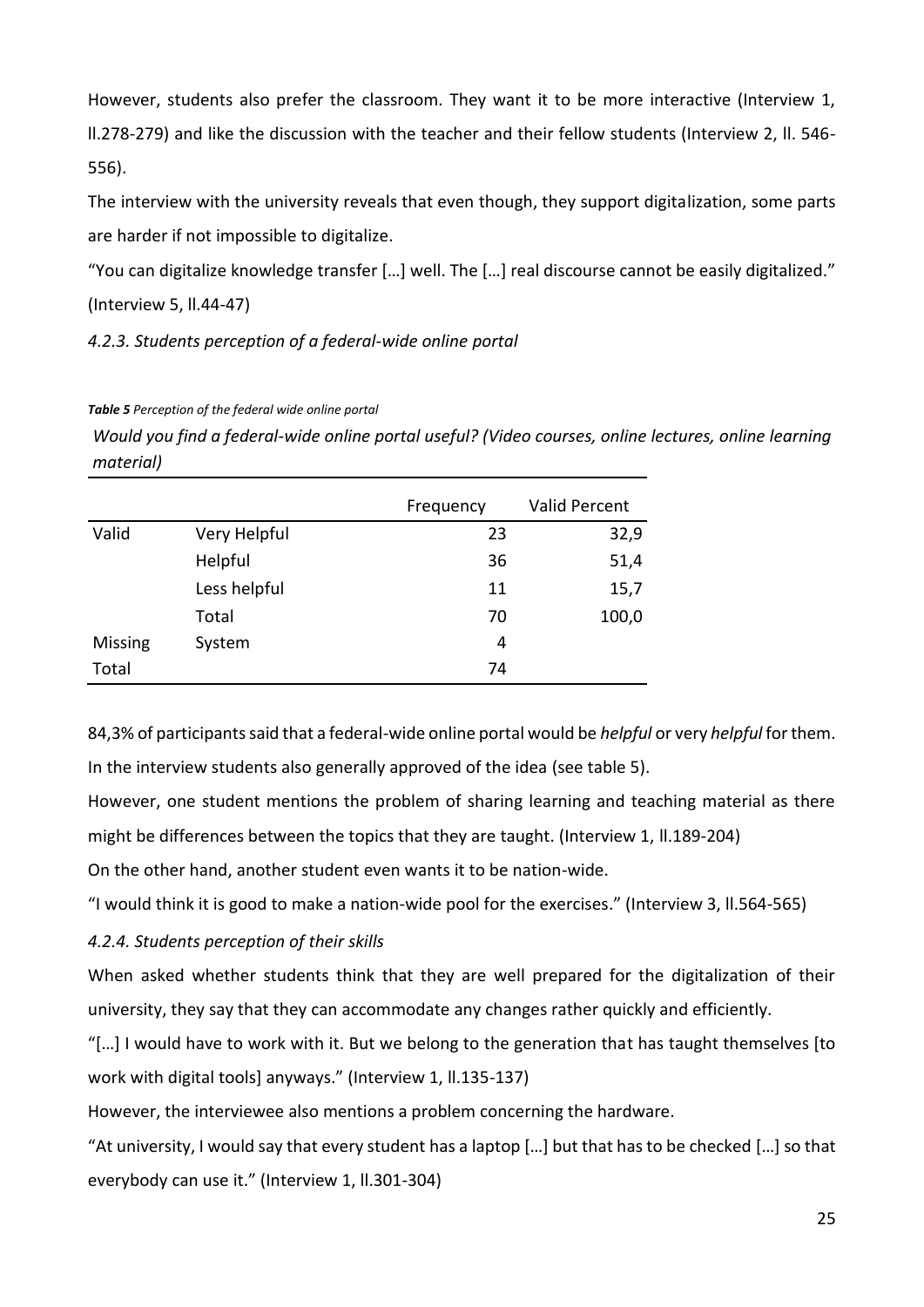In the survey, most participants wanted more support from their university to use the platforms that are available instead of learning it only by themselves (see table 6).

*Table 6 Support to use platforms*

| $\cdot$        | -                |           |                      |
|----------------|------------------|-----------|----------------------|
|                |                  | Frequency | <b>Valid Percent</b> |
| Valid          | Yes              | 36        | 51,4                 |
|                | No               | 26        | 37,1                 |
|                | <b>Different</b> | 8         | 11,4                 |
|                | Total            | 70        | 100,0                |
| <b>Missing</b> | System           | 4         |                      |
| Total          |                  | 74        |                      |

*Would you like more support from your university to use the platforms?*

When asked about support from the university in the interviews, students are rather uninformed and skeptical as these are time-consuming and happen on campus.

While one student did not know which courses were available. (Interview 4, ll.161-163)

Another student complained that the courses cost money and are very inflexible in terms of time and place (Interview 2, ll.145-148)

"I never used them [the courses] because they cost money and the time that they start at is very complicated if you do not live close-by." (Interview 2, ll.145-148)

When asked about the negative effects that digitalization has on the lecture and the quality of teaching, most students think that digitalization does not have a negative impact on lectures (see table 7).

*Table 7 Platforms in lectures*

|         | .            |           | - ----------         |
|---------|--------------|-----------|----------------------|
|         |              | Frequency | <b>Valid Percent</b> |
| Valid   | Yes          | 18        | 25,4                 |
|         | No           | 40        | 56,3                 |
|         | I don't know | 13        | 18,3                 |
|         | Total        | 71        | 100,0                |
| Missing | System       | 3         |                      |
| Total   |              | 74        |                      |

*Do you think that the platforms can have negative consequences in the lectures? (Disruption, problems with equipment, worse teaching)*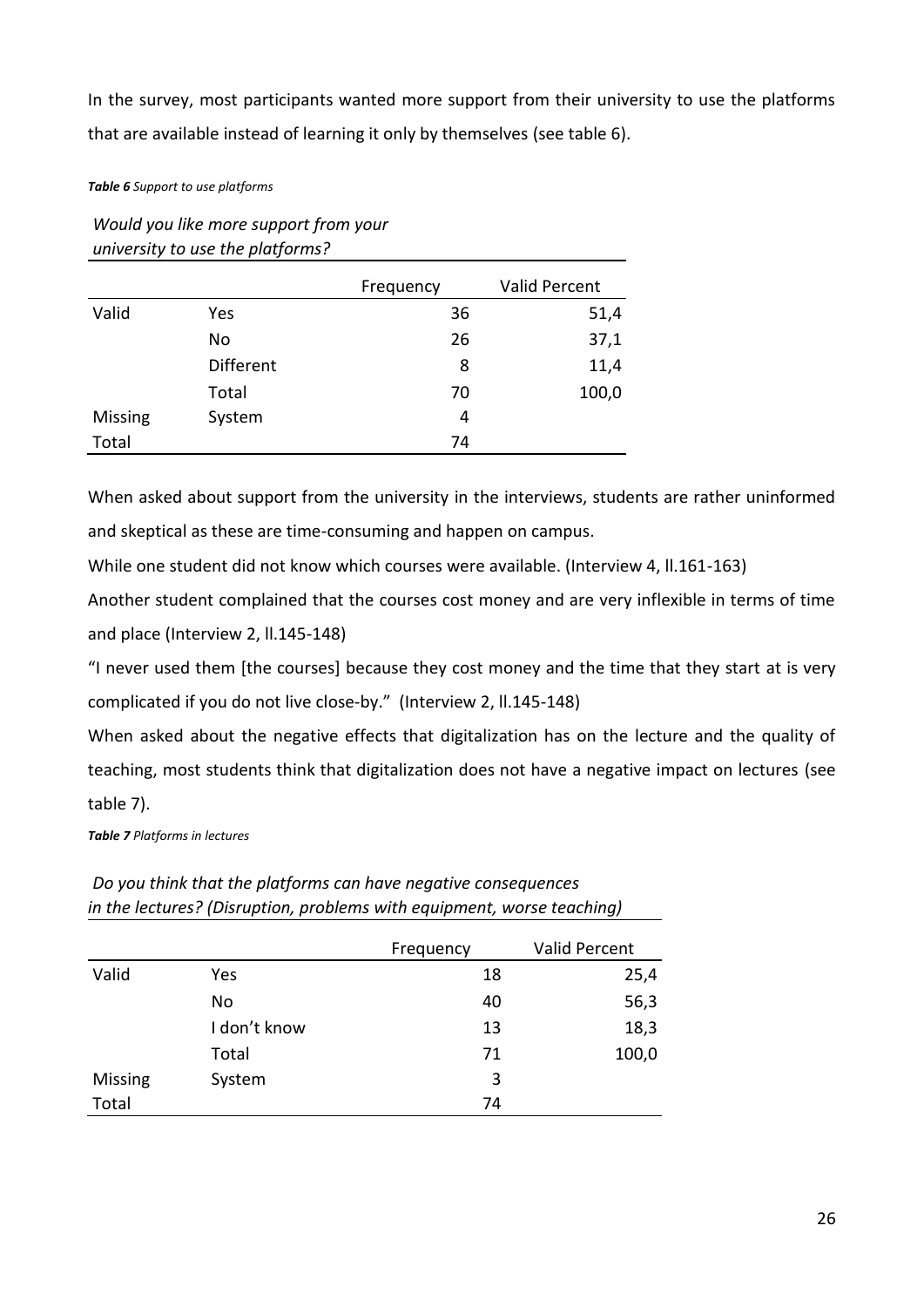However, when asked specifically, in the interviews, students mention some problems with their teachers, as we have already discussed in an earlier section.

An additional problem that is mentioned by one student is the frequent switch between offline and online tools used in the lecture, which creates a disruption of concentration in the classroom.

"[…] that was this lecturer who constantly switched between different things. […] and you noticed that the concentration was lacking in the room." (Interview 4, ll.450-457)

Even though the data implies that students do not think that these platforms have a negative influence on the lectures, they do think that it can have negative consequences on their concentration (see table 8).

**Table 8** Negative effects

*Do these platforms have negative consequences on your concentration?* 

|         |              | Frequency | <b>Valid Percent</b> |
|---------|--------------|-----------|----------------------|
| Valid   | Yes          | 35        | 49,3                 |
|         | No           | 27        | 38,0                 |
|         | I don't know | 9         | 12,7                 |
|         | Total        | 71        | 100,0                |
| Missing | System       | 3         |                      |
| Total   |              | 74        |                      |

When asked about negative consequences for themselves, students mention pressure from always being available (Interview 2, ll. 587-595) and having the feeling of missing out (Interview 2, ll. 567- 577).

Moreover, an interviewee mentions being distracted. However, they also add that that makes no difference in studying on paper, where you also get distracted (Interview 1, ll.316-323).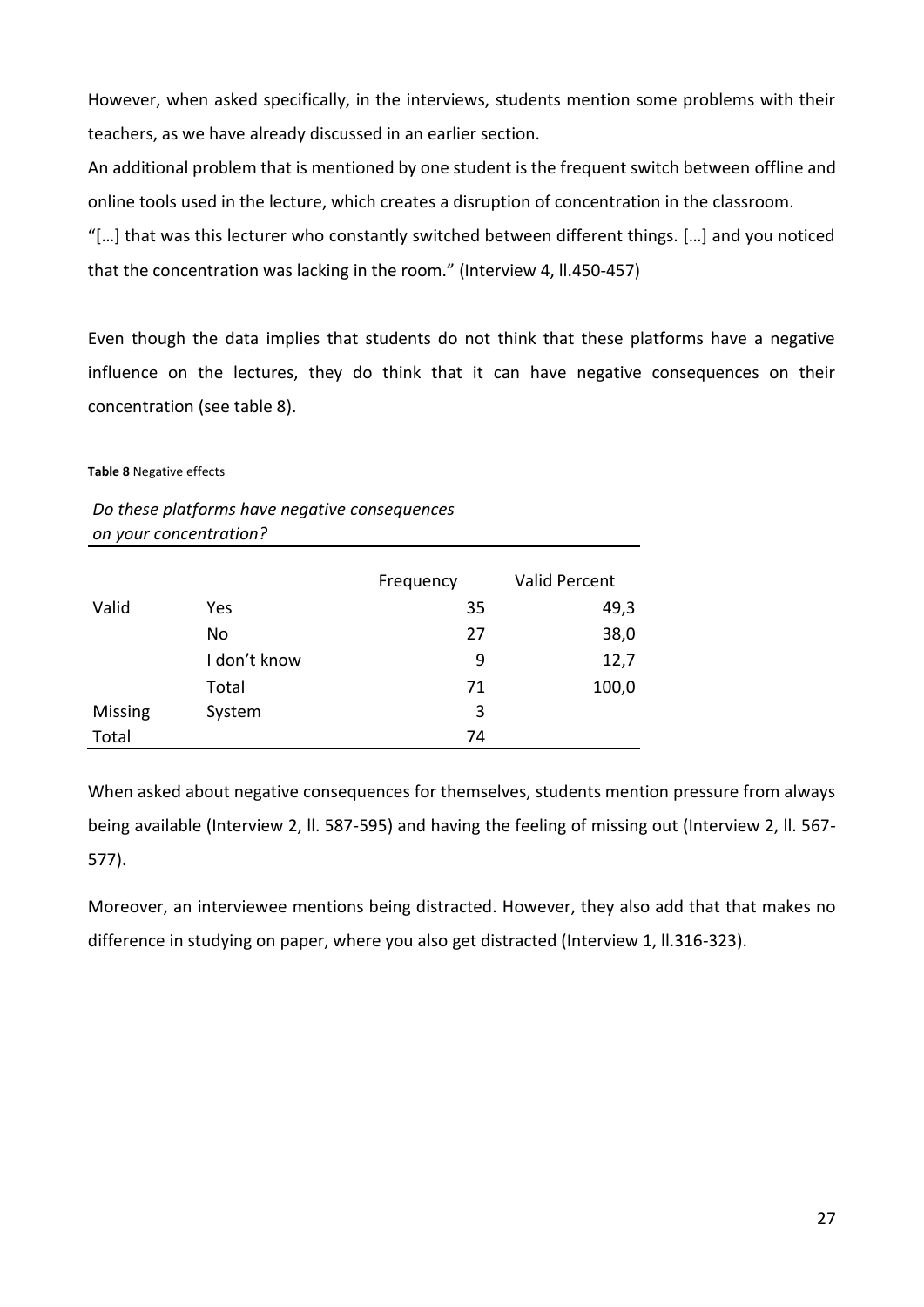#### <span id="page-30-0"></span>**5. Discussion**

The most interesting result is that teachers influence the implementation of digitalization heavily. The data indicate that even though structures exist if teachers do not use them, they will not be passed down to the student. If that happens, the policy fails, as most services will not be used by students (e-assessment, online lectures, support structures, etc.). This adds to the findings of Kim et al. (2013) that teacher's beliefs influence their use of technology. Hence, it is in the interest of a successful policy to support teachers via the digital fellowships and other support systems to change their beliefs and enable technology to be implemented in the classroom. It remains debatable whether these support systems can truly change the beliefs of teachers as the results indicate that it is not easy to change teachers who do not feel that change is necessary.

Even though the documents indicate that flexibility is an important factor in the digitalization of universities, students do not mention it once. However, the results indicate that universities want flexibility for students to be able to combine family and job life. Hence, they are also aiming at a specific group of students. Therefore, it is for future researchers to investigate the group of students that want to combine their studies with their family and jobs and whether they mention flexibility as an important factor in their study.

Furthermore, the results indicate that digitalization is not a goal but a tool to achieve more services that are in line with students' demands. Therefore, it remains debatable, whether digitalization generates flexibility or if tools make studying and teaching more flexible. if they do, it must be found out, in how far the different tools make studying flexible.

The results show that students like e-assessment, especially if it helps them with their results in exams. However, online assessments need to be informative and grant more than a Google search can. This is in line with Higgins et al. (2012) who argue that it depends on how the tools are implemented and used. Tools only have a successful application if they are useful to students. Do students prefer a blended learning approach? Students like that they can use e-assessment and they also prefer online lectures to improve their studying. However, students also value being at university and engaging in discussion. This is also in line with universities' wish to preserve the socalled Präsenzuniversität. However, it should be carefully assessed, which parts of the teaching and learning are to be digitalized. As it has been indicated in the interviews, that some parts, such as the discourse, are not as easily digitalized as others. This is also in line with Selwyn's (2016) findings, that technology can lead to lower quality of teaching, the so-called detriment. Moreover, it is also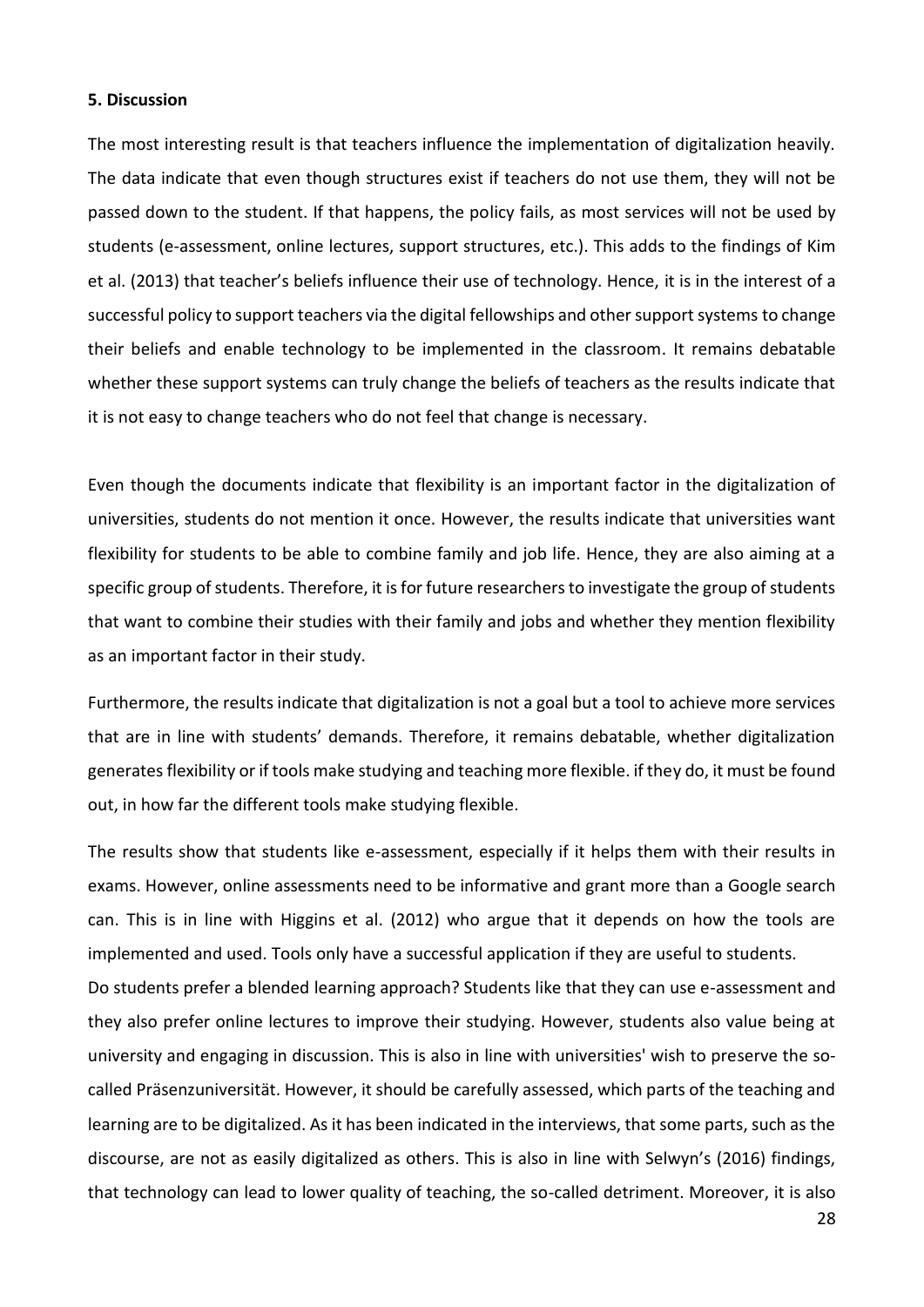in line with Ghemawat (2017) that the two spheres of digital and face-to-face education should be carefully assessed and not just be "mashed" together. To conclude, the blended learning approach of universities and the Digitalstrategie is efficient in serving student's needs, but it should be in line with the quality provision of teaching.

Moreover, the results show that students want more support in using the tools that are given to them. The results from the interviews indicate that students want these offers to be easily accessible, this can be a short video or a quick written tutorial. These tutorials serve as an aid for students to mostly get to know the tools themselves. This is in line with Saljo (2010), who stated that students are used to technology and able to teach it themselves. Support for students is included in the Digitalstrategie. But universities are supposed to support students in this matter. However, if the teachers do not support digital teaching, it will be complicated to implement these support structures. Moreover, students want support to be easily accessible and fast. Hence, support structures need to be assessed to these wishes. The provision of terminal devices, which was mentioned in the interviews, is not included in the Digitalstrategie.

The results also show that students use their study organization frequently and it is important to them. The results line up with Thoring et al. (2017), who claim that study organization is amongst the most valued services. Hence, the study organization should be a vital focus of the Digitalstrategie.

The data confirms that online libraries are important for students. They want as much online literature access as possible. This is also in line with the findings of Thoring et al. (2017), who state that literature provision is among the highest valued services for students. In terms of open access, which would enhance the literature provision of an online library, the topic is more diverse as it seems at first. It will be problematic to significantly widen open access as it is not only a budgetary issue, but it also demands negotiation with publishers. The sub-question: Which tools do students use at university? can be answered with, mostly tools for study organization, communication tools, Google, and their online library. However, these tools need to be easily accessible, as too many obstacles lead to students rather not using the tools at all.

Students also experience negative effects, mostly concerning issues with their concentration. This result builds on the existing evidence of Selwyn (2016), that students experience negative effects on their concentration that can even influence their grades. Hence, students need support in dealing with the changes in the learning environment that supports them also in these psychological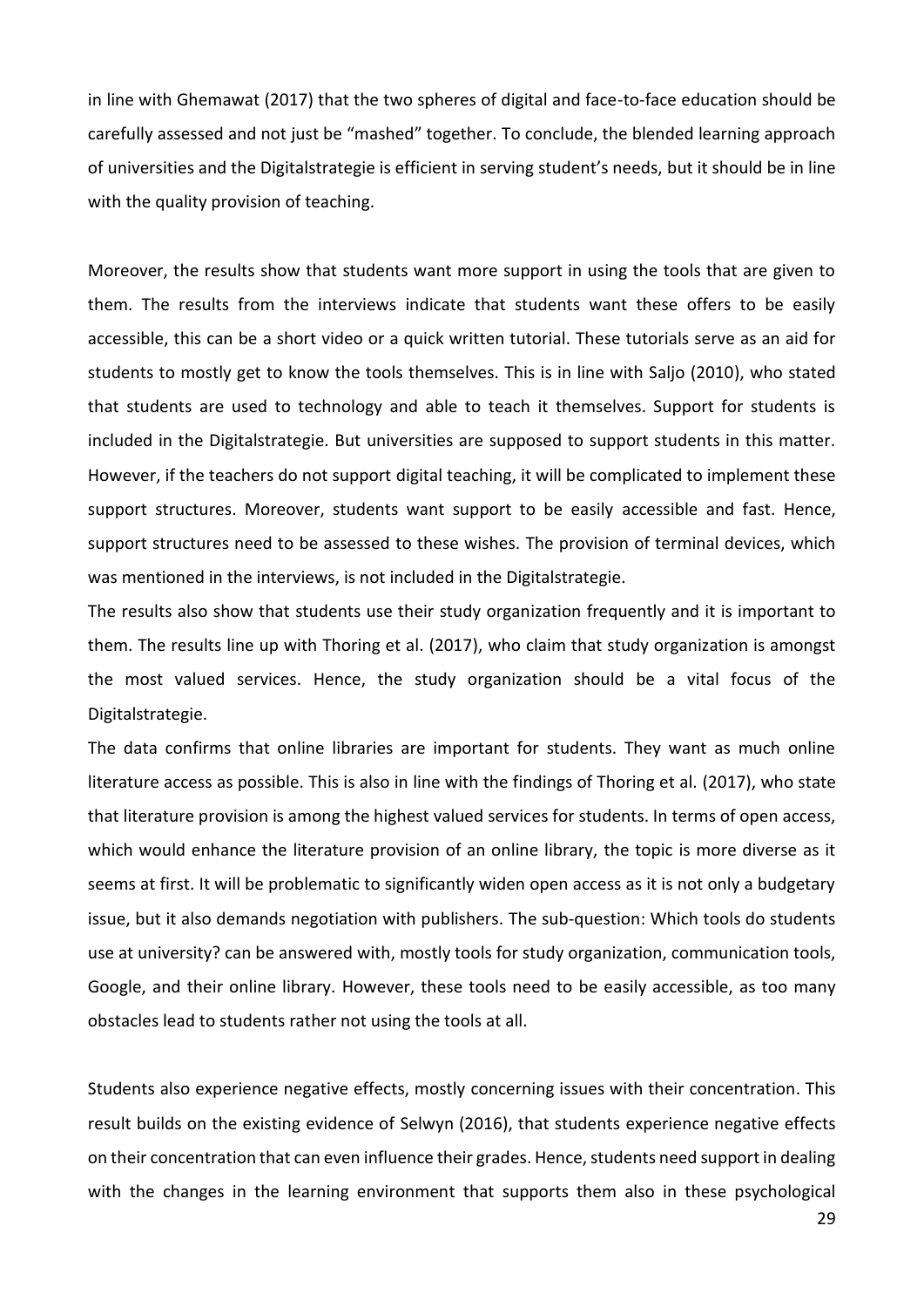matters. A topic that is not entirely covered by the Digitalstrategie. Another sub-question: Do students feel any negative effects? Is also answered. Yes, students do feel negative effects, mostly on their concentration and the pressure from always being available, however when it comes to studying online, they do not feel any difference from the analog way of studying.

The analysis confirms that students would appreciate a federal-wide platform. Students expect a range of open educational resources as well as lectures. However, the remaining differences within and between universities are problematic to achieve a well-developed platform. The results show that universities must align their work to be able to provide services together.

Is the policy successful in meeting students' demands? It is successful, as it has included tools (such as the federal-wide platform) and is aiming at more literature, which the data has indicated students want. Additionally, teachers receive the support that they need so that the tools can effectively be implemented. However, the Digitalstrategie lacks in the planned implementation of support structures for students. It is also not clear on how to make open access possible. Additionally, even though open educational resources are desired, how will universities overcome significant differences in their structure and their process, and how can legal questions be answered? Universities are very different in their internal structures (courses, infrastructure, teachers) and their progress of digitalization. This is also affecting policy implementation. The results show that universities are powerful actors as they are part of the implementation agency. However, as they are still very different in their process of digitalization, they cannot become a stronger actor. This influences the aims of the policy such as open access and open educational resources, which can only be implemented if universities are a strong actor and if their digital infrastructures resemble each other. This is in line with DeGroff and Cargo (2009) who argue that stronger actors in the implementation process are more likely to influence the policy to a greater extent.

Where are the students in this? As the results show, students are the ones receiving the services that will be provided. They are the customers and the Digitalstrategie as well as the positions of the other actors, indicate that service provision for students is the goal. Moreover, as the Digitalstrategie mostly consists of universities and the policy resembles an agenda, which makes it weaker, universities have the most power in this network. They are part of the implementation agency and hence, not only influence the policy to a great extent but also its implementation. However, the complexity of the network also allows to implement as many standpoints as possible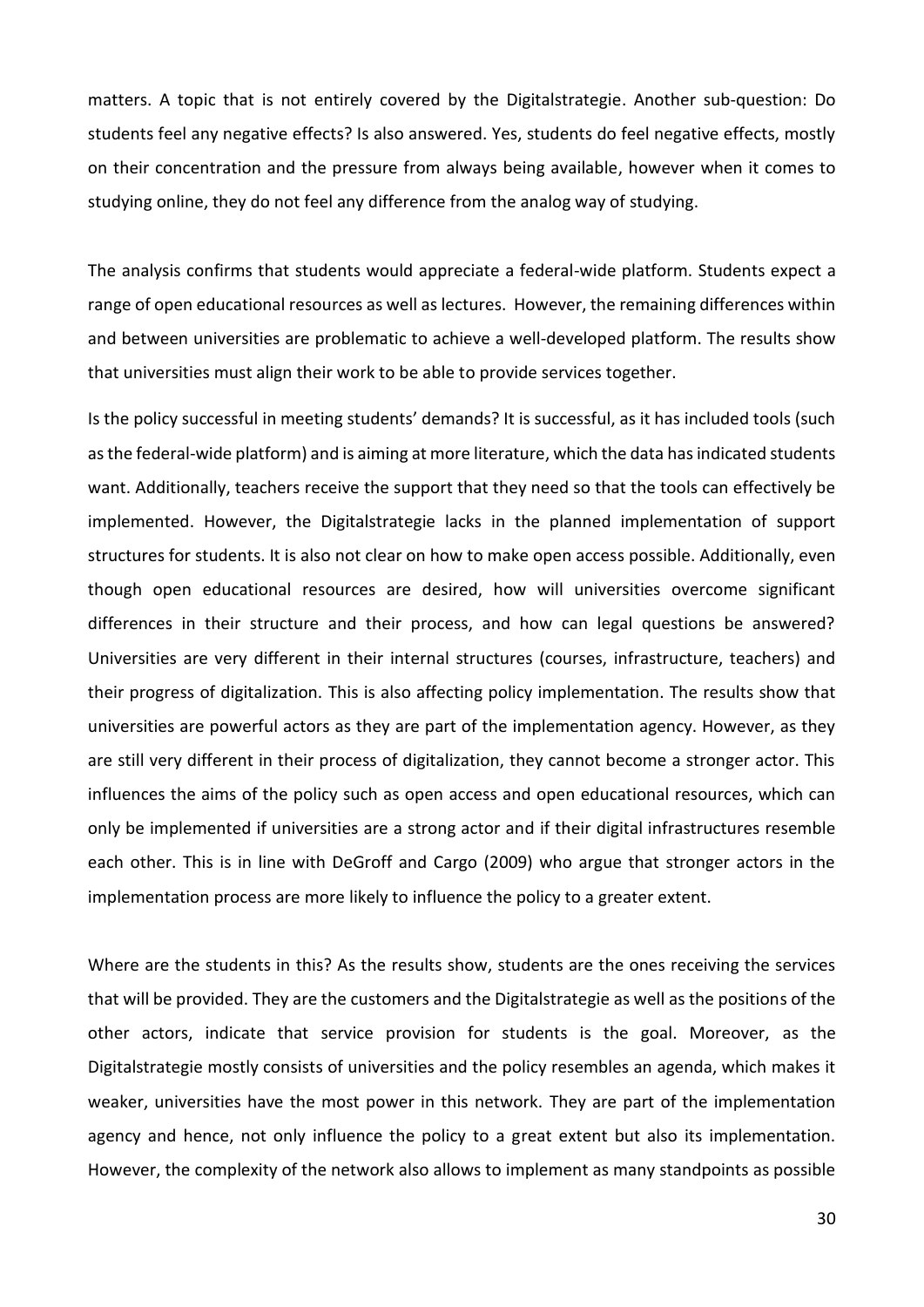which is in accordance with the findings of DeGroff and Cargo (2009), that through these networks, tasks can be decentralized.

Therefore, to answer the sub-question: Which management approach influences the implementation of the Digitalstrategie? It is not a straightforward answer that can be given here. Students are the consumers of services, such as the federal-wide platform, which is in line with the findings of Stoker (2006), who states that service provision is a crucial part of new public management. However, there is a complex relation between the universities, the government, teachers, and students. Where are teachers in this? On the one hand, they are recipients of the services that the policy provides. But on the other hand, they are also responsible for the implementation of a policy. The same goes for universities as they are not only implementing the policy, they are also part of its design. Moreover, as New Public Management also entails the principal-agent theory, which assumes that the contract between the principal and the agent will end at some point, it is important to remember that even though, the policy will end at some point, the government will be in constant touch with universities and cannot simply end the "contract". Therefore, even though the policy implementation is leaning towards New Public Management, it cannot be clearly defined.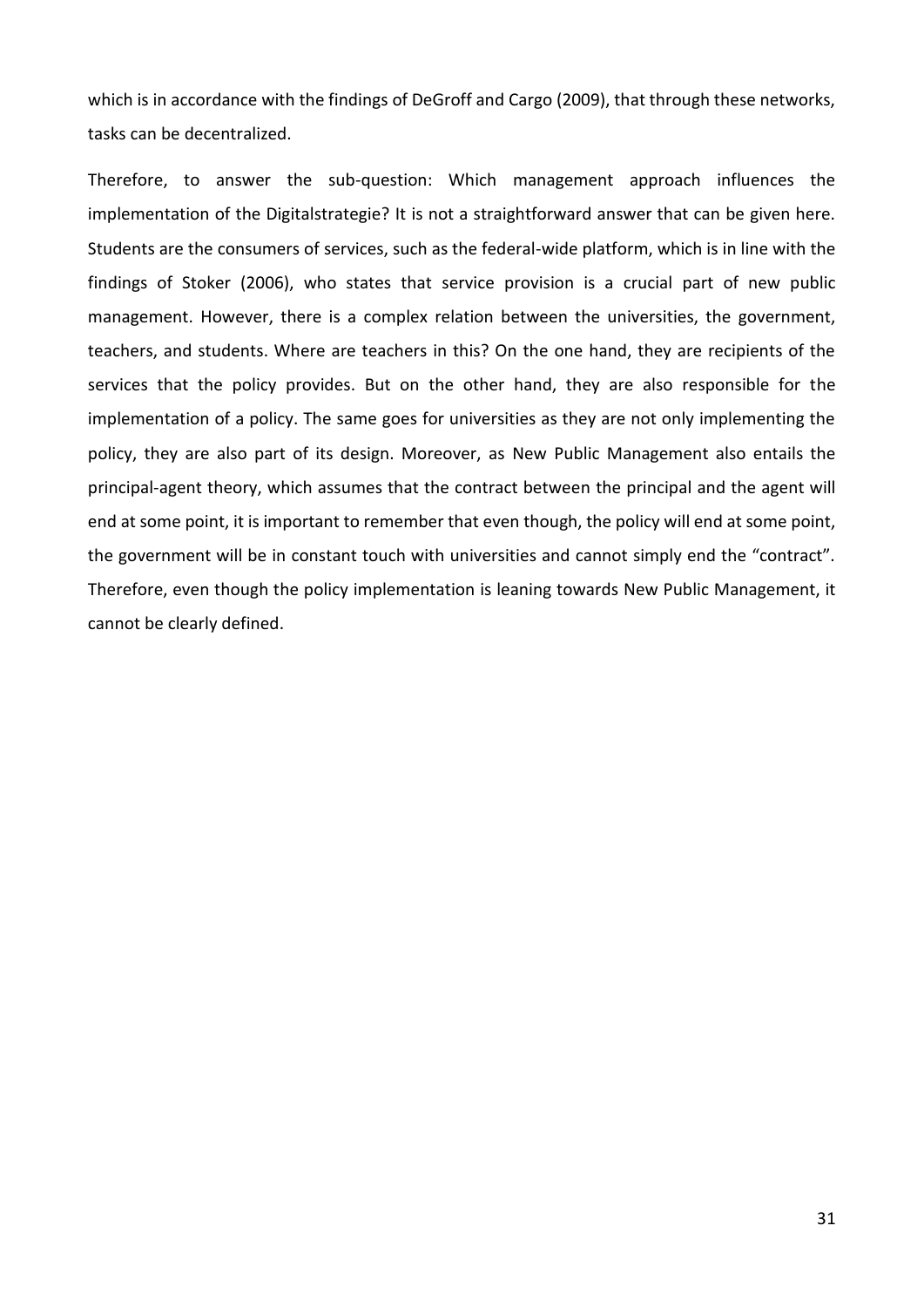#### <span id="page-34-0"></span>**6.Conclusion**

The main arguments that this paper has made are the findings that teachers are important multiplicators that influence the implementation process greatly. Moreover, students want more support to use tools and these should be easily accessible and self-explanatory. Lastly, I argue that the policy is an agenda-setter and universities are the actors with the most power. However, universities have to work on their differences to become a stronger actor that can implement their goals more efficiently.

Now that we are coming to the end of the paper, we should look at the overarching research question: How successful is the federalist organized Digitalstrategie NRW, especially concerning the positions of students against the opinions of stakeholders?

The Digitalstrategie does meet students' demands in so far that it plans to implement tools that will make it easier for students to access material and lectures. However, there is a gap between the policy and the students' demands. Moreover, it is difficult to combine the different standpoints of the actors. The government can only set the context as an agenda-setter, but universities must work together. Goals like open access and open educational resources can only be realized if universities become more similar in their digitalization progress to be able to provide uniform services such as the federal-wide online platform. When going back to McConnell's (2010) policy as a program spectrum, the policy success can be found in resilient success where some shortfalls are evident but the target group (students) mostly benefits (see Appendix E).

As this study had a small sample size, results cannot be generalized. However, they do give an insight into students' positions. Additionally, along with the interviews, the survey results still gave an insight into the context and the reasons why students like or dislike certain aspects of digitalization at their university.

Due to the Coronavirus, it was hard to find interview partners from universities as they were busy with the speedy digitalization that they had to implement to make an online-semester possible. Additionally, the decline of an interview request from the ministry of culture was problematic as they are the ones responsible for the digitalization at universities. The ministry of economics, digitalization, and innovation is responsible for the general oversight of the policy but could not give a broader insight into the digitalization at universities.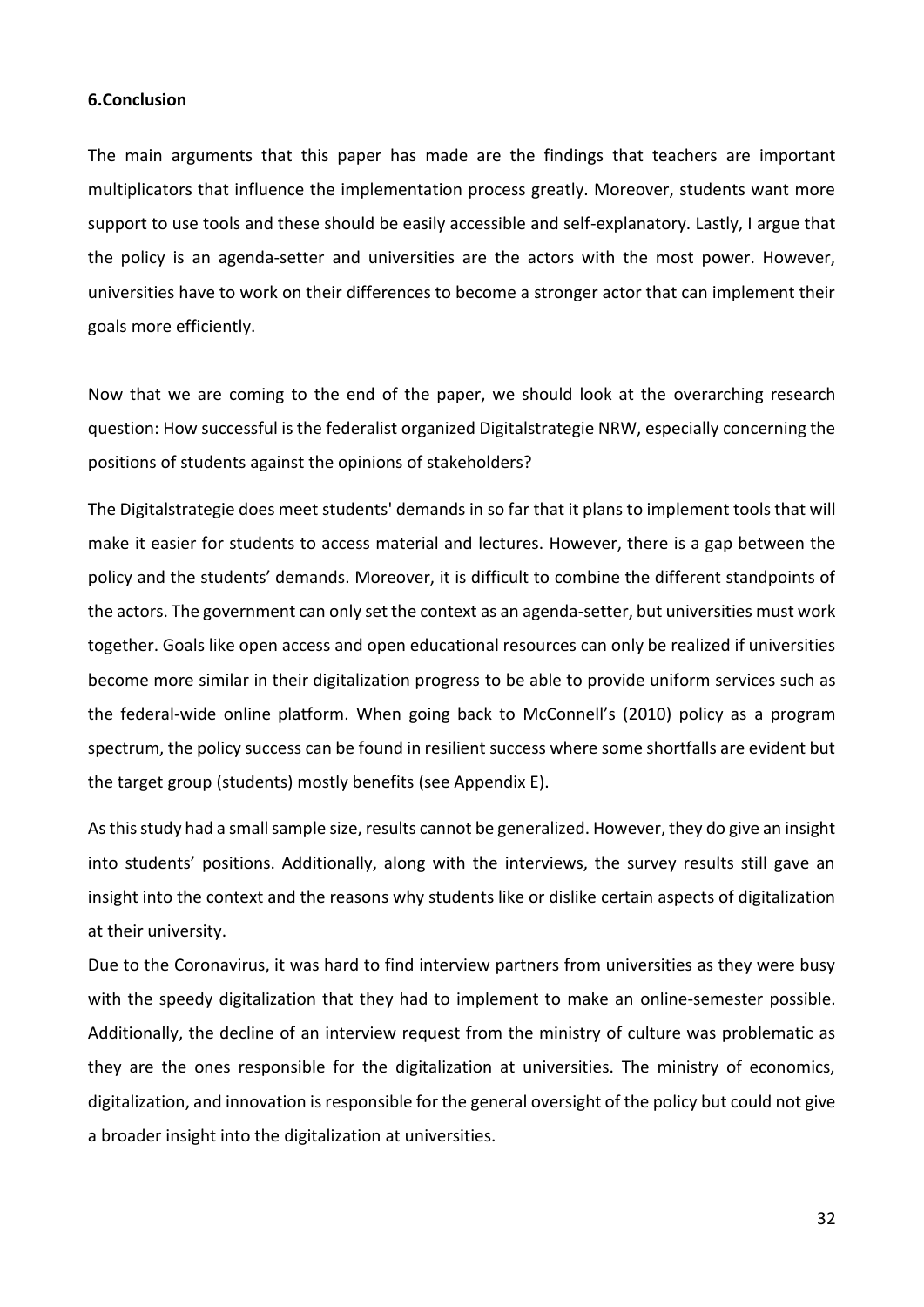This paper gives practical implications for policymakers to establish stronger support structures for students that are easily accessible so that students can teach it themselves. Moreover, it implicates that teachers should keep getting the support to implement digital teaching and learning methods, especially those teachers that feel challenged by the ongoing digitalization. Moreover, the policy should include an agenda that aims to identify parts of teaching that should better not be digitalized to preserve the "Präsenzuniversität" that is desired by both universities and students.

Future research should emphasize the influence that teachers have on the implementation of digital tools. Preferably also with a bigger sample size of students and universities. Additionally, students needs need to be investigated closely to create better practical implications for universities, so that students can have better experiences with the digitalization at their university.

As a side note, it would also be interesting to analyze, whether the need for digitalization due to the Coronavirus has significantly improved the digitalization at North-Rhine Westphalian universities and if teachers and students continue to use the digital teaching and learning methods after coming back to university.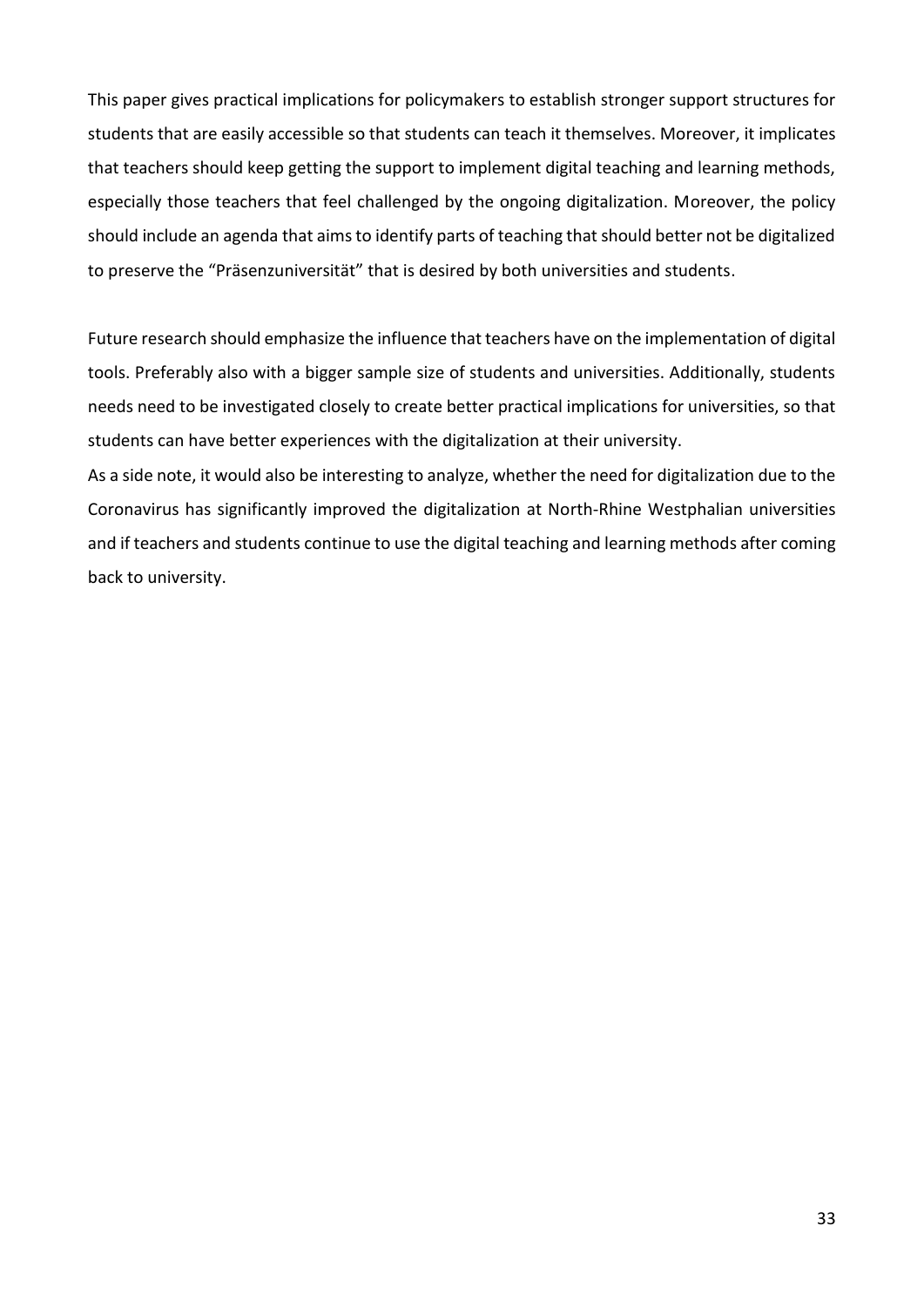- <span id="page-36-0"></span>Appiah, M., & Van Tonder, F. (2018). E-Assessment in Higher Education: A Review. *International Journal of Business Management & Economic Research, 9*(6). Retrieved from https://www.researchgate.net/profile/Martin\_Appiah2/publication/329775612\_E-Assessment in Higher Education A Review/links/5c1a2f61458515a4c7e90a08/E-Assessment-in-Higher-Education-A-Review.pdf (last access: 29.06.2020)
- Banas, E. J., & Emory, W. F. (1998). History and issues of distance learning. *Public Administration Quarterly*, 365-383. Retrieved from http://citeseerx.ist.psu.edu/viewdoc/summary?doi=10.1.1.587.5816 (last access: 29.06.2020)
- Begley, P., Bochel, C., Bochel, H., Defty, A., Gordon, J., Kisby, B., . . . Strange, G. (2019). Assessing policy success and failure: targets, aims and processes. *Policy Studies, 40*(2), 188-204. doi:10.1080/01442872.2018.1557134 (last access: 29.06.2020)
- Bennett, S., & Maton, K. (2010). Beyond the 'digital natives' debate: Towards a more nuanced understanding of students' technology experiences. *JOURNAL OF COMPUTER ASSISTED LEARNING, 26*(5), 321-331. doi:10.1111/j.1365-2729.2010.00360.x (last access: 19.06.2020)
- Boelens, R., De Wever, B., & Voet, M. (2017). Four key challenges to the design of blended learning: A systematic literature review. *Educational Research Review, 22*, 1-18. doi:https://doi.org/10.1016/j.edurev.2017.06.001 (last access: 23.06.2020)
- Bond, M., Marin, V. I., Dolch, C., Bedenlier, S., & Zawacki-Richter, O. (2018). Digital transformation in German higher education: student and teacher perceptions and usage of digital media. *International Journal of Educational Technology in Higher Education, 15*, 20. doi:10.1186/s41239-018-0130-1 (last access: 29.06.2020)
- Borgatti, S. P., & Foster, P. C. (2003). The Network Paradigm in Organizational Research: A Review and Typology. *Journal of Management, 29*(6), 991-1013. doi:10.1016/S0149- 2063(03)00087-4 (last access: 25.06.2020)
- Çelik, Ç. B., & Odacı, H. (2013). The relationship between problematic internet use and interpersonal cognitive distortions and life satisfaction in university students. *Children and Youth Services Review, 35*(3), 505-508. doi:https://doi.org/10.1016/j.childyouth.2013.01.001 (last access: 29.06.2020)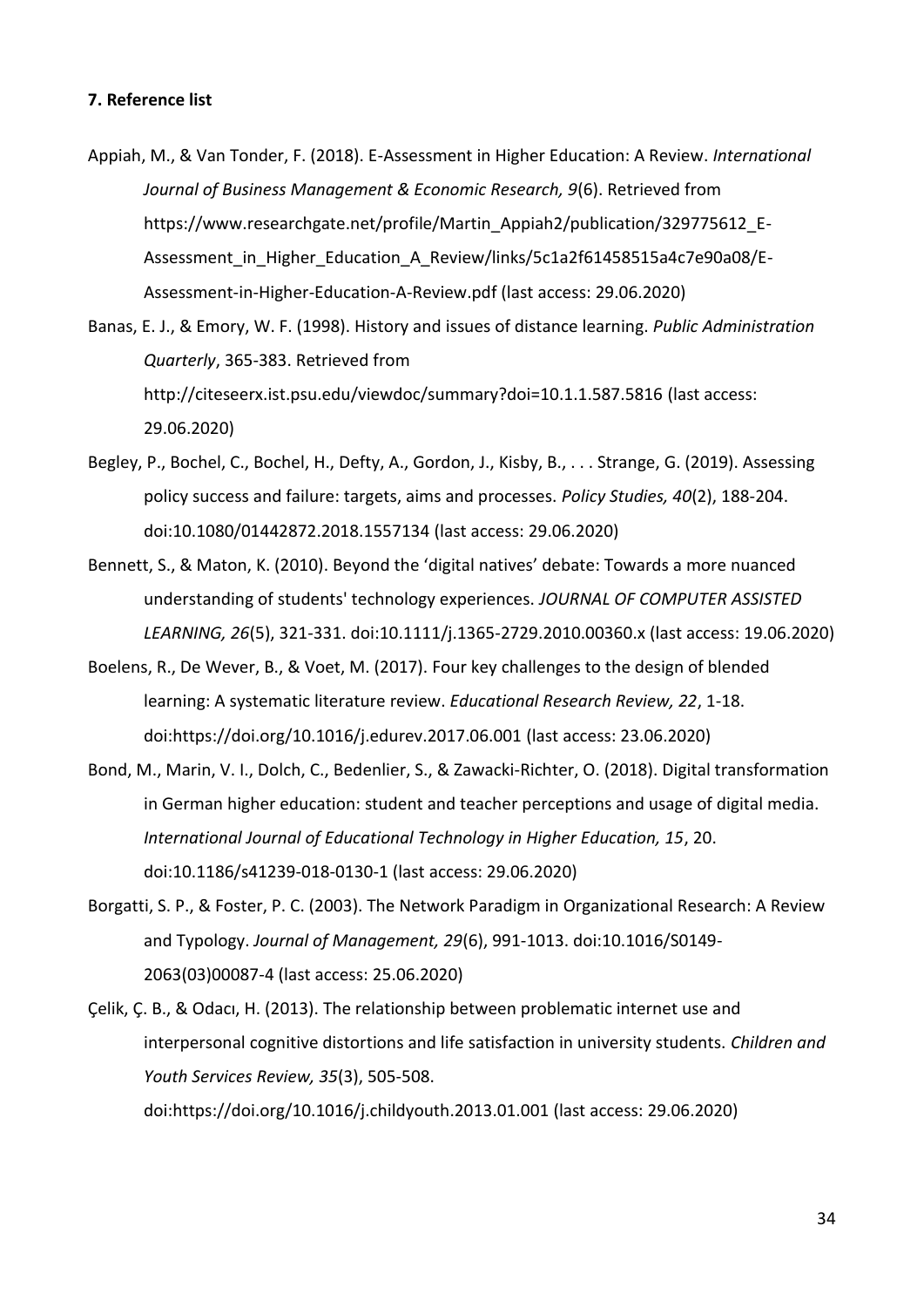- Compton, M. E., & Hart, P. t. (2019). *Great policy successes*. Retrieved from https://www.oxfordscholarship.com/view/10.1093/oso/9780198843719.001.0001/oso-9780198843719 (last access: 18.06.2020)
- DeGroff, A., & Cargo, M. (2009). Policy Implementation: Implications for Evaluation. *New Directions for Evaluation, 2009*(124), 47-60. doi:https://doi.org/10.1002/ev.313 (last access: 29.06.2020)
- Dunlop, C. A. (2017). Policy learning and policy failure: Definitions, dimensions and intersections. *Policy and politics, 45*(1), 3-18. doi:10.1332/030557316X14824871742750 (last access: 25.06.2020)
- Frommer, A., Klapper, F., & Stegemerten, B. (2018). Positionspapier der Digitalen Hochschule NRW zu den Handlungsfeldern Studium und Lehre sowie Administration und Infrastruktur Retrieved from https://www.dh.nrw/akteure/ueber-uns (last access: 27.06.2020)
- Gafurov, I. R., Safiullin, M. R., Akhmetschin, E. M., Gapsalamov, A. R., & Vasilev, L. V. (2020). Change of the higher education paradigm in the context of digital transformation: From resource management to access control. *Change of the higher education paradigm in the context of digital transformation: From resource management to access control, 9*(3). doi:10.5430/ijhe.v9n3p71 (last access: 29.06.2020)
- Ghemawat, P. (2017). Strategies for Higher Education in the Digital Age. *California Management Review, 59*(4), 56-78. doi:10.1177/0008125617717706 (last access: 29.06.2020)
- Gilch, H., Beise, A.-S., Krempkow, R., Müller, M., Stratmann, F., & Wannemacher, K. (2019). Zum Stand der Digitalisierung der Hochschulen in Deutschland in Forschung, Lehre und Verwaltung. *Qualität in der Wissenschaft – QiW*, 34-40. Retrieved from https://www.researchgate.net/publication/333924976\_Zum\_Stand\_der\_Digitalisierung\_de r Hochschulen in Deutschland in Forschung Lehre und Verwaltung/citation/download (last access: 29.06.2020)

Graham, C. R. (2006). Blended learning systems. *The handbook of blended learning: Global perspectives, local designs*, 3-21. Retrieved from https://books.google.de/books?hl=en&lr=&id=tKdyCwAAQBAJ&oi=fnd&pg=RA1- PA3&dq=blended+learning+definition+&ots=BhpFLqADaj&sig=5qhuTZwspLM99hAouhlritd ULO0&redir\_esc=y#v=onepage&q=blended%20learning%20definition&f=false (last access: 20.06.2020)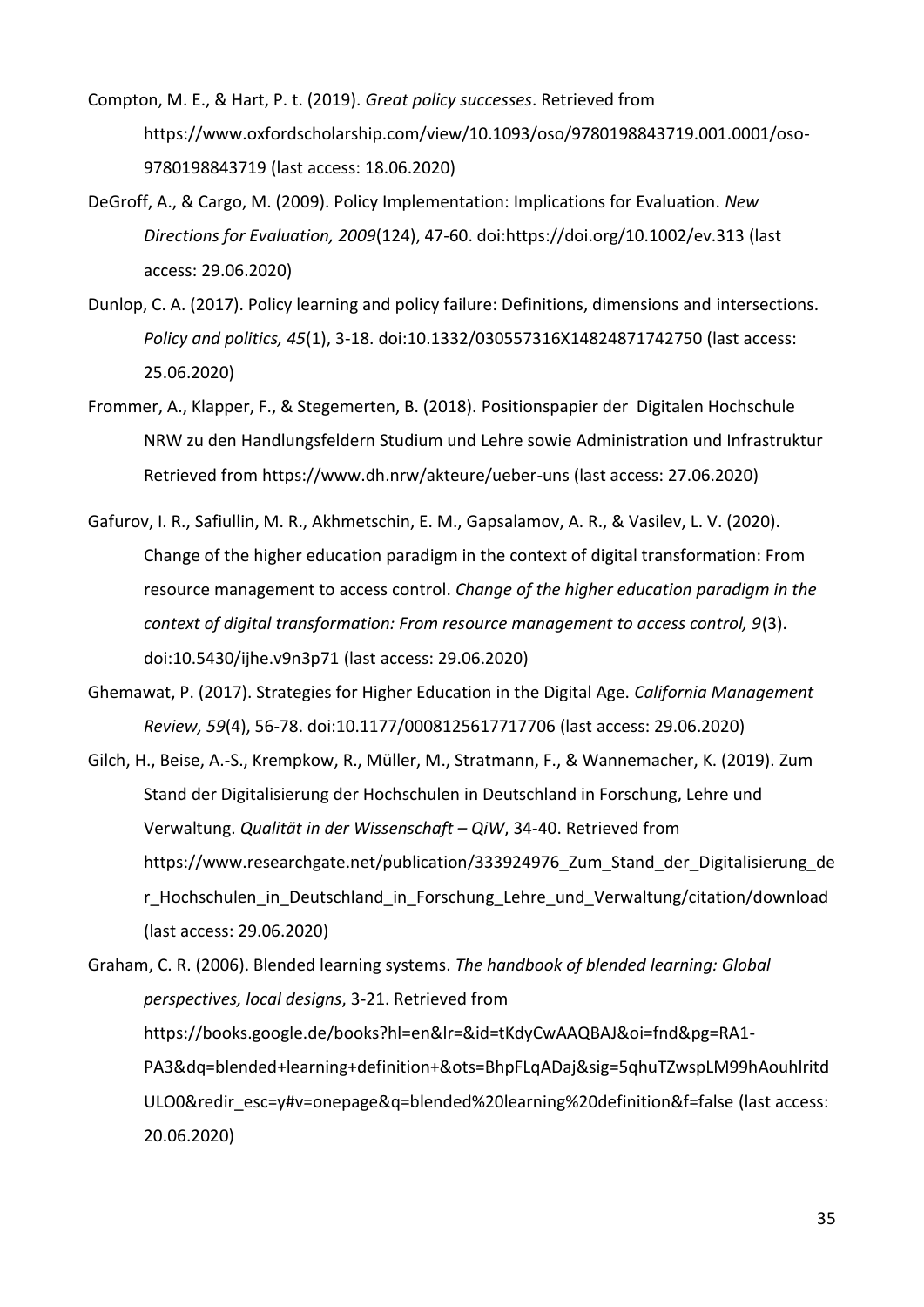- Gray, C. (2011). Understanding policy success: rethinking public policy. *Cultural Trends, 20*(2), 223- 224. doi:10.1080/09548963.2011.563924 (last access: 21.06.2020)
- Harting, K., & Erthal, M. J. (2005). History of distance learning. *Information technology, learning, and performance journal, 23*(1), 35. Retrieved from http://citeseerx.ist.psu.edu/viewdoc/summary?doi=10.1.1.587.5816 (last access: 29.06.2020)
- Heinrich-Heine-Universität. (2018). Digitalisierungsstrategie der Heinrich-Heine-Universität Düsseldorf Retrieved from https://www.uniduesseldorf.de/home/fileadmin/redaktion/Oeffentliche\_Medien/Presse/Pressemeldungen /Dokumente/HHU\_Digital\_20181129.pdf (last access: 29.06.2020)
- Henderson, M., Selwyn, N., & Aston, R. (2017). What works and why? Student perceptions of 'useful' digital technology in university teaching and learning. *Studies in Higher Education, 42*(8), 1567-1579. doi:10.1080/03075079.2015.1007946 (last access: 17.06.2020)

Higgins, S., Xiao, Z., & Katsipataki, M. (2012). The impact of digital technology on learning: A summary for the education endowment foundation. *Durham, UK: Education Endowment Foundation and Durham University*. Retrieved from https://pdfs.semanticscholar.org/d26b/b59f2536107b57f242b8289b1eb6f51d8765.pdf (last access: 21.06.2020)

- Hollstein, B., Matiaske, W., Schnapp, K.-U., & Schnegg, M. (2017). *Networked Governance: A New Research Perspective*. In B. Hollstein, W. Matiaske, & K.-U. Schnapp (Eds.), *Networked Governance: New Research Perspectives* (pp. 247-269). doi:10.1007/978-3-319-50386-8\_13 (last access: 29.06.2020)
- Keast, R., Mandell, M. P., Brown, K., & Woolcock, G. (2004). Network Structures: Working Differently and Changing Expectations. *Public Administration Review, 64*(3), 363-371. doi:https://doi.org/10.1111/j.1540-6210.2004.00380.x (last access: 25.06.2020)
- Kim, C., Kim, M. K., Lee, C., Spector, J. M., & DeMeester, K. (2013). Teacher beliefs and technology integration. *Teaching and Teacher Education, 29*, 76-85. doi:https://doi.org/10.1016/j.tate.2012.08.005 (last access: 29.06.2020)
- Knill, C., & Tosun, J. (2012). *Public Policy- a new introduction*. London, England: PALGRAVE MACMILLAN.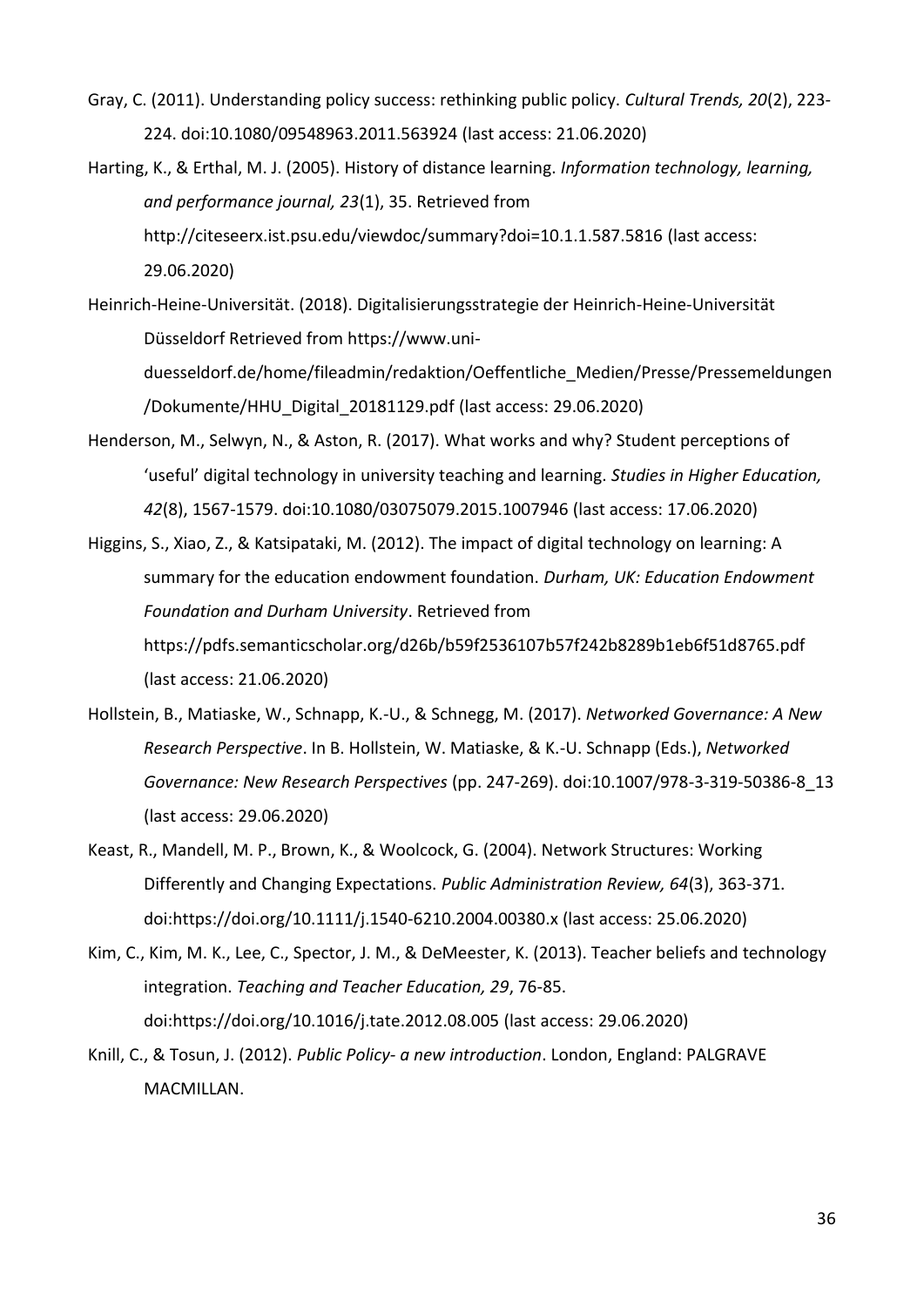Landesregierung NRW. (2019). Strategie für das digitale Nordrhein-Westfalen. 2019Teilhabe ermöglichen – Chancen eröffnen. Retrieved from https://www.digitalstrategie.nrw/digitalnrw/de/home/file/fileId/308/name/Digitalstrategi e\_NRW\_Endfassung\_Final.pdf (last access: 30.06.2020)

- Margaryan, A., Littlejohn, A., & Vojt, G. (2011). Are digital natives a myth or reality? University students' use of digital technologies. *Computers & Education, 56*(2), 429-440. doi:10.1016/j.compedu.2010.09.004 (last access: 29.06.2020)
- Marsh, D., & McConnell, A. (2010). TOWARDS A FRAMEWORK FOR ESTABLISHING POLICY SUCCESS. *Public Administration, 88*(2), 564-583. doi:10.1111/j.1467-9299.2009.01803.x (last access: 27.06.2020)
- McConnell, A. (2010). Policy Success, Policy Failure and Grey Areas In-Between. *Journal of Public Policy, 30*(3), 345-362. doi: https://doi-

org.ezproxy2.utwente.nl/10.1017/S0143814X10000152 (last access: 29.06.2020)

- Newman, J. (2014). Measuring Policy Success: Case Studies from Canada and Australia. *Australian Journal of Public Administration, 73*(2), 192-205. doi:10.1111/1467-8500.12076 (last access: 29.06.2020)
- O'Flynn, J. (2007). From new public management to public value: Paradigmatic change and managerial implications. *Australian Journal of Public Administration, 66*(3), 353-366. doi:https://doi.org/10.1111/j.1467-8500.2007.00545.x (last access: 16.06.2020)
- Oppermann, M. (2000). Triangulation a methodological discussion. *International Journal of Tourism Research, 2*(2), 141-145. doi:10.1002/(sici)1522-1970(200003/04)2:2<141::Aidjtr217>3.0.Co;2-u (last access: 29.06.2020)

Pfeffer, T. (2011). *Virtualization of universities: Digital media and the organization of higher education institutions*. Retrieved from https://books.google.de/books?hl=en&lr=&id=joLTqBrQOFAC&oi=fnd&pg=PR5&dq=Virtual ization+of+Universities:+Digital+Media+and+the+Organization&ots=7\_KuDOg6EB&sig=CZC 4NRoAn04qytJMW74xqfa3IBs&redir\_esc=y#v=onepage&q=Virtualization%20of%20Univers ities%3A%20Digital%20Media%20and%20the%20Organization&f=false (last access: 29.06.2020)

Ruhr-Universität Bochum. Digitalisierungsstrategie für die Lehre - Kurzfassung Retrieved from https://www.ruhr-uni-bochum.de/philologie/formulare/dl/digitalisierungsstrategie.pdf (last access: 30.06.2020)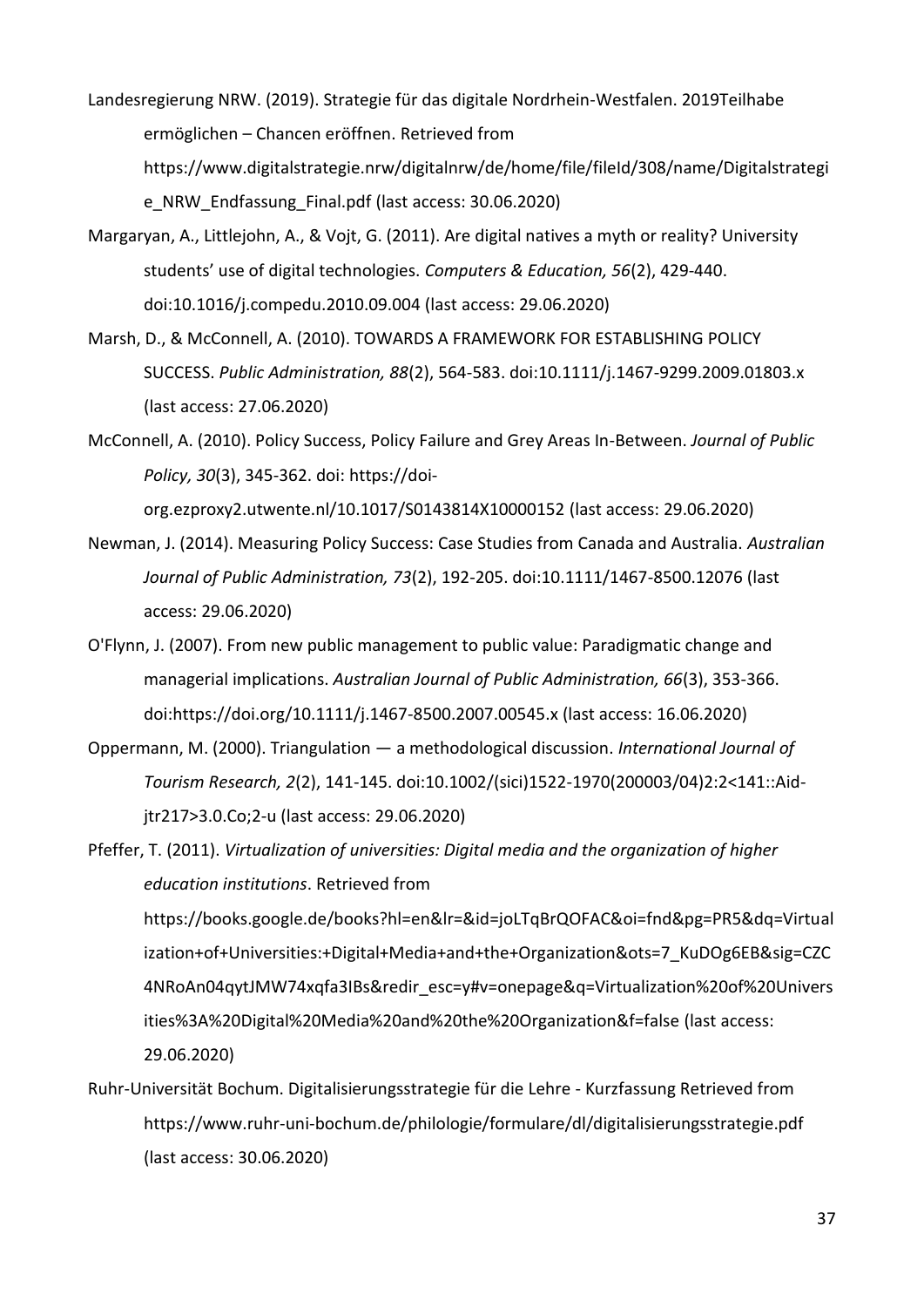- Ruhr-Universität Bochum. (2019). Digitalstrategie für die Universitätsverwaltungder Ruhr-Universität Bochum. Retrieved from https://uni.ruhr-uni-bochum.de/de/digitalisierungder-verwaltung (last access: 29.06.2020)
- Saljo, R. (2010). Digital tools and challenges to institutional traditions of learning: technologies, social memory and the performative nature of learning. *JOURNAL OF COMPUTER ASSISTED LEARNING, 26*(1), 53-64. doi:https://10.1111/j.1365-2729.2009.00341.x (last access: 29.06.2020)
- Schauer, J., Rockwell, S. K., Fritz, S. M., & Marx, D. B. (2005). Implementing distance education: Issues impacting administration. *Online Journal of Distance Learning Administration, 8*(3), 1-17. Retrieved from

https://www.researchgate.net/publication/228979090 Implementing distance education \_Issues\_impacting\_administration (last access: 27.06.2020)

- Selwyn, N. (2016). Digital downsides: exploring university students' negative engagements with digital technology. *Teaching in Higher Education, 21*(8), 1006-1021. doi:10.1080/13562517.2016.1213229 (last access: 26.06.2020)
- Sharpe, R., Benfield, G., Roberts, G., & Francis, R. (2006). The undergraduate experience of blended e-learning: a review of UK literature and practice. *The higher education academy*, 1-103. Retrieved from http://citeseerx.ist.psu.edu/viewdoc/download?doi=10.1.1.624.5359&rep=rep1&type=pdf (last access: 30.06.2020)
- Smith, T. B. (1973). The policy implementation process. *Policy Sciences, 4*(2), 197-209. doi:10.1007/BF01405732 (last access: 29.06.2020)

Statista. (2020). Studenten in Deutschland nach Altersgruppen im Vergleich mit der Bevölkerung im Jahr 2019 Retrieved from https://de.statista.com/statistik/daten/studie/860069/umfrage/umfrage-in-deutschlandzum-alter-der-studenten/ (last access: 29.06.2020)

- Stoker, G. (2006). Public Value Management: A New Narrative for Networked Governance? *The American Review of Public Administration, 36*(1), 41-57. doi:10.1177/0275074005282583 (last access: 24.06.2020)
- Sue, V. M., & Ritter, L. A. (2012). Planning online surveys. In *Conducting online surveys* (2 ed.). doi:10.4135/9781506335186 (last access: 29.06.2020)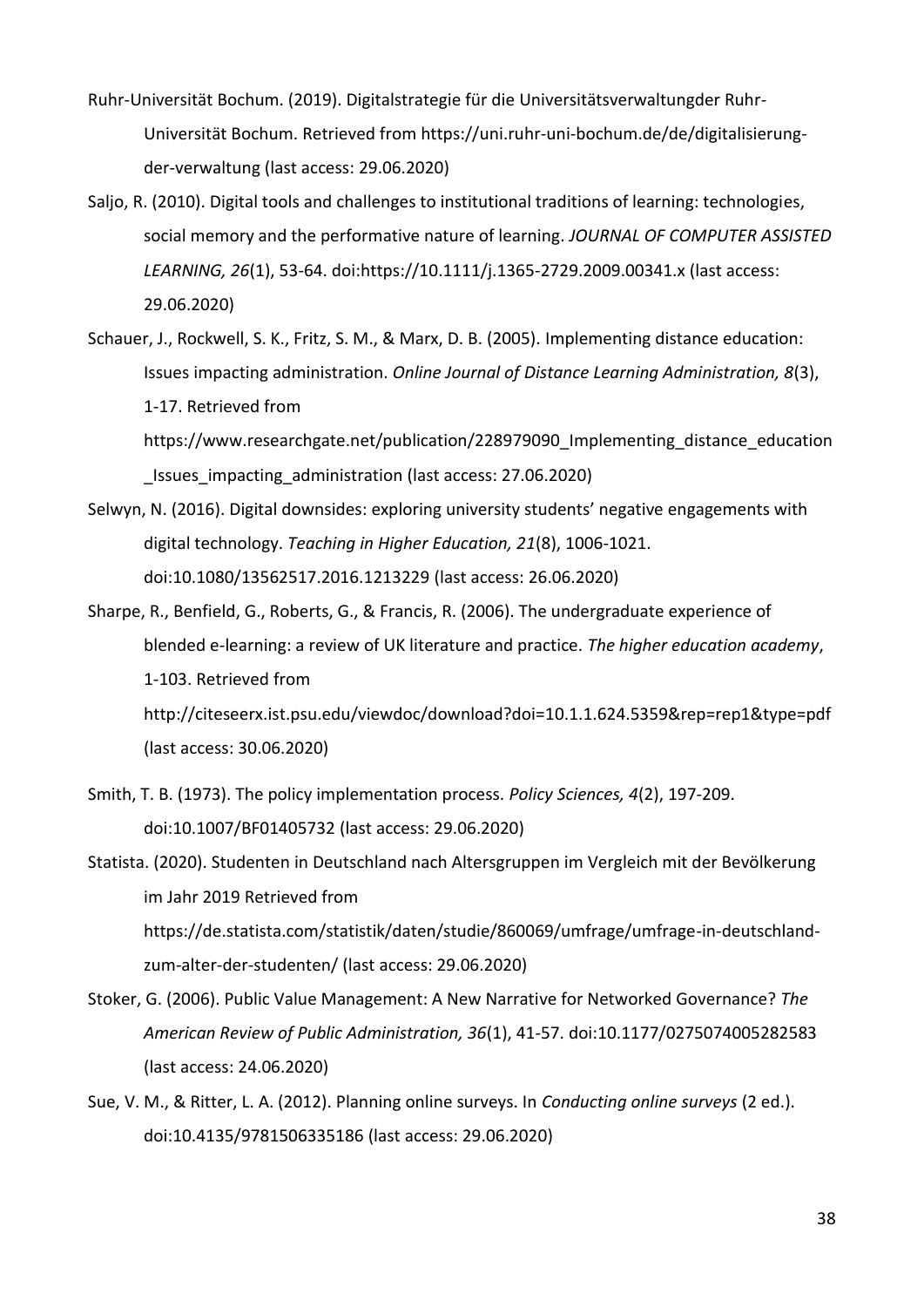- Thoring, A., Rudolph, D., & Vogl, R. (2017). *Digitalization of Higher Education from a Student's Point of View* Paper presented at the EUNIS 2017 – Shaping the Digital Future of Universities, Münster. https://www.eunis.org/download/2017/EUNIS\_2017\_paper\_47.pdf (last access: 19.06.2020)
- Universität Duisburg-Essen. (2017). Offen im DenkenStrategie zur Digitalisierung in Studium und Lehre an der Universität Duisburg-Essen. Retrieved from https://www.unidue.de/imperia/md/content/elearning/strategie/strategie\_zur\_digitalisierung\_in\_studium\_und\_lehre.pdf (last access: 23.06.2020)
- VuMA. (2018). Studenten in Deutschland nach Häufigkeit des Surfens im Internet in der Freizeit im Vergleich mit der Bevölkerung im Jahr 2018 [Graph]. *Statista* Retrieved from https://de.statista.com/statistik/daten/studie/864907/umfrage/studenten-zur-haeufigkeitdes-surfens-im-internet-in-der-freizeit/ (last access: 12.06.2020)
- Waha, B., & Davis, K. (2014). University students' perspective on blended learning. *Journal of Higher Education Policy and Management, 36*(2), 172-182. doi:10.1080/1360080X.2014.884677 (last access: 22.06.2020)
- Wang, Q. E., Myers, M. D., & Sundaram, D. (2013). Digital Natives and Digital Immigrants. *BUSINESS AND INFORMATION SYSTEMS ENGINEERING, 5*(6), 409-419. doi:https://doi.org/10.1007/s12599-013-0296-y (last access: 20.06.2020)